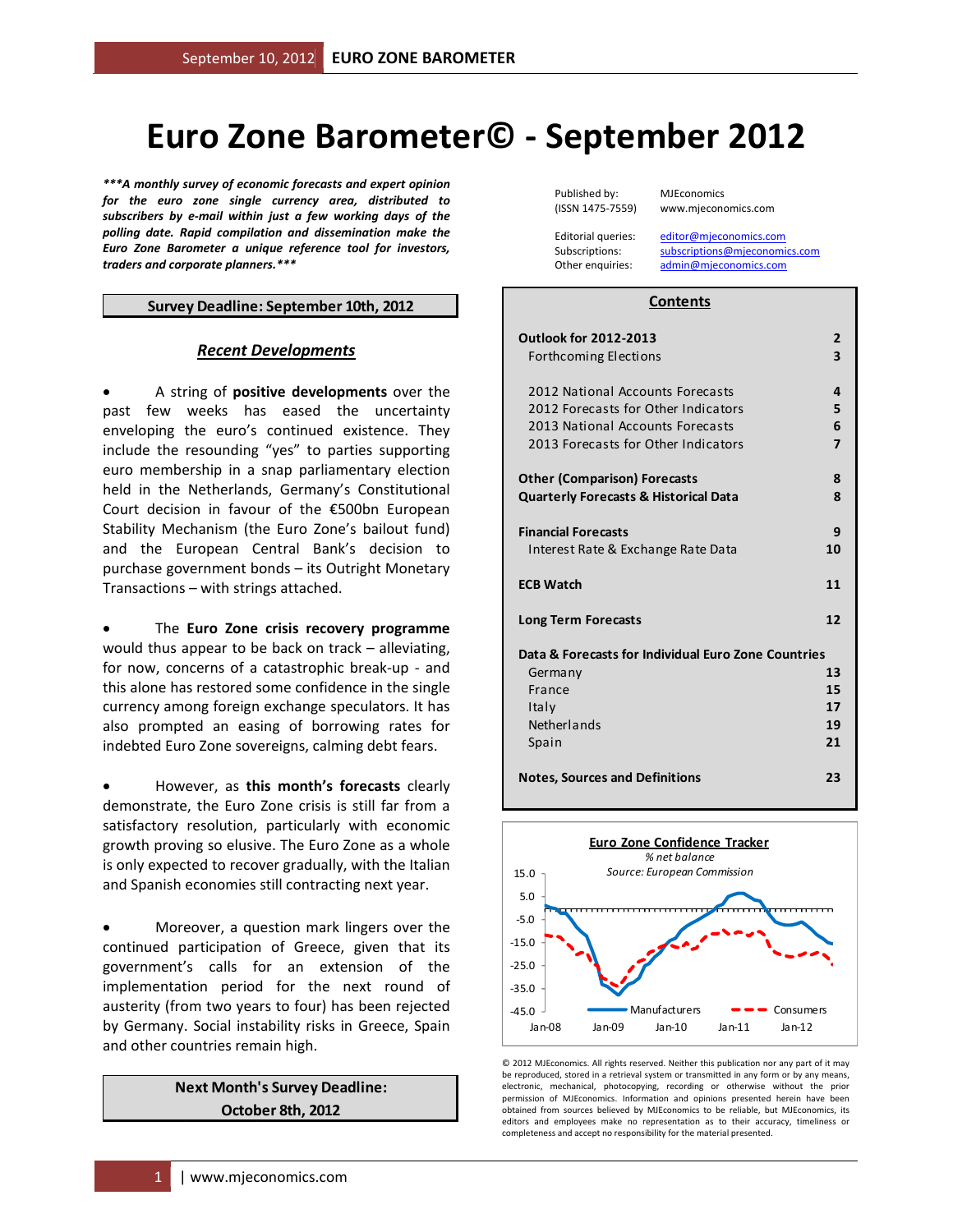# **Outlook for 2012-2013**

- *The deterioration in the 2012 GDP forecast has reversed, yet the economic outlook is still dire. Forecasters expect an unbalanced recovery and only a gradual improvement next year.*
- *Consumer sentiment is weak throughout much of the region, undermined by the debt crisis and the fiscal austerity required to correct it. With unemployment rising, forecasts for private consumption have fallen again this month.*
- *A more competitive euro is helping to boost exporters' confidence in spite of waning global demand. Consequently, our Euro Zone experts have raised their estimates of goods and services export volume for both 2012 and 2013.*
- *Still, forecasts for industrial production and retail sales have worsened again this month, and unemployment rate projections remain steadfastly high.*

| <b>Six Year Summary: Historical Data and Consensus Forecasts</b>                                    |          |         |        |        |        |        |
|-----------------------------------------------------------------------------------------------------|----------|---------|--------|--------|--------|--------|
| (% change year-on-year, unless otherwise stated)                                                    | 2008     | 2009    | 2010   | 2011   | 2012f  | 2013f  |
| <b>Gross Domestic Product</b>                                                                       | 0.4      | $-4.4$  | 2.0    | 1.4    | $-0.4$ | 0.3    |
| <b>Private Consumption</b>                                                                          | 0.4      | $-1.0$  | 1.0    | 0.1    | $-0.7$ | 0.1    |
| <b>Government Consumption</b>                                                                       | 2.3      | 2.6     | 0.8    | $-0.2$ | $-0.2$ | $-0.2$ |
| <b>Gross Fixed Investment</b>                                                                       | $-1.1$   | $-12.8$ | $-0.1$ | 1.4    | $-2.9$ | 0.0    |
| Change in Stocks (Inventories) <sup>1</sup>                                                         | $-0.1$   | $-1.0$  | 0.6    | 0.2    | $-0.6$ | $-0.1$ |
| <b>Goods and Services Exports</b>                                                                   | 1.1      | $-12.4$ | 11.1   | 6.1    | 2.2    | 3.1    |
| <b>Goods and Services Imports</b>                                                                   | 1.0      | $-11.0$ | 9.5    | 4.0    | $-0.4$ | 2.6    |
| Net Exports <sup>2</sup>                                                                            | 0.1      | $-0.6$  | 0.7    | 1.0    | 1.1    | 0.4    |
| <b>Industrial Production (ex. construction)</b>                                                     | $-1.8$   | $-14.9$ | 7.3    | 3.5    | $-2.1$ | 0.7    |
| <b>Retail Sales Volume</b>                                                                          | $-0.7$   | $-2.4$  | 0.9    | $-0.6$ | $-1.1$ | 0.1    |
| <b>Unemployment Rate, % of labour force</b>                                                         | 7.6      | 9.6     | 10.1   | 10.2   | 11.2   | 11.6   |
| Money Supply, M3, end period, % change                                                              | 8.6      | $-0.6$  | 0.5    | 2.2    | 3.0    | 2.2    |
| <b>Harmonised Index of Consumer Prices</b>                                                          | 3.3      | 0.3     | 1.6    | 2.7    | 2.4    | 1.8    |
| <b>Producer Prices</b>                                                                              | 6.1      | $-5.1$  | 2.9    | 5.9    | 2.1    | 2.1    |
| <b>Nominal Labour Costs</b>                                                                         | 3.5      | 2.9     | 1.5    | 2.8    | 2.0    | 2.0    |
| Current Account Balance, annual total, €bn                                                          | $-143.5$ | $-21.9$ | $-6.8$ | $-3.2$ | 34.9   | 58.0   |
| <b>Current Account Balance, % of GDP</b>                                                            | $-1.6$   | $-0.2$  | $-0.1$ | 0.0    | 0.4    | 0.6    |
| <b>General Govt Budget Balance, % of GDP</b>                                                        | $-2.1$   | $-6.4$  | $-6.2$ | $-4.1$ | $-3.4$ | $-2.7$ |
| <b>Financial Indicators (end period)</b>                                                            |          |         |        |        |        |        |
| 3 Month Interest Rate, % per annum                                                                  | 2.89     | 0.70    | 1.01   | 1.36   | 0.56   | 0.72   |
| 10 Year German Bond Yield, % per annum                                                              | 2.95     | 3.40    | 2.92   | 1.83   | 1.64   | 2.09   |
| US\$ per € Exchange Rate                                                                            | 1.392    | 1.441   | 1.336  | 1.294  | 1.240  | 1.220  |
| Notes: f = consensus (mean average) forecast. For other notes, sources and definitions see page 23. |          |         |        |        |        |        |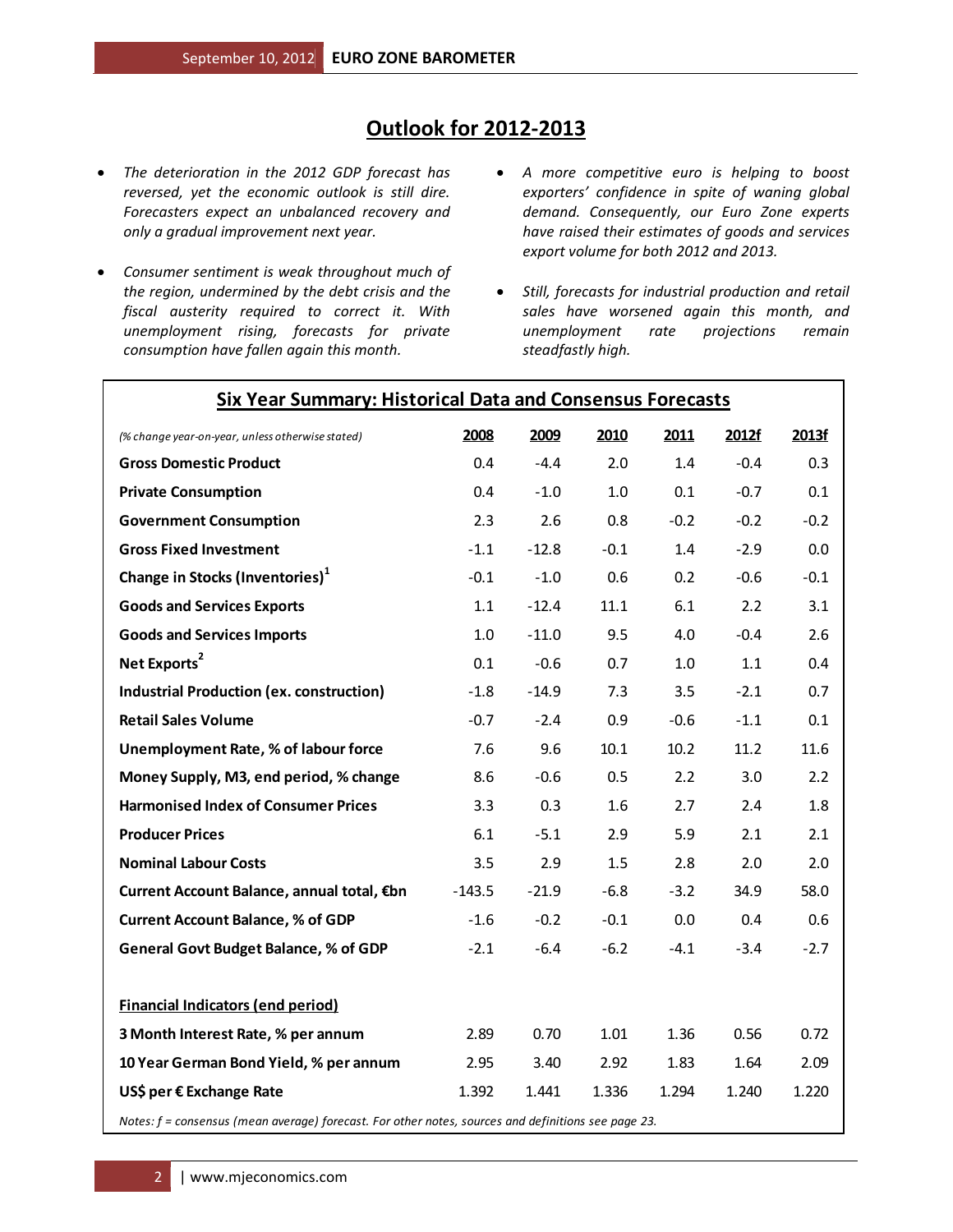



| <b>Euro Zone: Election Timetable</b> |                |               |  |  |  |  |  |
|--------------------------------------|----------------|---------------|--|--|--|--|--|
| Date                                 | <u>Country</u> | <b>Type</b>   |  |  |  |  |  |
| Sept. 12th, 2012                     | Netherlands    | Parliamentary |  |  |  |  |  |
| October 8th, 2012                    | Slovenia       | Presidential  |  |  |  |  |  |
| February 2013                        | Cyprus         | Presidential  |  |  |  |  |  |
| <b>March 2013</b>                    | Malta          | Parliamentary |  |  |  |  |  |
| April 2013                           | Italy          | Parliamentary |  |  |  |  |  |
| May 2013                             | Italy          | Presidential  |  |  |  |  |  |
| September 2013                       | Austria        | Legislative   |  |  |  |  |  |
| 2013                                 | Germany        | Parliamentary |  |  |  |  |  |
| April 2014                           | Malta          | Presidential  |  |  |  |  |  |
| June 2014                            | EU             | Parliamentary |  |  |  |  |  |
| 2014                                 | EU             | Presidential  |  |  |  |  |  |
| 2014                                 | Slovakia       | Presidential  |  |  |  |  |  |
| 2014                                 | Belgium        | Parliamentary |  |  |  |  |  |
| 2014                                 | Luxembourg     | Parliamentary |  |  |  |  |  |
| February 2015                        | Greece         | Presidential  |  |  |  |  |  |
| <b>March 2015</b>                    | Estonia        | Parliamentary |  |  |  |  |  |
| 2015                                 | Portugal       | Parliamentary |  |  |  |  |  |
| 2015                                 | Spain          | Parliamentary |  |  |  |  |  |
| January 2016                         | Portugal       | Presidential  |  |  |  |  |  |
| Sources: IFES Election Guide; MJE    |                |               |  |  |  |  |  |

| <b>Member Countries</b>                                                                  | <u>Area (sq km)</u> | Popn (m)      | <b>Capital</b>    |
|------------------------------------------------------------------------------------------|---------------------|---------------|-------------------|
| Austria                                                                                  | 83,855              | 8.1           | Vienna            |
| Belgium                                                                                  | 30,520              | 10.1          | <b>Brussels</b>   |
| Cyprus                                                                                   | 9,251               | $0.8^{\circ}$ | Nicosia           |
| Estonia                                                                                  | 45,200              | 1.4           | Tallinn           |
| Finland                                                                                  | 338,145             | 5.2           | Helsinki          |
| France                                                                                   | 543,965             | 58.7          | Paris             |
| Germany                                                                                  | 357,028             | 82.1          | Berlin            |
| Greece                                                                                   | 131,957             | 10.6          | Athens            |
| Ireland                                                                                  | 70,282              | 3.7           | Dublin            |
| Italy                                                                                    | 301,245             | 57.4          | Rome              |
| Luxembourg                                                                               | 2,586               | 0.4           | Lux. City         |
| Malta                                                                                    | 316                 | 0.4           | Valletta          |
| Netherlands                                                                              | 41,526              | 15.7          | The Hague         |
| Portugal                                                                                 | 88,940              | 9.9           | Lisbon            |
| Slovakia                                                                                 | 49,035              | 5.4           | <b>Bratislava</b> |
| Slovenia                                                                                 | 20,251              | 2.0           | Ljubljana         |
| Spain                                                                                    | 504,782             | 39.6          | Madrid            |
| <b>Other Euro Users</b><br>Andorra, Kosovo, Monaco, Montenegro, San Marino, Vatican City |                     |               |                   |

 $\overline{1}$ 



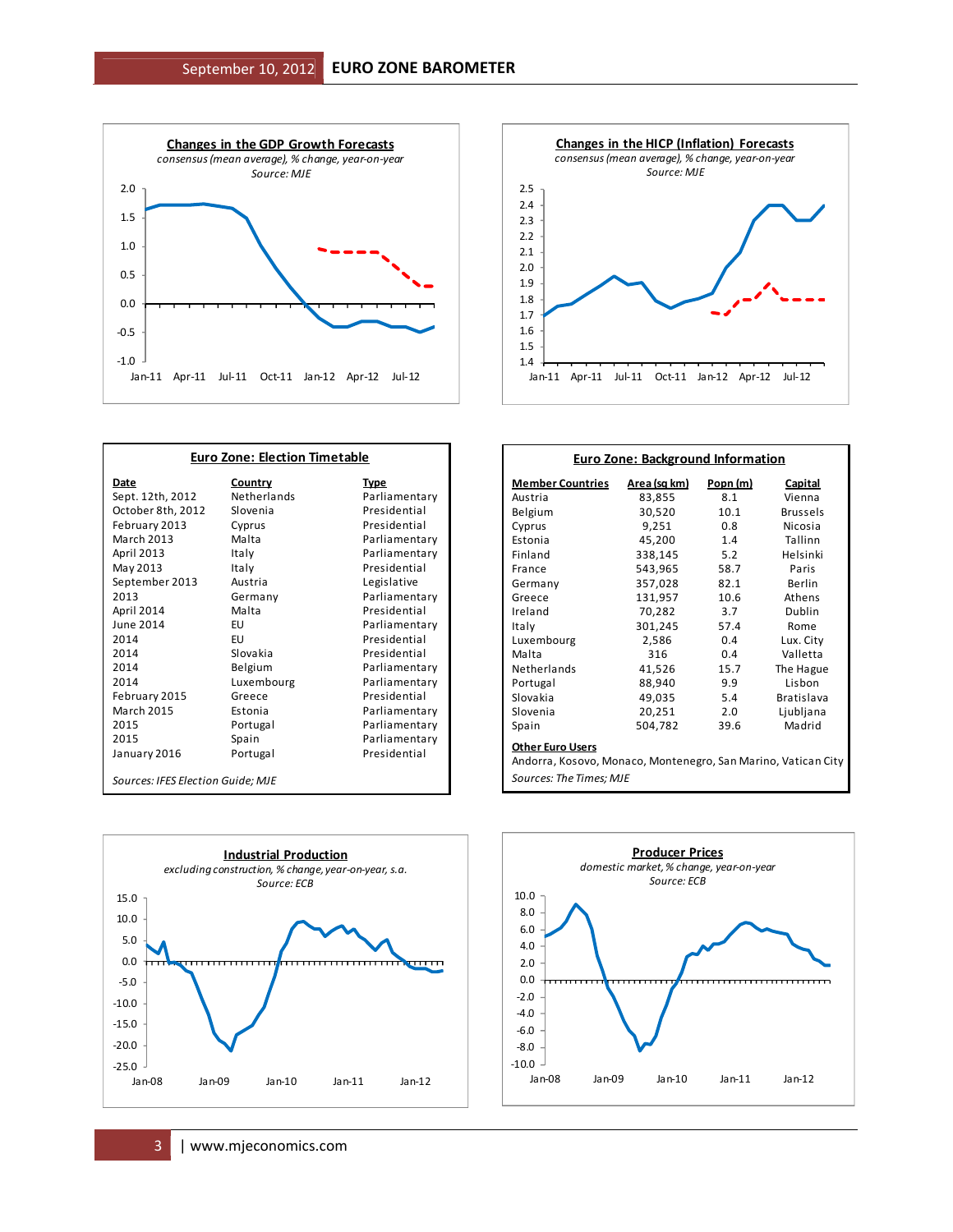| <b>Euro Zone - Forecasts for 2012</b>                                                                                               |                              |                             |                                     |                                   |                                                                           |                                |                                |                                                         |  |  |
|-------------------------------------------------------------------------------------------------------------------------------------|------------------------------|-----------------------------|-------------------------------------|-----------------------------------|---------------------------------------------------------------------------|--------------------------------|--------------------------------|---------------------------------------------------------|--|--|
| <b>National Accounts</b><br>(constant prices)<br>average % change from previous year<br>unless otherwise noted<br><b>Panellists</b> | Gross<br>Domestic<br>Product | Private<br>Consump-<br>tion | Govern-<br>ment<br>Consump-<br>tion | Gross<br>Fixed<br>Invest-<br>ment | Stock<br>(inventory)<br>Building,<br>% contribu-<br>tion to GDP<br>growth | Goods &<br>Services<br>Exports | Goods &<br>Services<br>Imports | Net<br>Exports, %<br>contribu-<br>tion to<br>GDP growth |  |  |
| <b>Allianz SE</b>                                                                                                                   | $-0.3$                       | $-0.6$                      | 0.2                                 | $-2.3$                            | na                                                                        | 3.0                            | 0.6                            | na                                                      |  |  |
| <b>BBVA</b>                                                                                                                         | $-0.3$                       | $-0.6$                      | $-0.4$                              | $-2.9$                            | $-0.5$                                                                    | 2.2                            | $-0.4$                         | 1.1                                                     |  |  |
| <b>BNP Paribas</b>                                                                                                                  | $-0.4$                       | $-0.9$                      | 0.0                                 | $-2.8$                            | $-0.4$                                                                    | 2.2                            | $-0.8$                         | na                                                      |  |  |
| Commerzbank                                                                                                                         | $-0.4$                       | $-0.4$                      | $-0.2$                              | $-2.1$                            | $-0.8$                                                                    | 2.4                            | 0.3                            | 1.1                                                     |  |  |
| Credit Agricole                                                                                                                     | $-0.4$                       | $-0.8$                      | 0.0                                 | $-3.2$                            | $-0.7$                                                                    | 3.1                            | 0.1                            | 1.3                                                     |  |  |
| DZ Bank                                                                                                                             | $-0.4$                       | $-0.5$                      | $-0.1$                              | $-2.7$                            | na                                                                        | 2.6                            | 0.6                            | 1.0                                                     |  |  |
| Econ Intelligence Unit                                                                                                              | $-0.5$                       | $-0.9$                      | $-0.1$                              | $-4.5$                            | na                                                                        | 2.5                            | 0.5                            | 0.9                                                     |  |  |
| <b>ETLA</b>                                                                                                                         | $-0.6$                       | $-0.5$                      | $-0.9$                              | $-2.4$                            | na                                                                        | 1.5                            | $-0.9$                         | na                                                      |  |  |
| G&P Institutional Mgmt                                                                                                              | $-0.6$                       | $-0.7$                      | $-0.4$                              | $-2.4$                            | $-0.4$                                                                    | 1.2                            | $-0.7$                         | 0.8                                                     |  |  |
| <b>HSBC</b>                                                                                                                         | $-0.6$                       | $-0.4$                      | $-0.5$                              | $-3.0$                            | $-0.2$                                                                    | 1.9                            | $-0.1$                         | na                                                      |  |  |
| <b>IHS Global Insight</b>                                                                                                           | $-0.5$                       | $-0.6$                      | $-0.3$                              | $-3.0$                            | na                                                                        | 1.8                            | $-0.6$                         | 1.1                                                     |  |  |
| Intesa Sanpaulo                                                                                                                     | $-0.4$                       | $-1.0$                      | $-0.7$                              | $-2.9$                            | $-0.4$                                                                    | 2.1                            | $-0.8$                         | 1.2                                                     |  |  |
| J P Morgan Chase                                                                                                                    | $-0.5$                       | $-0.9$                      | 0.0                                 | $-3.0$                            | na                                                                        | 2.9                            | $-0.2$                         | 1.4                                                     |  |  |
| Moody's Analytics                                                                                                                   | $-0.5$                       | $-0.5$                      | $-0.4$                              | $-5.0$                            | na                                                                        | 1.3                            | $-1.0$                         | na                                                      |  |  |
| Morgan Stanley                                                                                                                      | $-0.5$                       | $-0.5$                      | 0.2                                 | $-2.7$                            | na                                                                        | 2.2                            | $-0.6$                         | 1.2                                                     |  |  |
| <b>Oxford Economics</b>                                                                                                             | $-0.5$                       | $-0.8$                      | 0.0                                 | $-3.1$                            | $-0.8$                                                                    | 2.7                            | $-0.4$                         | 1.3                                                     |  |  |
| Santander                                                                                                                           | $-0.3$                       | $-0.6$                      | $-0.2$                              | $-3.2$                            | na                                                                        | 2.3                            | $-0.7$                         | na                                                      |  |  |
| <b>SEB</b>                                                                                                                          | $-0.4$                       | $-0.8$                      | 0.0                                 | $-2.4$                            | $-0.5$                                                                    | 2.7                            | 0.3                            | 1.1                                                     |  |  |
| Societe Generale                                                                                                                    | $-0.4$                       | $-0.7$                      | 0.1                                 | $-3.2$                            | $-0.7$                                                                    | 2.9                            | 0.0                            | na                                                      |  |  |
| <b>UBS</b>                                                                                                                          | $-0.4$                       | $-0.4$                      | 0.1                                 | $-2.5$                            | $-0.9$                                                                    | 1.9                            | $-1.1$                         | 1.3                                                     |  |  |
| UniCredit Bank                                                                                                                      | $-0.4$                       | $-0.6$                      | $-0.3$                              | $-2.6$                            | $-0.7$                                                                    | 1.3                            | $-1.6$                         | 1.2                                                     |  |  |
|                                                                                                                                     |                              |                             |                                     |                                   |                                                                           |                                |                                |                                                         |  |  |
| <b>Consensus (Mean)</b>                                                                                                             | $-0.4$                       | $-0.7$                      | $-0.2$                              | $-2.9$                            | $-0.6$                                                                    | 2.2                            | $-0.4$                         | 1.1                                                     |  |  |
| Last Month                                                                                                                          | $-0.5$                       | $-0.6$                      | $-0.3$                              | $-2.9$                            | $-0.5$                                                                    | 2.0                            | $-0.4$                         | 1.1                                                     |  |  |
| 2 Months Ago                                                                                                                        | $-0.4$                       | $-0.5$                      | $-0.4$                              | $-2.5$                            | $-0.5$                                                                    | 1.9                            | 0.0                            | 0.6                                                     |  |  |
|                                                                                                                                     |                              |                             |                                     |                                   |                                                                           |                                |                                |                                                         |  |  |
| Median                                                                                                                              | $-0.4$                       | $-0.6$                      | $-0.1$                              | $-2.9$                            | $-0.6$                                                                    | 2.2                            | $-0.4$                         | 1.2                                                     |  |  |
| High                                                                                                                                | $-0.3$                       | $-0.4$                      | 0.2                                 | $-2.1$                            | $-0.2$                                                                    | 3.1                            | 0.6                            | 1.4                                                     |  |  |
| Low                                                                                                                                 | $-0.6$                       | $-1.0$                      | $-0.9$                              | $-5.0$                            | $-0.9$                                                                    | 1.2                            | $-1.6$                         | 0.8                                                     |  |  |
| <b>Standard Deviation</b>                                                                                                           | 0.1                          | 0.2                         | 0.3                                 | 0.7                               | 0.2                                                                       | 0.6                            | 0.6                            | 0.2                                                     |  |  |
| Number of Forecasts                                                                                                                 | 21                           | 21                          | 21                                  | 21                                | 12                                                                        | 21                             | 21                             | 14                                                      |  |  |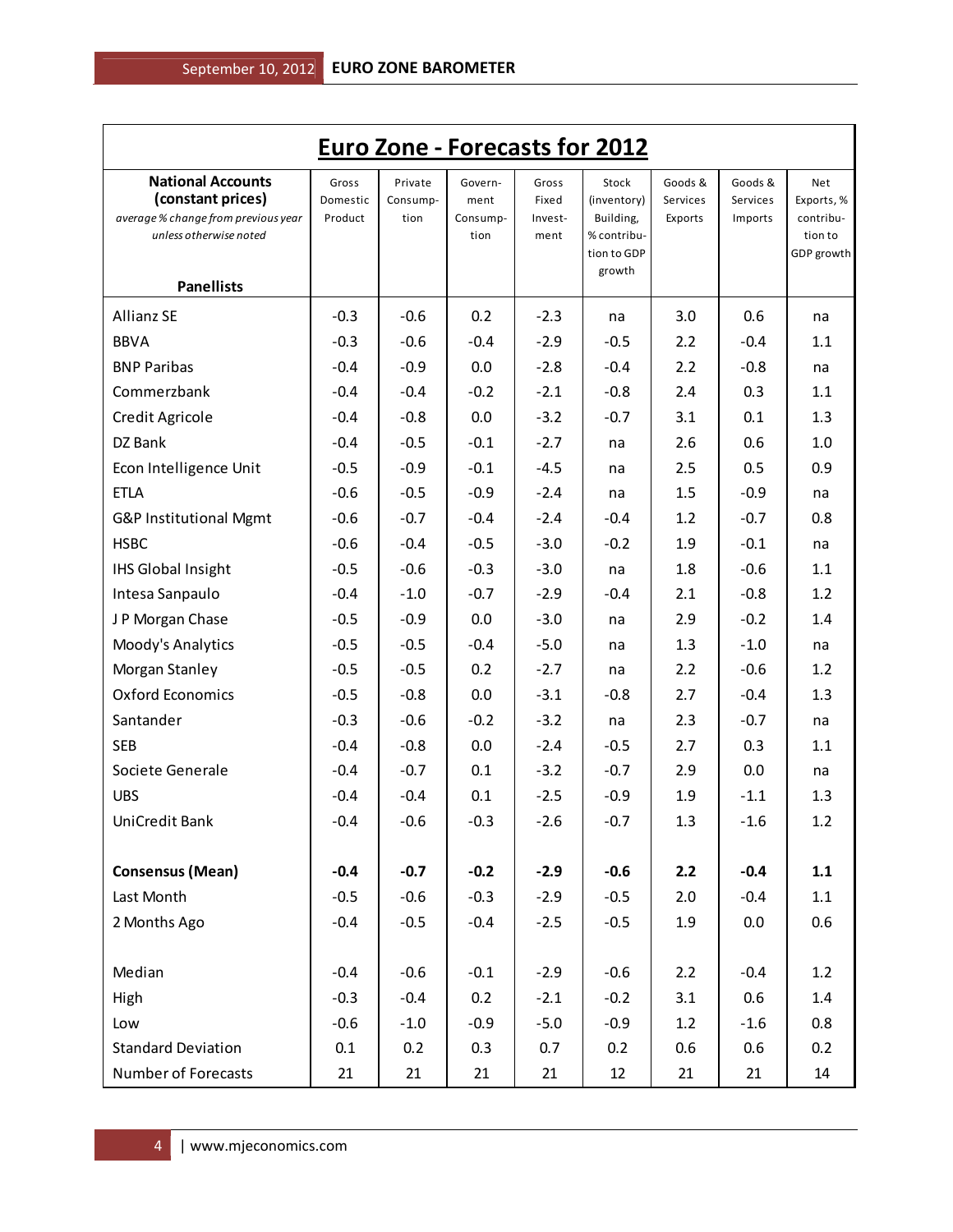| <b>Euro Zone - Forecasts for 2012</b>                                                    |                                                             |                                  |                                         |                                           |                                          |                                             |                                                                   |                                                                  |                                                       |                                                     |
|------------------------------------------------------------------------------------------|-------------------------------------------------------------|----------------------------------|-----------------------------------------|-------------------------------------------|------------------------------------------|---------------------------------------------|-------------------------------------------------------------------|------------------------------------------------------------------|-------------------------------------------------------|-----------------------------------------------------|
| <b>Other Indicators</b><br>average % change from previous year<br>unless otherwise noted | <b>Industrial</b><br>Produc-<br>tion<br>(excl.<br>construc- | Retail<br><b>Sales</b><br>Volume | Unem-<br>ploy-<br>ment<br>Rate<br>(% of | Money<br>Supply,<br>M3<br>(end<br>period, | Con-<br>sumer<br><b>Prices</b><br>(HICP) | Pro-<br>ducer<br><b>Prices</b><br>(indust., | Labour<br>Costs<br>(business<br>sector, ex<br>excl, con- pub adm, | Current<br>Account<br><b>Balance</b><br><i>(annual</i><br>total, | Current<br>Account<br><b>Balance</b><br>(% of<br>GDP) | General<br>Govt.<br><b>Balance</b><br>(% of<br>GDP) |
| <b>Panellists</b>                                                                        | tion)                                                       |                                  | labour<br>force)                        | %)                                        |                                          |                                             | struction) education<br>& health)                                 | $\not\varepsilon$ bn)                                            |                                                       |                                                     |
| <b>Allianz SE</b>                                                                        | $-1.7$                                                      | na                               | 11.2                                    | na                                        | 2.4                                      | 2.6                                         | na                                                                | 65.3                                                             | 0.7                                                   | $-3.0$                                              |
| <b>BBVA</b>                                                                              | na                                                          | na                               | 11.2                                    | na                                        | 2.3                                      | na                                          | na                                                                | na                                                               | 0.9                                                   | $-3.2$                                              |
| <b>BNP Paribas</b>                                                                       | $-2.8$                                                      | na                               | 11.3                                    | na                                        | 2.5                                      | $-2.8$                                      | na                                                                | $-18.0$                                                          | $-0.2$                                                | $-3.2$                                              |
| Commerzbank                                                                              | $-2.1$                                                      | na                               | 11.2                                    | na                                        | 2.6                                      | 2.6                                         | 2.5                                                               | 10.0                                                             | 0.1                                                   | $-3.8$                                              |
| Credit Agricole                                                                          | na                                                          | na                               | 11.3                                    | na                                        | 2.5                                      | na                                          | na                                                                | na                                                               | 0.0                                                   | na                                                  |
| DZ Bank                                                                                  | na                                                          | na                               | 11.4                                    | na                                        | 2.4                                      | 2.6                                         | na                                                                | na                                                               | 0.1                                                   | $-3.5$                                              |
| Econ Intelligence Unit                                                                   | na                                                          | na                               | 11.4                                    | na                                        | 2.3                                      | 2.7                                         | na                                                                | na                                                               | 0.9                                                   | $-3.5$                                              |
| <b>ETLA</b>                                                                              | $-2.8$                                                      | na                               | 10.2                                    | na                                        | 2.1                                      | na                                          | na                                                                | na                                                               | na                                                    | $-3.3$                                              |
| G&P Institutional Mgmt                                                                   | na                                                          | na                               | 11.0                                    | na                                        | 2.4                                      | na                                          | na                                                                | na                                                               | na                                                    | $-3.5$                                              |
| <b>HSBC</b>                                                                              | $-2.0$                                                      | na                               | 11.3                                    | 1.6                                       | 2.5                                      | na                                          | na                                                                | na                                                               | 0.4                                                   | $-3.9$                                              |
| <b>IHS Global Insight</b>                                                                | $-2.2$                                                      | $-1.5$                           | 11.2                                    | 4.0                                       | 2.4                                      | 2.5                                         | 2.1                                                               | 55.0                                                             | 0.6                                                   | $-3.1$                                              |
| Intesa Sanpaulo                                                                          | $-2.2$                                                      | $-0.3$                           | 11.2                                    | 2.6                                       | 2.4                                      | 2.3                                         | 2.3                                                               | 6.0                                                              | 0.1                                                   | $-3.3$                                              |
| J P Morgan Chase                                                                         | $-2.5$                                                      | na                               | 11.2                                    | na                                        | 2.6                                      | 2.3                                         | na                                                                | na                                                               | na                                                    | na                                                  |
| Moody's Analytics                                                                        | $-2.0$                                                      | $-1.2$                           | 11.7                                    | 2.3                                       | 2.3                                      | 2.6                                         | na                                                                | $-12.3$                                                          | na                                                    | na                                                  |
| Morgan Stanley                                                                           | na                                                          | na                               | 11.2                                    | 4.7                                       | 2.2                                      | na                                          | na                                                                | 53.8                                                             | 0.6                                                   | $-3.2$                                              |
| <b>Oxford Economics</b>                                                                  | $-3.0$                                                      | $-1.3$                           | 11.3                                    | na                                        | 2.3                                      | 2.2                                         | na                                                                | 74.8                                                             | 0.8                                                   | $-3.5$                                              |
| Santander                                                                                | na                                                          | na                               | 11.2                                    | na                                        | 2.3                                      | na                                          | na                                                                | 45.3                                                             | 0.5                                                   | $-3.9$                                              |
| <b>SEB</b>                                                                               | 0.4                                                         | na                               | 11.2                                    | na                                        | 2.5                                      | na                                          | na                                                                | na                                                               | na                                                    | $-3.3$                                              |
| Societe Generale                                                                         | na                                                          | na                               | 11.2                                    | na                                        | 2.6                                      | na                                          | na                                                                | 57.6                                                             | 0.6                                                   | $-3.6$                                              |
| <b>UBS</b>                                                                               | na                                                          | na                               | 11.0                                    | 2.9                                       | 2.4                                      | 2.7                                         | na                                                                | 46.2                                                             | 0.5                                                   | $-2.3$                                              |
| UniCredit Bank                                                                           | na                                                          | na                               | 11.1                                    | na                                        | 2.5                                      | 2.4                                         | 2.0                                                               | na                                                               | na                                                    | na                                                  |
| <b>Consensus (Mean)</b>                                                                  | $-2.1$                                                      | $-1.1$                           | 11.2                                    | 3.0                                       | 2.4                                      | 2.1                                         | 2.2                                                               | 34.9                                                             | 0.4                                                   | $-3.4$                                              |
| Last Month                                                                               | $-1.9$                                                      | $-1.0$                           | 11.2                                    | 2.9                                       | 2.3                                      | 2.1                                         | 2.0                                                               | 24.6                                                             | 0.4                                                   | $-3.4$                                              |
| 2 Months Ago                                                                             | $-2.1$                                                      | $-1.2$                           | 11.1                                    | 2.8                                       | 2.3                                      | 2.7                                         | 1.9                                                               | $-1.3$                                                           | 0.2                                                   | $-3.4$                                              |
|                                                                                          |                                                             |                                  |                                         |                                           |                                          |                                             |                                                                   |                                                                  |                                                       |                                                     |
| Median                                                                                   | $-2.2$                                                      | $-1.3$                           | 11.2                                    | 2.8                                       | 2.4                                      | 2.6                                         | 2.2                                                               | 46.2                                                             | 0.5                                                   | $-3.3$                                              |
| High                                                                                     | 0.4                                                         | $-0.3$                           | 11.7                                    | 4.7                                       | 2.6                                      | 2.7                                         | 2.5                                                               | 74.8                                                             | 0.9                                                   | $-2.3$                                              |
| Low                                                                                      | $-3.0$                                                      | $-1.5$                           | 10.2                                    | 1.6                                       | 2.1                                      | $-2.8$                                      | 2.0                                                               | $-18.0$                                                          | $-0.2$                                                | $-3.9$                                              |
| <b>Standard Deviation</b>                                                                | 0.9                                                         | 0.5                              | 0.3                                     | 1.1                                       | 0.1                                      | 1.5                                         | 0.2                                                               | 32.4                                                             | 0.3                                                   | 0.4                                                 |
| Number of Forecasts                                                                      | 11                                                          | 4                                | 21                                      | 6                                         | 21                                       | 12                                          | 4                                                                 | 11                                                               | 15                                                    | 17                                                  |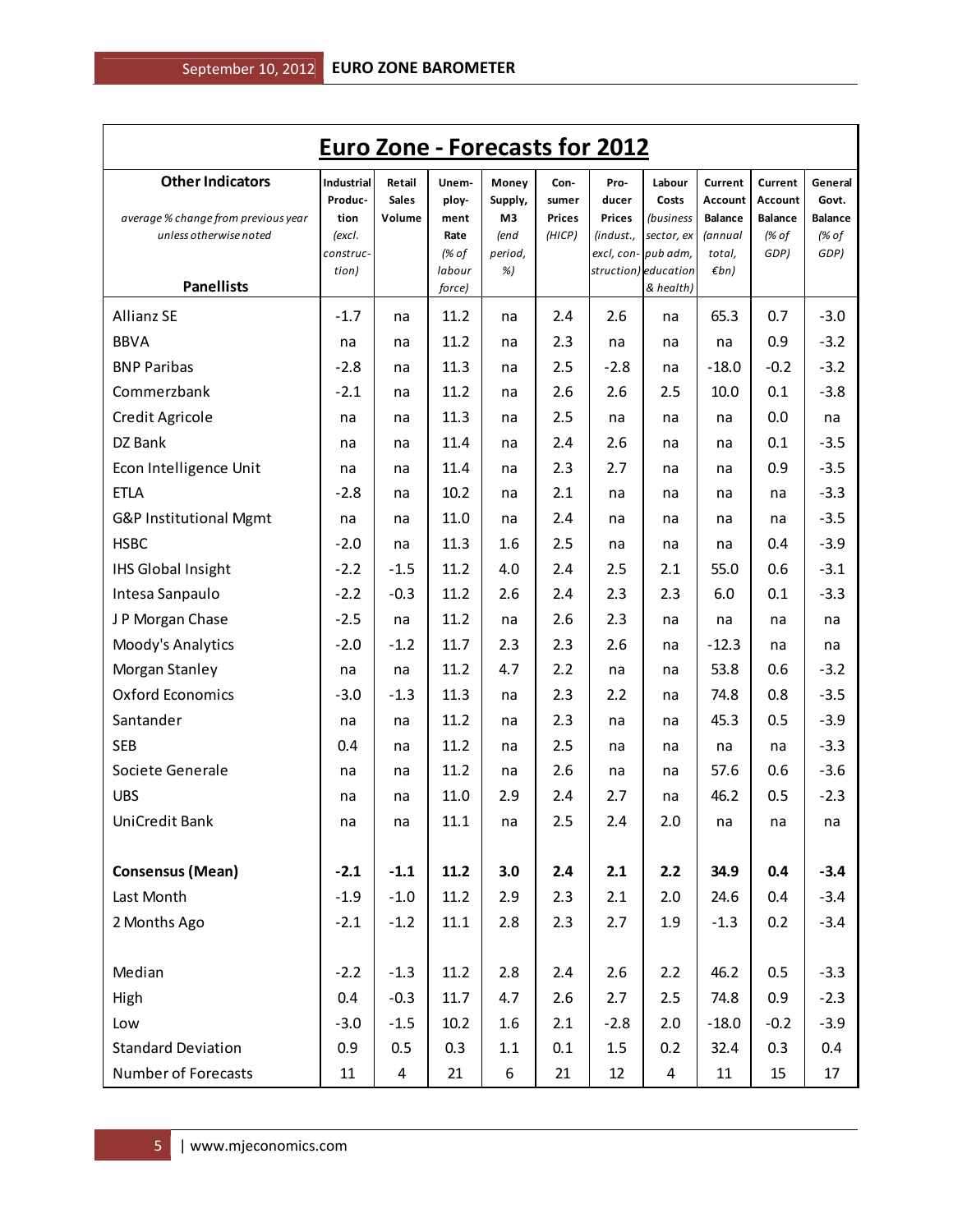| <b>Euro Zone - Forecasts for 2013</b>                                                                                               |                              |                             |                                     |                                   |                                                                           |                                |                                |                                                         |  |  |
|-------------------------------------------------------------------------------------------------------------------------------------|------------------------------|-----------------------------|-------------------------------------|-----------------------------------|---------------------------------------------------------------------------|--------------------------------|--------------------------------|---------------------------------------------------------|--|--|
| <b>National Accounts</b><br>(constant prices)<br>average % change from previous year<br>unless otherwise noted<br><b>Panellists</b> | Gross<br>Domestic<br>Product | Private<br>Consump-<br>tion | Govern-<br>ment<br>Consump-<br>tion | Gross<br>Fixed<br>Invest-<br>ment | Stock<br>(inventory)<br>Building,<br>% contribu-<br>tion to GDP<br>growth | Goods &<br>Services<br>Exports | Goods &<br>Services<br>Imports | Net<br>Exports, %<br>contribu-<br>tion to<br>GDP growth |  |  |
| <b>Allianz SE</b>                                                                                                                   | 0.8                          | 0.4                         | 0.2                                 | 1.5                               | na                                                                        | 4.0                            | 3.7                            | na                                                      |  |  |
| <b>BBVA</b>                                                                                                                         | 0.3                          | 0.0                         | $-0.5$                              | $-0.1$                            | 0.1                                                                       | 3.4                            | 2.8                            | 0.4                                                     |  |  |
| <b>BNP Paribas</b>                                                                                                                  | 0.0                          | $-0.2$                      | $-0.4$                              | $-0.2$                            | 0.0                                                                       | 2.8                            | 2.3                            | na                                                      |  |  |
| Commerzbank                                                                                                                         | 0.0                          | 0.1                         | $-0.2$                              | $-1.6$                            | $-0.1$                                                                    | 2.1                            | 1.0                            | 1.3                                                     |  |  |
| Credit Agricole                                                                                                                     | 0.3                          | 0.1                         | $-0.2$                              | $-0.6$                            | $-0.2$                                                                    | 4.2                            | 3.2                            | 0.6                                                     |  |  |
| DZ Bank                                                                                                                             | 0.0                          | 0.3                         | $-0.1$                              | 0.3                               | na                                                                        | 3.2                            | 3.9                            | $-0.2$                                                  |  |  |
| Econ Intelligence Unit                                                                                                              | 0.1                          | $-0.1$                      | $-0.2$                              | 0.6                               | na                                                                        | 2.4                            | 2.3                            | 0.1                                                     |  |  |
| <b>ETLA</b>                                                                                                                         | 0.5                          | 0.2                         | 0.5                                 | $-0.1$                            | na                                                                        | 3.5                            | 3.3                            | na                                                      |  |  |
| G&P Institutional Mgmt                                                                                                              | 0.1                          | 0.2                         | $-0.3$                              | $-1.0$                            | 0.1                                                                       | 1.2                            | 1.0                            | 0.1                                                     |  |  |
| <b>HSBC</b>                                                                                                                         | 0.3                          | 0.4                         | $-0.7$                              | 0.0                               | $-0.2$                                                                    | 3.0                            | 2.5                            | na                                                      |  |  |
| <b>IHS Global Insight</b>                                                                                                           | $-0.2$                       | 0.0                         | $-0.3$                              | $-0.5$                            | na                                                                        | 1.3                            | 1.4                            | 0.0                                                     |  |  |
| Intesa Sanpaulo                                                                                                                     | 0.5                          | 0.2                         | $-0.2$                              | 0.6                               | $-0.5$                                                                    | 4.0                            | 2.3                            | 0.9                                                     |  |  |
| J P Morgan Chase                                                                                                                    | 0.5                          | $-0.3$                      | $-0.2$                              | $-0.6$                            | na                                                                        | 3.8                            | 2.8                            | 0.6                                                     |  |  |
| Moody's Analytics                                                                                                                   | 0.7                          | 0.4                         | $-0.2$                              | 1.2                               | na                                                                        | 2.7                            | 2.2                            | na                                                      |  |  |
| Morgan Stanley                                                                                                                      | 0.0                          | 0.2                         | $-0.2$                              | $-0.6$                            | na                                                                        | 2.7                            | 2.0                            | 0.4                                                     |  |  |
| <b>Oxford Economics</b>                                                                                                             | 0.1                          | $-0.1$                      | $-0.7$                              | $-0.2$                            | $-0.1$                                                                    | 3.1                            | 2.2                            | 0.5                                                     |  |  |
| Santander                                                                                                                           | 0.5                          | 0.4                         | $-0.1$                              | 0.9                               | na                                                                        | 3.8                            | 3.8                            | na                                                      |  |  |
| <b>SEB</b>                                                                                                                          | 0.2                          | $-0.3$                      | $-0.2$                              | 0.5                               | 0.1                                                                       | 3.5                            | 3.2                            | 0.3                                                     |  |  |
| Societe Generale                                                                                                                    | $-0.2$                       | 0.0                         | $-0.2$                              | $-1.2$                            | 0.0                                                                       | 3.1                            | 3.1                            | na                                                      |  |  |
| <b>UBS</b>                                                                                                                          | 0.4                          | 0.5                         | $-0.3$                              | 1.1                               | $-0.4$                                                                    | 3.3                            | 2.6                            | 0.4                                                     |  |  |
| UniCredit Bank                                                                                                                      | 0.6                          | 0.0                         | -0.6                                | 0.3                               | 0.2                                                                       | 3.1                            | 2.5                            | 0.4                                                     |  |  |
| <b>Consensus (Mean)</b>                                                                                                             | 0.3                          | 0.1                         | $-0.2$                              | 0.0                               | $-0.1$                                                                    | 3.1                            | 2.6                            | 0.4                                                     |  |  |
| Last Month                                                                                                                          | 0.3                          | 0.2                         | $-0.3$                              | 0.1                               | $-0.1$                                                                    | 3.0                            | 2.6                            | 0.4                                                     |  |  |
| 2 Months Ago                                                                                                                        | 0.5                          | 0.3                         | $-0.2$                              | $0.5\,$                           | $-0.1$                                                                    | 3.3                            | 2.9                            | 0.8                                                     |  |  |
| Median                                                                                                                              | 0.3                          | 0.1                         | $-0.2$                              | $-0.1$                            | $-0.1$                                                                    | 3.1                            | 2.5                            | 0.4                                                     |  |  |
| High                                                                                                                                | 0.8                          | 0.5                         | 0.5                                 | 1.5                               | 0.2                                                                       | 4.2                            | 3.9                            | 1.3                                                     |  |  |
| Low                                                                                                                                 | $-0.2$                       | $-0.3$                      | $-0.7$                              | $-1.6$                            | $-0.5$                                                                    | 1.2                            | 1.0                            | $-0.2$                                                  |  |  |
| <b>Standard Deviation</b>                                                                                                           | 0.3                          | 0.2                         | 0.3                                 | 0.8                               | 0.2                                                                       | 0.8                            | 0.8                            | 0.4                                                     |  |  |
| Number of Forecasts                                                                                                                 | 21                           | 21                          | 21                                  | 21                                | 12                                                                        | 21                             | 21                             | 14                                                      |  |  |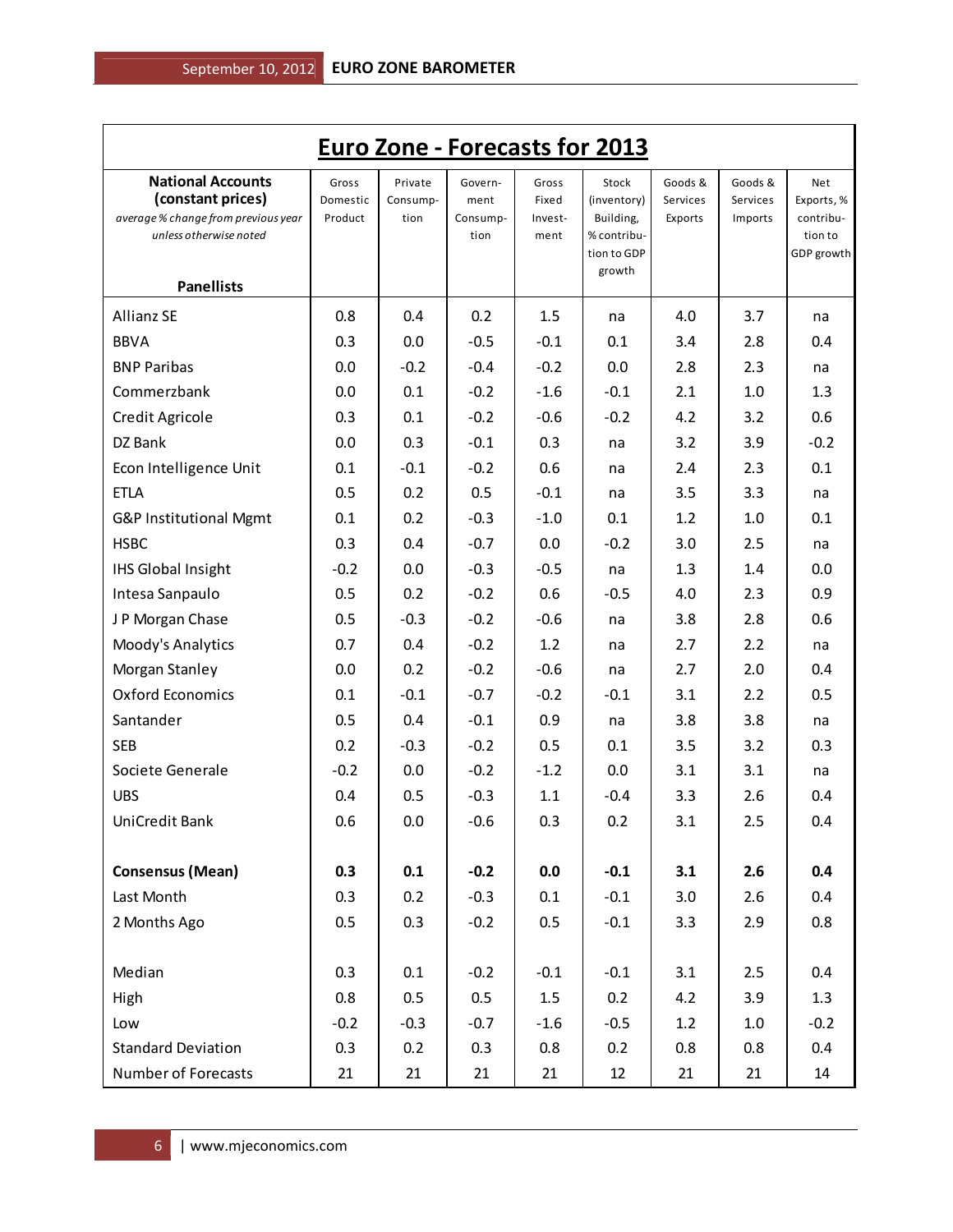| <b>Euro Zone - Forecasts for 2013</b>                          |                               |                                  |                        |                        |                                |                                |                                  |                                      |                                      |                                    |
|----------------------------------------------------------------|-------------------------------|----------------------------------|------------------------|------------------------|--------------------------------|--------------------------------|----------------------------------|--------------------------------------|--------------------------------------|------------------------------------|
| <b>Other Indicators</b><br>average % change from previous year | Industrial<br>Produc-<br>tion | Retail<br><b>Sales</b><br>Volume | Unem-<br>ploy-<br>ment | Money<br>Supply,<br>M3 | Con-<br>sumer<br><b>Prices</b> | Pro-<br>ducer<br><b>Prices</b> | Labour<br>Costs<br>(business     | Current<br>Account<br><b>Balance</b> | Current<br>Account<br><b>Balance</b> | General<br>Govt.<br><b>Balance</b> |
| unless otherwise noted                                         | (excl.<br>construc-           |                                  | Rate<br>(% of          | (end<br>period,        | (HICP)                         | (indust.,                      | sector, ex<br>excl, con-pub adm, | <i>(annual</i><br>total,             | (% of<br>GDP)                        | (% of<br>GDP)                      |
|                                                                | tion)                         |                                  | labour                 | %)                     |                                |                                | struction) education             | $\n  Emb\n$                          |                                      |                                    |
| <b>Panellists</b>                                              |                               |                                  | force)                 |                        |                                |                                | & health)                        |                                      |                                      |                                    |
| <b>Allianz SE</b>                                              | 1.5                           | na                               | 11.1                   | na                     | 1.7                            | 2.3                            | na                               | 60.0                                 | 0.6                                  | $-2.5$                             |
| <b>BBVA</b>                                                    | na                            | na                               | 11.5                   | na                     | 1.4                            | na                             | na                               | na                                   | 1.4                                  | $-2.3$                             |
| <b>BNP Paribas</b>                                             | 0.2                           | na                               | 12.3                   | na                     | 1.8                            | 0.2                            | na                               | 23.0                                 | 0.2                                  | $-2.6$                             |
| Commerzbank                                                    | 0.7                           | na                               | 11.8                   | na                     | 1.9                            | 1.5                            | 2.3                              | 20.0                                 | 0.2                                  | $-2.3$                             |
| Credit Agricole                                                | na                            | na                               | 11.5                   | na                     | 1.9                            | na                             | na                               | na                                   | 0.5                                  | na                                 |
| DZ Bank                                                        | na                            | na                               | 11.7                   | na                     | 2.5                            | 2.3                            | na                               | na                                   | $-0.1$                               | $-2.8$                             |
| Econ Intelligence Unit                                         | na                            | na                               | 11.7                   | na                     | 1.8                            | 2.1                            | na                               | na                                   | 1.0                                  | $-2.8$                             |
| <b>ETLA</b>                                                    | 0.5                           | na                               | 11.0                   | na                     | 1.8                            | na                             | na                               | na                                   | na                                   | $-2.8$                             |
| G&P Institutional Mgmt                                         | na                            | na                               | 11.2                   | na                     | 1.8                            | na                             | na                               | na                                   | na                                   | $-3.0$                             |
| <b>HSBC</b>                                                    | 1.5                           | na                               | 11.6                   | 1.2                    | 1.7                            | na                             | na                               | na                                   | 0.2                                  | $-3.2$                             |
| <b>IHS Global Insight</b>                                      | 0.5                           | $-0.2$                           | 11.8                   | 2.3                    | 1.8                            | 2.0                            | 2.1                              | 40.0                                 | 0.4                                  | $-2.5$                             |
| Intesa Sanpaulo                                                | 0.5                           | 0.6                              | 11.4                   | 3.1                    | 1.8                            | 1.8                            | 2.3                              | 6.0                                  | 0.0                                  | $-3.0$                             |
| J P Morgan Chase                                               | 0.3                           | na                               | 11.5                   | na                     | 1.8                            | 0.7                            | na                               | na                                   | na                                   | na                                 |
| Moody's Analytics                                              | 1.3                           | 0.3                              | 11.8                   | 2.8                    | 2.1                            | 2.8                            | na                               | $-5.6$                               | na                                   | na                                 |
| Morgan Stanley                                                 | na                            | na                               | 11.9                   | na                     | 1.2                            | na                             | na                               | 79.1                                 | 0.8                                  | $-3.1$                             |
| <b>Oxford Economics</b>                                        | 0.3                           | $-0.2$                           | 12.0                   | na                     | 1.7                            | 1.1                            | na                               | 111.1                                | 1.2                                  | $-2.5$                             |
| Santander                                                      | na                            | na                               | 11.6                   | na                     | 1.8                            | na                             | na                               | 81.1                                 | 0.8                                  | $-3.4$                             |
| <b>SEB</b>                                                     | 0.6                           | na                               | 11.9                   | na                     | 1.6                            | na                             | na                               | na                                   | na                                   | $-2.7$                             |
| Societe Generale                                               | na                            | na                               | 11.6                   | na                     | 2.3                            | na                             | na                               | 93.0                                 | 1.0                                  | $-2.9$                             |
| <b>UBS</b>                                                     | na                            | na                               | 10.8                   | 1.7                    | 1.9                            | 2.8                            | na                               | 130.5                                | 1.3                                  | $-1.3$                             |
| UniCredit Bank                                                 | na                            | na                               | 11.4                   | na                     | 1.9                            | 2.0                            | $1.8\,$                          | na                                   | na                                   | na                                 |
| <b>Consensus (Mean)</b>                                        | 0.7                           | 0.1                              | 11.6                   | 2.2                    | 1.8                            | 1.8                            | 2.1                              | 58.0                                 | 0.6                                  | $-2.7$                             |
| Last Month                                                     | 0.8                           | 0.3                              | 11.6                   | 2.4                    | 1.8                            | 1.8                            | 2.0                              | 50.5                                 | 0.6                                  | $-2.8$                             |
| 2 Months Ago                                                   | 1.1                           | 0.3                              | 11.3                   | 1.7                    | 1.8                            | 2.3                            | 1.9                              | 25.6                                 | 0.4                                  | $-2.8$                             |
| Median                                                         | 0.5                           | 0.1                              | 11.6                   | 2.3                    | 1.8                            | 2.0                            | 2.2                              | 60.0                                 | 0.6                                  | $-2.8$                             |
| High                                                           | 1.5                           | 0.6                              | 12.3                   | 3.1                    | 2.5                            | 2.8                            | 2.3                              | 130.5                                | 1.4                                  | $-1.3$                             |
| Low                                                            | 0.2                           | $-0.2$                           | 10.8                   | 1.2                    | 1.2                            | 0.2                            | 1.8                              | $-5.6$                               | $-0.1$                               | $-3.4$                             |
| <b>Standard Deviation</b>                                      | 0.5                           | 0.4                              | 0.4                    | 0.8                    | 0.3                            | 0.8                            | 0.2                              | 44.8                                 | 0.5                                  | 0.5                                |
| <b>Number of Forecasts</b>                                     | $11\,$                        | $\overline{4}$                   | 21                     | 5                      | 21                             | 12                             | 4                                | 11                                   | 15                                   | 17                                 |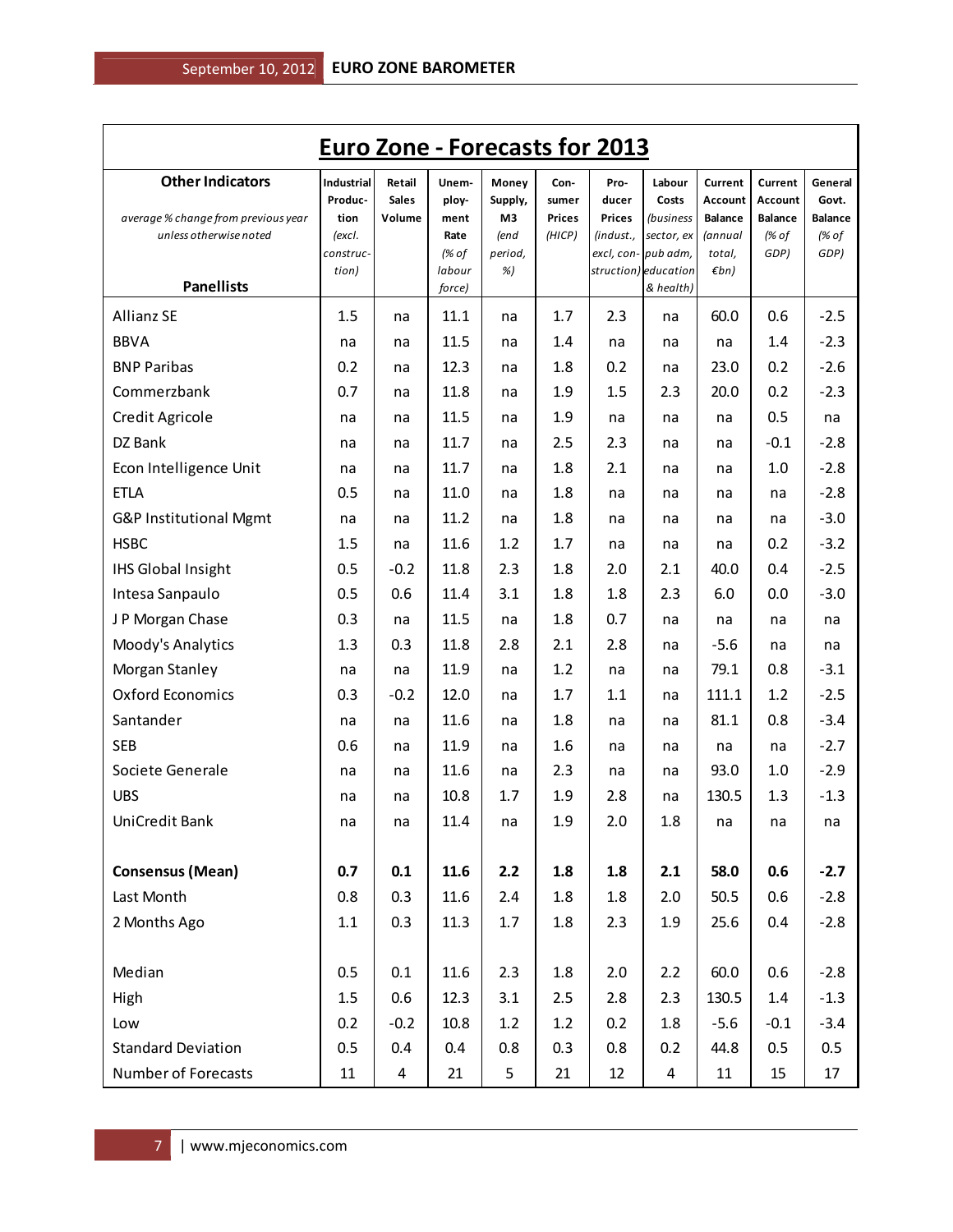| <b>Other (Comparison) Forecasts</b>                                                                                                                                                          |                                                                                                                                                                                                               |                                                                                                          |                                                                                                                      |                                                                                                          |                                                                                                    |                                                                                              |                                                                                              |                                                                                              |                                                                                                    |  |
|----------------------------------------------------------------------------------------------------------------------------------------------------------------------------------------------|---------------------------------------------------------------------------------------------------------------------------------------------------------------------------------------------------------------|----------------------------------------------------------------------------------------------------------|----------------------------------------------------------------------------------------------------------------------|----------------------------------------------------------------------------------------------------------|----------------------------------------------------------------------------------------------------|----------------------------------------------------------------------------------------------|----------------------------------------------------------------------------------------------|----------------------------------------------------------------------------------------------|----------------------------------------------------------------------------------------------------|--|
| Average % change from previous year,<br>unless otherwise noted. For notes,<br>sources and definitions, see p.23.<br>NB: ECB forecasts are mid-points<br>of ranges.                           | Gross<br><b>Domestic</b><br>Product                                                                                                                                                                           | Private<br>Consump-<br>tion                                                                              | Govern-<br>ment<br>Consump-<br>tion                                                                                  | Gross<br><b>Fixed</b><br>Invest-<br>ment                                                                 | <b>Stock</b><br>(inventory)<br><b>Building</b><br>(% contrib.<br>to GDP<br>growth)                 | <b>Net</b><br><b>Exports</b><br>(% contrib.<br>to GDP<br>growth)                             | Unem-<br>ployment<br>Rate<br>(% of<br>labour<br>force)                                       | Con-<br>sumer<br><b>Prices</b><br>(HICP)                                                     | General<br>Govt.<br><b>Balance</b><br>(% of<br>GDP)                                                |  |
| 2011<br>ECB<br>EC<br><b>IMF</b><br>OECD<br><b>World Bank</b><br>2012<br>ECB<br>EC<br><b>IMF</b><br><b>OECD</b><br>World Bank<br>2013<br>ECB<br>EC<br><b>IMF</b><br>OECD<br><b>World Bank</b> | 1.5<br>1.5<br>1.5<br>1.5<br>1.6<br>$-0.4$<br>$-0.3$<br>$-0.3$<br>$-0.1$<br>$-0.3$<br>0.5<br>1.0<br>0.7<br>0.9<br>0.7                                                                                          | 0.2<br>0.2<br>na<br>0.2<br>na<br>$-0.9$<br>$-0.6$<br>na<br>$-0.5$<br>na<br>0.0<br>0.5<br>na<br>0.3<br>na | $-0.3$<br>$-0.1$<br>na<br>0.0<br>na<br>$-0.3$<br>$-0.8$<br>na<br>$-0.8$<br>na<br>$-0.2$<br>0.0<br>na<br>$-0.5$<br>na | 1.5<br>1.3<br>na<br>1.5<br>na<br>$-3.3$<br>$-1.5$<br>na<br>$-1.8$<br>na<br>0.5<br>1.9<br>na<br>1.3<br>na | na<br>0.2<br>na<br>0.2<br>na<br>na<br>$-0.3$<br>na<br>$-0.4$<br>na<br>na<br>0.0<br>na<br>0.0<br>na | na<br>1.0<br>na<br>1.0<br>na<br>na<br>0.8<br>na<br>1.1<br>na<br>na<br>0.4<br>na<br>0.6<br>na | na<br>10.2<br>na<br>na<br>na<br>na<br>11.0<br>na<br>na<br>na<br>na<br>11.0<br>na<br>na<br>na | 2.7<br>2.7<br>na<br>na<br>na<br>2.5<br>2.4<br>na<br>na<br>na<br>1.9<br>1.8<br>na<br>na<br>na | na<br>$-4.1$<br>na<br>na<br>na<br>na<br>$-3.2$<br>na<br>na<br>na<br>na<br>$-2.9$<br>na<br>na<br>na |  |
| Sources:<br>WB - World Bank (June 2012)                                                                                                                                                      | ECB - European Central Bank (September 2012)<br>EC - European Commission (May 2012)<br>IMF - International Monetary Fund (July 2012)<br>OECD - Organisation for Economic Cooperation & Development (May 2012) |                                                                                                          |                                                                                                                      |                                                                                                          |                                                                                                    |                                                                                              |                                                                                              |                                                                                              |                                                                                                    |  |

| <b>Quarterly Forecasts and Historical Data</b>                                                                                                                                                                                                                                                                                  |                                                            |                                                            |                                                            |                                                            |  |  |  |  |  |  |
|---------------------------------------------------------------------------------------------------------------------------------------------------------------------------------------------------------------------------------------------------------------------------------------------------------------------------------|------------------------------------------------------------|------------------------------------------------------------|------------------------------------------------------------|------------------------------------------------------------|--|--|--|--|--|--|
| % change year-on-year, unless otherwise stated                                                                                                                                                                                                                                                                                  |                                                            |                                                            |                                                            |                                                            |  |  |  |  |  |  |
| (% change year-on-year, unless otherwise stated)<br><b>Gross Domestic Product</b><br><b>Private Consumption</b><br><b>Industrial Production</b><br><b>Harmonised Index of Consumer Prices</b><br>3 month Interest Rate, % per annum, end period<br>10 Year Bond Yield, % per annum, end period                                  | Q1'11<br>2.4<br>1.0<br>6.8<br>2.5<br>1.24<br>3.37          | Q2'11<br>1.6<br>0.3<br>4.0<br>2.8<br>1.55<br>3.01          | Q3'11<br>1.3<br>0.2<br>3.8<br>2.7<br>1.55<br>1.89          | Q4'11<br>0.6<br>$-0.8$<br>$-0.2$<br>2.9<br>1.36<br>1.83    |  |  |  |  |  |  |
| <b>Gross Domestic Product</b><br><b>Private Consumption</b><br><b>Industrial Production</b><br><b>Harmonised Index of Consumer Prices</b><br>3 month Interest Rate, % per annum, end period<br>10 Year Bond Yield, % per annum, end period                                                                                      | Q1'12<br>0.0<br>$-1.0$<br>$-1.8$<br>2.7<br>0.78<br>1.82    | Q2'12<br>$-0.5$<br>$-0.7$<br>$-2.5$<br>2.5<br>0.65<br>2.69 | Q3'12<br>$-0.7$<br>$-0.7$<br>$-3.3$<br>2.4<br>0.45<br>1.44 | Q4'12<br>$-0.5$<br>$-0.4$<br>$-1.3$<br>2.2<br>0.45<br>1.64 |  |  |  |  |  |  |
| <b>Gross Domestic Product</b><br><b>Private Consumption</b><br><b>Industrial Production</b><br><b>Harmonised Index of Consumer Prices</b><br>3 month Interest Rate, % per annum, end period<br>10 Year Bond Yield, % per annum, end period<br>Note: consensus (mean average) forecasts from our latest survey are shown in bold | Q1'13<br>$-0.3$<br>$-0.2$<br>$-0.3$<br>1.9<br>0.41<br>1.79 | Q2'13<br>0.0<br>0.1<br>1.0<br>1.7<br>0.54<br>1.91          | Q3'13<br>0.4<br>0.3<br>1.5<br>1.8<br>0.54<br>2.03          | Q4'13<br>0.8<br>0.6<br>2.0<br>1.7<br>0.68<br>2.09          |  |  |  |  |  |  |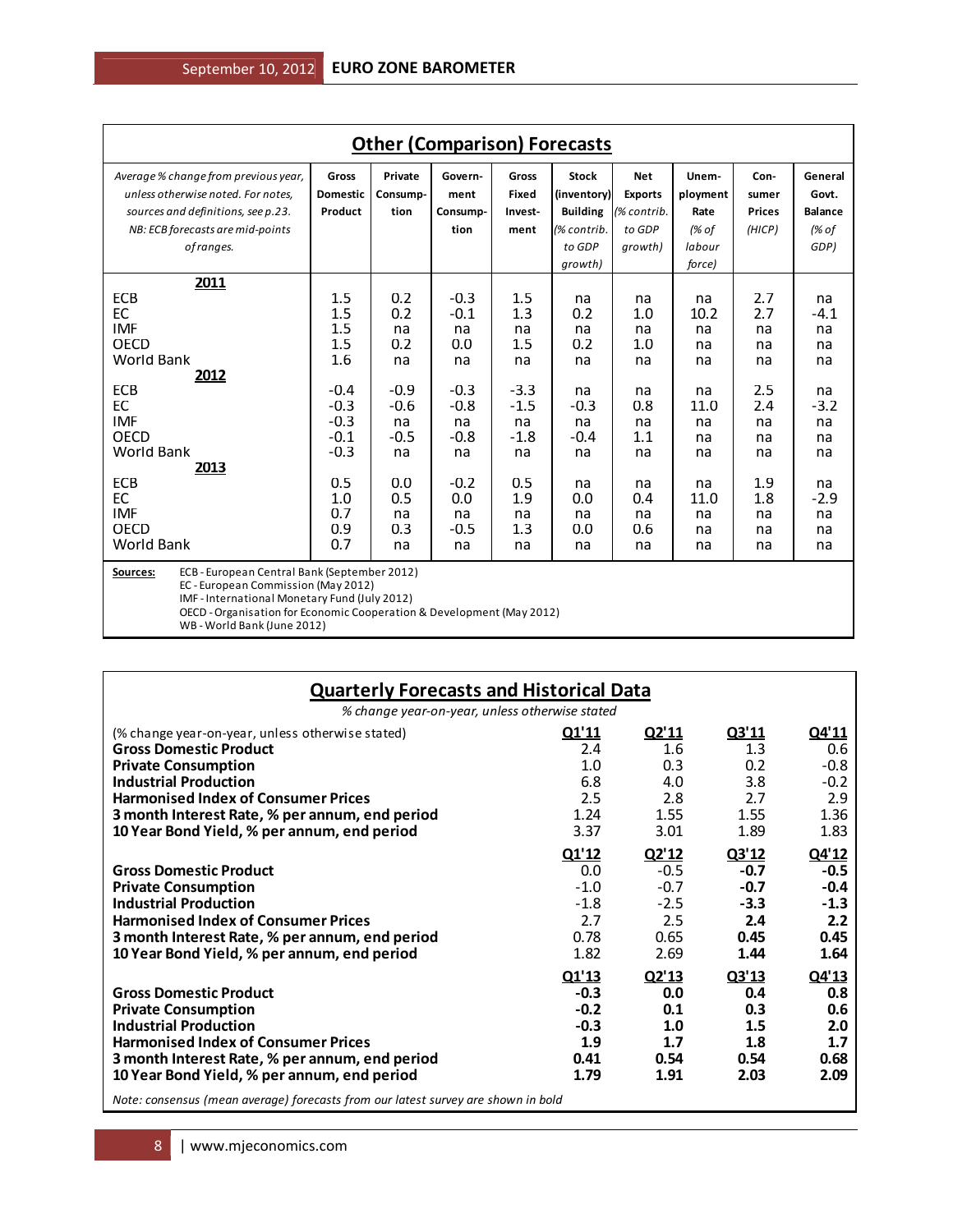| <b>Financial Forecasts</b>                                                                                                                      |                            |       |       |  |  |  |  |  |
|-------------------------------------------------------------------------------------------------------------------------------------------------|----------------------------|-------|-------|--|--|--|--|--|
| All forecasts are for end year                                                                                                                  |                            | 2012  | 2013  |  |  |  |  |  |
| 3-month Euribor Interest Rate, %                                                                                                                | <b>Mean Average</b>        | 0.45  | 0.68  |  |  |  |  |  |
| Rate on Survey Date:<br> 0.26                                                                                                                   | High                       | 1.50  | 1.80  |  |  |  |  |  |
|                                                                                                                                                 | Low                        | 0.20  | 0.15  |  |  |  |  |  |
|                                                                                                                                                 | <b>Standard deviation</b>  | 0.32  | 0.50  |  |  |  |  |  |
|                                                                                                                                                 | <b>Number of Forecasts</b> | 12    | 10    |  |  |  |  |  |
| 10-year Benchmark German Bond Yield, %                                                                                                          | <b>Mean Average</b>        | 1.64  | 2.09  |  |  |  |  |  |
| Rate on Survey Date:<br>$\vert$ 1.54 $\vert$                                                                                                    | High                       | 2.20  | 2.84  |  |  |  |  |  |
|                                                                                                                                                 | Low                        | 1.00  | 1.60  |  |  |  |  |  |
|                                                                                                                                                 | <b>Standard deviation</b>  | 0.29  | 0.37  |  |  |  |  |  |
|                                                                                                                                                 | <b>Number of Forecasts</b> | 12    | 11    |  |  |  |  |  |
| <b>US Dollars/Euro Exchange Rate</b>                                                                                                            | <b>Mean Average</b>        | 1.240 | 1.220 |  |  |  |  |  |
| Rate on Survey Date:<br>1.279                                                                                                                   | High                       | 1.350 | 1.400 |  |  |  |  |  |
|                                                                                                                                                 | Low                        | 1.150 | 1.100 |  |  |  |  |  |
|                                                                                                                                                 | Standard deviation         | 0.041 | 0.071 |  |  |  |  |  |
|                                                                                                                                                 | <b>Number of Forecasts</b> | 26    | 23    |  |  |  |  |  |
| Japanese Yen/Euro Exchange Rate                                                                                                                 | <b>Mean Average</b>        | 98.9  | 103.0 |  |  |  |  |  |
| Rate on Survey Date:<br>100.1                                                                                                                   | High                       | 102.5 | 116.2 |  |  |  |  |  |
|                                                                                                                                                 | Low                        | 92.8  | 93.8  |  |  |  |  |  |
|                                                                                                                                                 | <b>Standard deviation</b>  | 2.7   | 7.7   |  |  |  |  |  |
|                                                                                                                                                 | <b>Number of Forecasts</b> | 10    | 10    |  |  |  |  |  |
| <b>UK Pound/Euro Exchange Rate</b>                                                                                                              | <b>Mean Average</b>        | 0.798 | 0.778 |  |  |  |  |  |
| Rate on Survey Date:<br> 0.799                                                                                                                  | High                       | 0.850 | 0.830 |  |  |  |  |  |
|                                                                                                                                                 | Low                        | 0.770 | 0.735 |  |  |  |  |  |
|                                                                                                                                                 | <b>Standard deviation</b>  | 0.022 | 0.029 |  |  |  |  |  |
|                                                                                                                                                 | <b>Number of Forecasts</b> | 13    | 12    |  |  |  |  |  |
| <b>Swedish Krona/Euro Exchange Rate</b>                                                                                                         | <b>Mean Average</b>        | 8.487 | 8.349 |  |  |  |  |  |
| Rate on Survey Date:<br> 8.470                                                                                                                  | High                       | 9.200 | 9.000 |  |  |  |  |  |
|                                                                                                                                                 | Low                        | 8.000 | 7.186 |  |  |  |  |  |
|                                                                                                                                                 | <b>Standard deviation</b>  | 0.334 | 0.395 |  |  |  |  |  |
|                                                                                                                                                 | <b>Number of Forecasts</b> | 20    | 17    |  |  |  |  |  |
| <b>Swiss Franc/Euro Exchange Rate</b>                                                                                                           | <b>Mean Average</b>        | 1.203 | 1.230 |  |  |  |  |  |
| $\sqrt{1.209}$<br>Rate on Survey Date:                                                                                                          | High                       | 1.210 | 1.390 |  |  |  |  |  |
|                                                                                                                                                 | Low                        | 1.200 | 1.180 |  |  |  |  |  |
|                                                                                                                                                 | Standard deviation         | 0.004 | 0.079 |  |  |  |  |  |
|                                                                                                                                                 | <b>Number of Forecasts</b> | 8     | 6     |  |  |  |  |  |
| Oil Prices, Brent Blend, US\$ per barrel                                                                                                        | <b>Mean Average</b>        | 109.2 | 106.5 |  |  |  |  |  |
| Rate on Survey Date:<br> 114.1                                                                                                                  | High                       | 115.0 | 120.0 |  |  |  |  |  |
|                                                                                                                                                 | Low                        | 96.5  | 93.3  |  |  |  |  |  |
|                                                                                                                                                 | Standard deviation         | 5.2   | 8.5   |  |  |  |  |  |
|                                                                                                                                                 | <b>Number of Forecasts</b> | 21    | 21    |  |  |  |  |  |
| Note: The consensus (mean average) forecasts for US\$/€, Skr/€ and oil prices are based on responses from panellists in our Euro Zone Barometer |                            |       |       |  |  |  |  |  |

*survey and those in our companion publication, the Nordic Barometer.*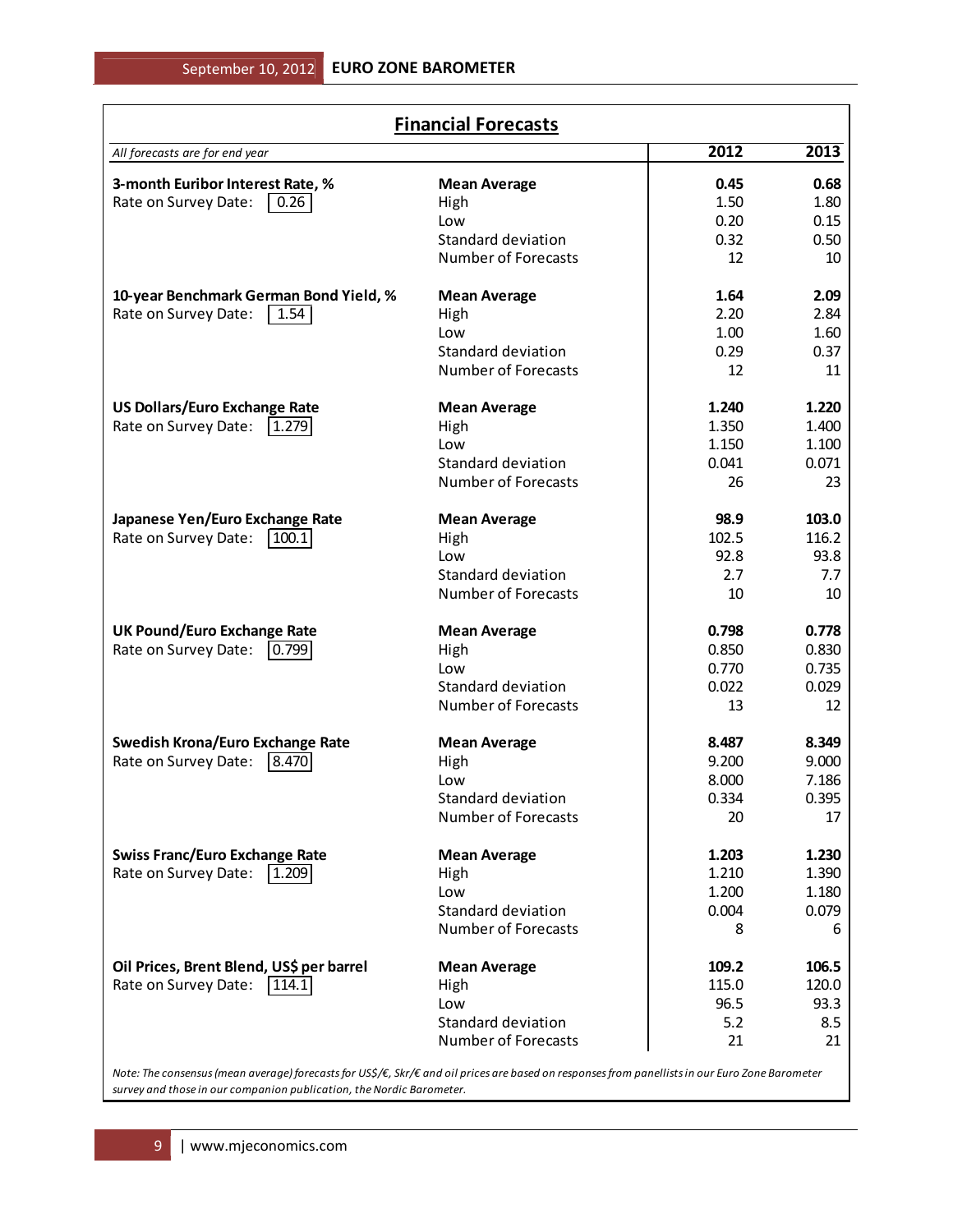| <b>Interest Rate Data</b>             |         |            |            |            |            |            |  |  |  |
|---------------------------------------|---------|------------|------------|------------|------------|------------|--|--|--|
| All data are period averages          |         |            |            |            |            |            |  |  |  |
| Euro Zone Interest Rates, %           | Mar '12 | <u>Apr</u> | <b>May</b> | <u>Jun</u> | <u>Jul</u> | <u>Aug</u> |  |  |  |
| Overnight                             | 0.36    | 0.35       | 0.34       | 0.33       | 0.18       | 0.11       |  |  |  |
| 3-month                               | 0.86    | 0.74       | 0.68       | 0.66       | 0.50       | 0.33       |  |  |  |
| 6-month                               | 1.16    | 1.04       | 0.97       | 0.93       | 0.78       | 0.61       |  |  |  |
| 12-month                              | 1.50    | 1.37       | 1.27       | 1.22       | 1.06       | 0.88       |  |  |  |
| 10-year bond yields                   | 3.29    | 3.39       | 3.53       | 3.41       | 3.25       | 3.01       |  |  |  |
| <b>International Rates, %</b>         |         |            |            |            |            |            |  |  |  |
| US 3-month (Euro dollar deposits)     | 0.47    | 0.47       | 0.47       | 0.47       | 0.45       | 0.43       |  |  |  |
| US 10-year                            | 2.38    | 2.11       | 1.79       | 1.83       | 1.63       | 1.72       |  |  |  |
| Japan 3-month (Euro yen deposits)     | 0.20    | 0.20       | 0.20       | 0.20       | 0.20       | 0.19       |  |  |  |
| Japan 10-year                         | 1.05    | 0.94       | 0.85       | 0.84       | 0.78       | 0.81       |  |  |  |
| Euro Zone / US Yield Differentials, % |         |            |            |            |            |            |  |  |  |
| 3-month                               | 0.39    | 0.27       | 0.21       | 0.19       | 0.05       | $-0.10$    |  |  |  |
| 10-year                               | 0.91    | 1.28       | 1.74       | 1.58       | 1.62       | 1.29       |  |  |  |

| <b>Exchange Rate Data</b>                                             |                |            |            |            |            |            |  |  |  |  |
|-----------------------------------------------------------------------|----------------|------------|------------|------------|------------|------------|--|--|--|--|
| period averages vs euro                                               | <b>Mar '12</b> | <u>Apr</u> | <b>May</b> | <u>Jun</u> | <u>Jul</u> | <b>Aug</b> |  |  |  |  |
| Trade Weighted Nominal Index *                                        |                |            |            |            |            |            |  |  |  |  |
| (1999 Q1=100)                                                         | 99.8           | 99.5       | 98.0       | 97.2       | 95.3       | 95.2       |  |  |  |  |
| <b>Australian dollar</b>                                              | 1.254          | 1.272      | 1.283      | 1.255      | 1.193      | 1.184      |  |  |  |  |
| Canadian dollar                                                       | 1.312          | 1.307      | 1.292      | 1.287      | 1.246      | 1.232      |  |  |  |  |
| Chinese renminbi                                                      | 8.333          | 8.292      | 8.081      | 7.968      | 7.829      | 7.886      |  |  |  |  |
| Danish krone                                                          | 7.435          | 7.439      | 7.434      | 7.433      | 7.438      | 7.445      |  |  |  |  |
| Hong Kong dollar                                                      | 10.25          | 10.22      | 9.93       | 9.72       | 9.53       | 9.62       |  |  |  |  |
| Japanese ven                                                          | 108.9          | 107.0      | 102.0      | 99.3       | 97.1       | 97.6       |  |  |  |  |
| Norwegian krone                                                       | 7.532          | 7.570      | 7.566      | 7.540      | 7.458      | 7.324      |  |  |  |  |
| Singapore dollar                                                      | 1.662          | 1.646      | 1.615      | 1.602      | 1.549      | 1.548      |  |  |  |  |
| South Korean won                                                      | 1488           | 1495       | 1481       | 1459       | 1404       | 1404       |  |  |  |  |
| Swedish krona                                                         | 8.887          | 8.865      | 8.992      | 8.874      | 8.545      | 8.281      |  |  |  |  |
| <b>Swiss franc</b>                                                    | 1.206          | 1.202      | 1.201      | 1.201      | 1.201      | 1.201      |  |  |  |  |
| UK pound                                                              | 0.834          | 0.822      | 0.804      | 0.806      | 0.788      | 0.789      |  |  |  |  |
| US dollar                                                             | 1.320          | 1.316      | 1.279      | 1.253      | 1.229      | 1.240      |  |  |  |  |
| * ECB index, known as EER20, calculated against 20 partner countries. |                |            |            |            |            |            |  |  |  |  |



The euro has retracted from its recent lows, with the financial markets becoming calmer over the prospect of a Euro Zone break-up in the belief that the currency has mileage and that a "Grexit", if it does occur, would not prove catastrophic. A range of positive factors has helped to underpin confidence in the beleaguered single currency of late, including the European Central Bank's decision to provide full support through its bond-purchase programme, the German constitutional court decision ruling in favour of the European Stability Mechanism (a bailout fund) and a positive election result in the Netherlands. Still, as the forecasts (on page 9) indicate, none of these factors guarantees the euro will strengthen.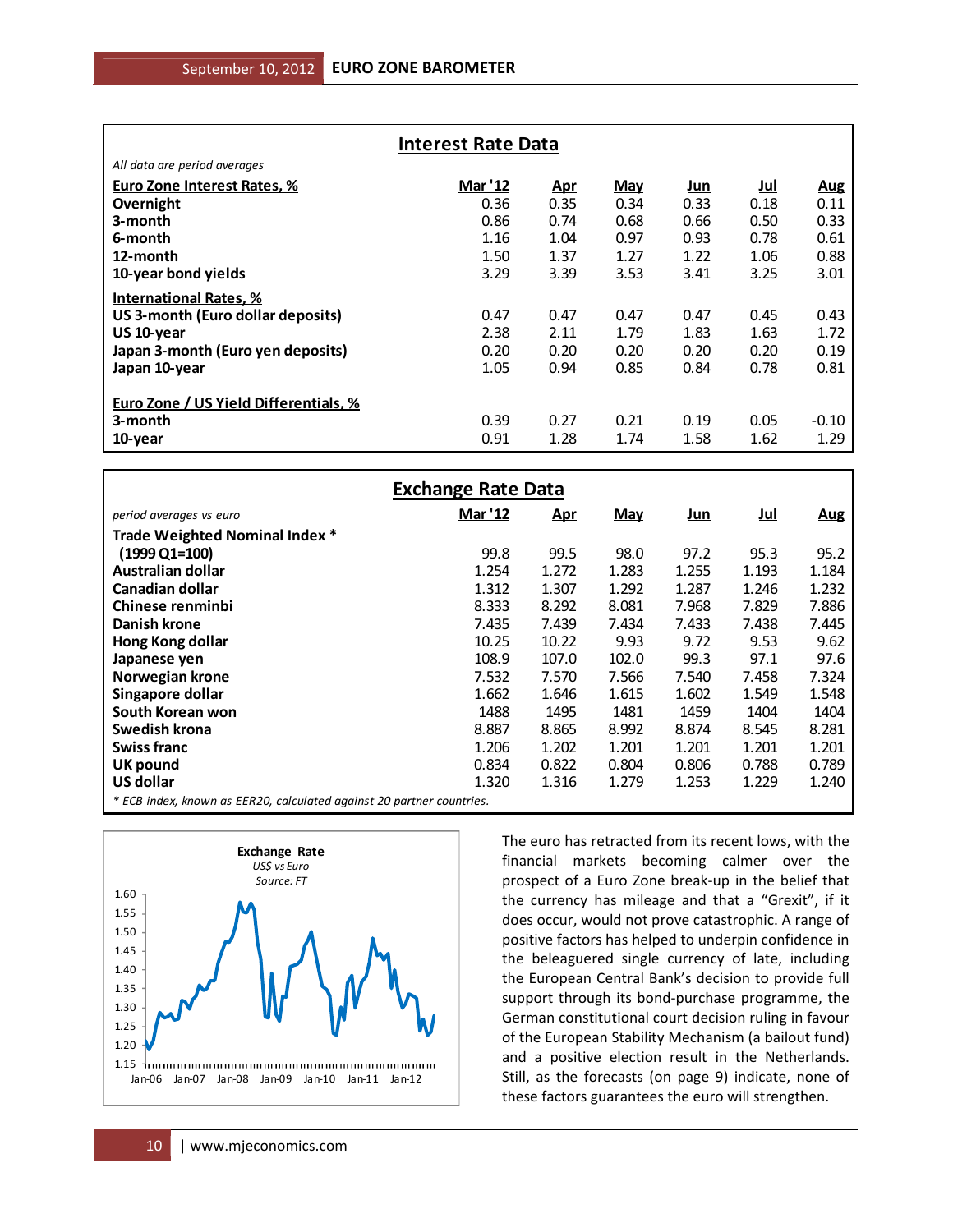# **ECB Watch**

Rather than reaching out to interest rates as the only lever of control to restore financial market confidence and help the Euro Zone out of its current predicament, the ECB has announced that it will provide unlimited liquidity via its Outright Monetary Transactions (bond-purchase) programme. The decision is an admittance that traditional monetary policy – by altering interest rates – is failing to achieve the desired effect of boosting bank lending and GDP growth. It also highlights the relative lack of concern over inflation at present.

• The move has, for now, restored confidence in the euro's survival and lowered the borrowing costs for over-indebted sovereigns, such as Italy. As such, there are few contributors anticipating interest rate cuts at either of the next two policy meetings.





# **Euro Zone Barometer Monthly Interest Rate Poll**

meetings: Panellists' estimates of the probability of movements in the euro zone policy rate at the ECB Council's next two

|             | Oct. 4th | Nov. 8th |  |
|-------------|----------|----------|--|
| $-50bp$     | 2.4%     | 2.6%     |  |
| $-25bp$     | 37.2%    | 24.4%    |  |
| Unchanged   | 60.5%    | 73.0%    |  |
| $+25bp$     | 0.0%     | 0.0%     |  |
| $+50bp$     | 0.0%     | 0.0%     |  |
|             |          |          |  |
| Source: MJE |          |          |  |



#### **Last Five ECB Interest Rate Changes:**

**July 5th, 2012** 0.25% DECREASE to 0.75%

**December 14th, 2011**  0.25% DECREASE to 1.00%

0.25% DECREASE to 1.25% **November 9th, 2011** 

0.25% INCREASE to 1.50% **July 13th, 2011** 

**April 13th, 2011**  0.25% INCREASE to 1.25%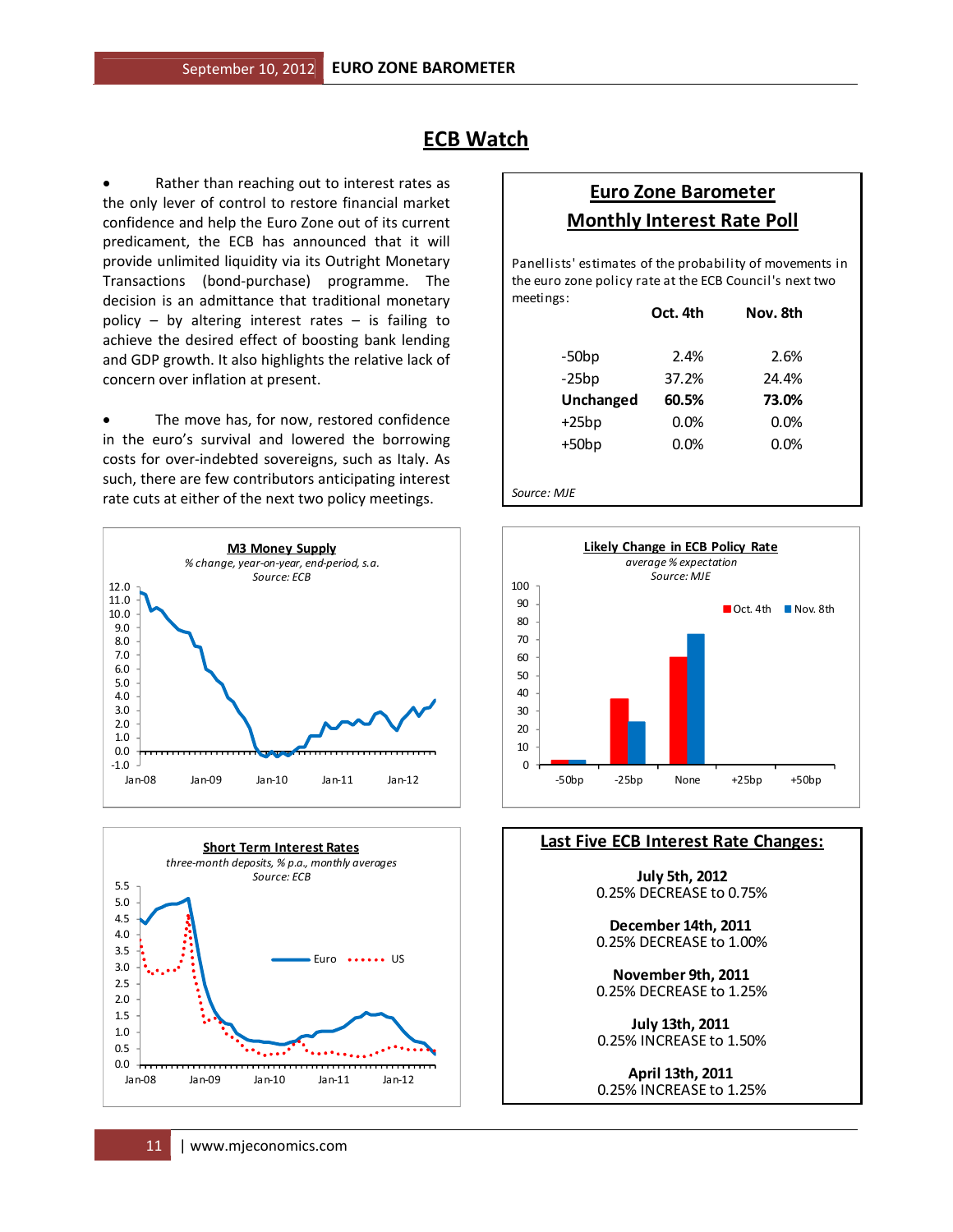### **Long Term Forecasts**

Forecasts for 2014 to 2016 are taken from our July 2012 long term forecasts survey

| (% change year-on-year, unless otherwise stated)  | 2011   | 2012   | 2013   | 2014   | 2015   | 2016   |
|---------------------------------------------------|--------|--------|--------|--------|--------|--------|
| <b>Gross Domestic Product</b>                     | 1.4    | $-0.4$ | 0.3    | 1.4    | 1.8    | 1.8    |
| <b>Private Consumption</b>                        | 0.1    | $-0.7$ | 0.1    | 1.3    | 1.8    | 1.9    |
| <b>Gross Fixed Investment</b>                     | 1.4    | $-2.9$ | 0.0    | 2.7    | 3.0    | 2.6    |
| <b>Industrial Production (excl. construction)</b> | 3.5    | $-2.1$ | 0.7    | 3.2    | 2.8    | 2.4    |
| Unemployment Rate, % of labour force              | 10.2   | 11.2   | 11.6   | 11.5   | 11.0   | 10.5   |
| <b>Harmonised Index of Consumer Prices</b>        | 2.7    | 2.4    | 1.8    | 2.0    | 2.1    | 2.2    |
| Current Account, annual total, % of GDP           | 0.0    | 0.4    | 0.6    | 0.6    | 0.8    | 1.1    |
| <b>General Government Balance, % of GDP</b>       | $-4.1$ | $-3.4$ | $-2.7$ | $-2.0$ | $-1.4$ | $-1.1$ |
| <b>Financial Indicators (end period)</b>          |        |        |        |        |        |        |
| 3 Month Interest Rate, % per annum                | 1.36   | 0.56   | 0.72   | 1.48   | 2.49   | 3.41   |
| 10 Year Bond Yield, % per annum                   | 1.83   | 1.64   | 2.09   | 2.68   | 3.28   | 3.81   |
| 10 year - 3 month Yield Differential              | 0.47   | 1.08   | 1.37   | 1.20   | 0.79   | 0.40   |
| US\$ per € Exchange Rate                          | 1.294  | 1.240  | 1.220  | 1.253  | 1.252  | 1.255  |



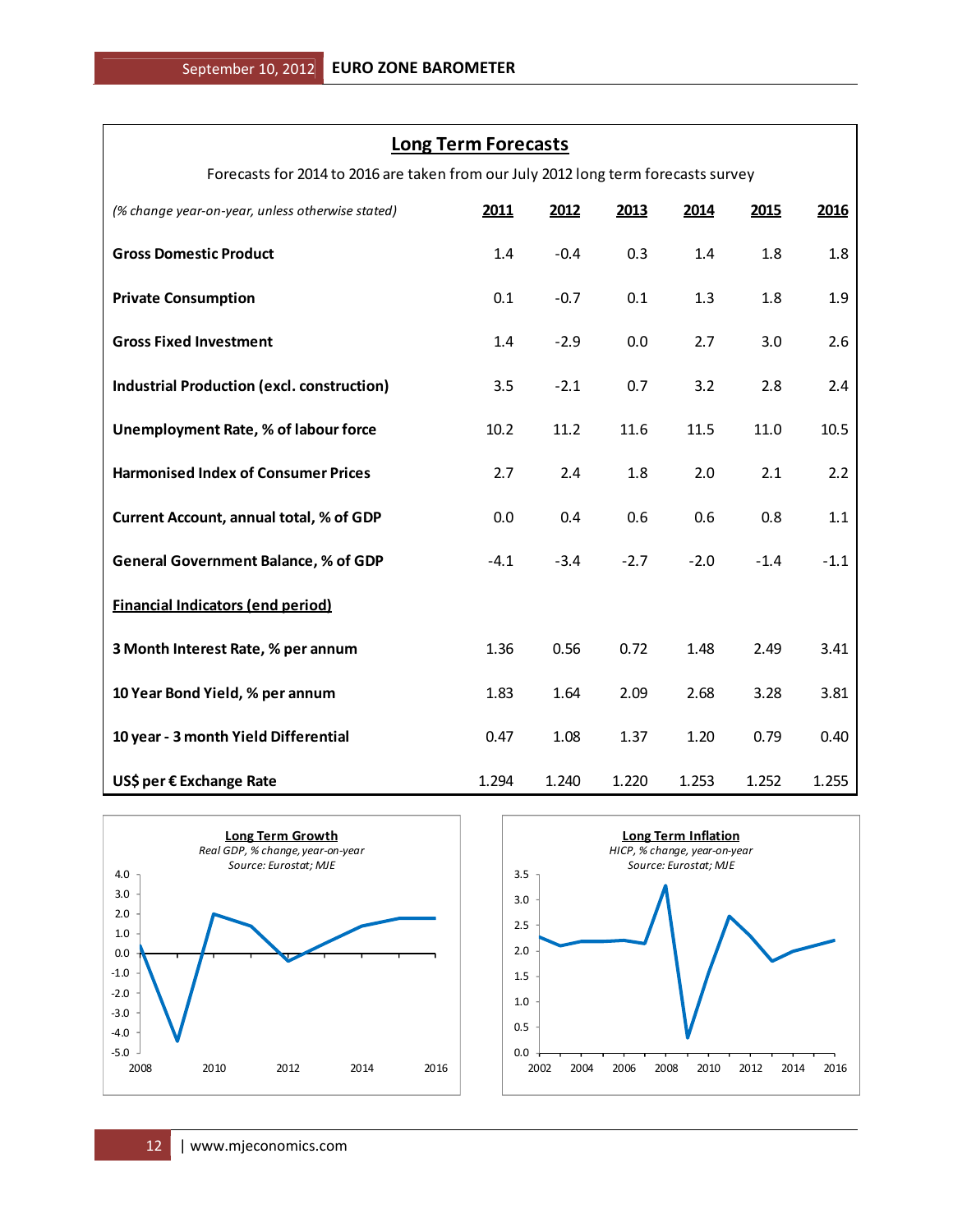| <b>GERMANY - Forecasts for 2012</b>                                                                                                                                                                                                                                                                                 |                                                                                                              |                                                                                                              |                                                                                                                                            |                                                                                                                                 |                                                                                                      |                                                                                                              |                                                                                                             |                                                                                                                                                           |                                                                                                                |
|---------------------------------------------------------------------------------------------------------------------------------------------------------------------------------------------------------------------------------------------------------------------------------------------------------------------|--------------------------------------------------------------------------------------------------------------|--------------------------------------------------------------------------------------------------------------|--------------------------------------------------------------------------------------------------------------------------------------------|---------------------------------------------------------------------------------------------------------------------------------|------------------------------------------------------------------------------------------------------|--------------------------------------------------------------------------------------------------------------|-------------------------------------------------------------------------------------------------------------|-----------------------------------------------------------------------------------------------------------------------------------------------------------|----------------------------------------------------------------------------------------------------------------|
| average % change from previous year,<br>unless otherwise noted. For sources<br>and definitions, see page 24.                                                                                                                                                                                                        | Gross<br><b>Domestic</b><br>Product                                                                          | Private<br>Consump-<br>tion                                                                                  | Gross<br><b>Fixed</b><br>Invest-<br>ment                                                                                                   | <b>Industrial</b><br>Produc-<br>tion<br>(excl.                                                                                  | Unem-<br>ployment<br>Rate<br>(EU defn.,                                                              | Con-<br>sumer<br><b>Prices</b><br>(HICP)                                                                     | Current<br>Account<br><b>Balance</b><br>(% of                                                               | General<br>Govt.<br><b>Balance</b><br>(% of                                                                                                               | General<br>Govt.<br><b>Debt</b><br>(% of                                                                       |
| <b>Panellists</b>                                                                                                                                                                                                                                                                                                   |                                                                                                              |                                                                                                              |                                                                                                                                            | construc-<br>tion)                                                                                                              | % of<br>labour<br>force)                                                                             |                                                                                                              | GDP)                                                                                                        | GDP)                                                                                                                                                      | GDP)                                                                                                           |
| <b>BBVA</b><br><b>BNP Paribas</b><br>Credit Agricole<br>DZ Bank<br>Economist Intelligence Unit<br>G&P Institutional Mgmt<br><b>HSBC</b><br><b>IHS Global Insight</b><br>Intesa Sanpaulo<br>Moody's Analytics<br>Morgan Stanley<br>Oxford Economics<br>Santander<br>Societe Generale<br><b>UBS</b><br>Unicredit Bank | 0.9<br>0.9<br>0.9<br>1.2<br>0.7<br>0.9<br>0.8<br>0.9<br>1.0<br>1.0<br>0.9<br>0.8<br>1.0<br>0.9<br>1.0<br>1.1 | 0.8<br>0.9<br>0.9<br>1.3<br>1.0<br>0.9<br>0.9<br>0.9<br>1.1<br>1.1<br>1.0<br>0.8<br>1.1<br>1.0<br>1.2<br>1.1 | 0.3<br>$-0.9$<br>$-1.3$<br>$-0.4$<br>$-0.2$<br>$-1.1$<br>1.2<br>$-1.4$<br>0.8<br>$-0.4$<br>$-0.5$<br>$-1.0$<br>0.8<br>$-0.8$<br>0.7<br>1.6 | na<br>$-0.4$<br>na<br>1.9<br>na<br>na<br>$-0.1$<br>$-0.2$<br>$-0.2$<br>0.0<br>$-0.2$<br>$-0.5$<br>$-0.6$<br>na<br>$-0.3$<br>0.7 | na<br>na<br>5.5<br>na<br>5.5<br>5.5<br>na<br>5.5<br>na<br>na<br>5.6<br>5.5<br>5.7<br>na<br>na<br>5.7 | 2.0<br>2.3<br>2.1<br>2.0<br>1.9<br>2.2<br>2.0<br>2.1<br>1.9<br>2.1<br>1.8<br>2.0<br>2.2<br>2.2<br>1.7<br>2.2 | 5.4<br>5.9<br>5.1<br>5.2<br>6.1<br>na<br>5.7<br>6.0<br>5.3<br>6.2<br>5.6<br>6.9<br>5.5<br>6.0<br>5.4<br>4.9 | $-0.6$<br>$-1.0$<br>$-0.4$<br>$-1.2$<br>$-0.3$<br>$-0.7$<br>$-1.2$<br>$-0.2$<br>$-0.7$<br>0.0<br>$-1.0$<br>$-1.2$<br>$-0.5$<br>$-0.5$<br>$-1.0$<br>$-0.5$ | 82.0<br>na<br>82.2<br>na<br>na<br>na<br>na<br>80.5<br>81.7<br>na<br>80.4<br>na<br>81.5<br>79.1<br>80.7<br>84.6 |
| <b>Consensus (Mean Average)</b><br>Last Month<br>2 Months Ago<br>Median<br>High                                                                                                                                                                                                                                     | 0.9<br>0.9<br>0.9<br>0.9<br>1.2                                                                              | 1.0<br>1.1<br>1.1<br>1.0<br>1.3                                                                              | $-0.2$<br>0.4<br>0.6<br>$-0.4$<br>1.6                                                                                                      | 0.0<br>$-0.1$<br>$-0.1$<br>$-0.2$<br>1.9                                                                                        | 5.6<br>5.6<br>5.6<br>5.5<br>5.7                                                                      | 2.0<br>2.0<br>2.1<br>2.1<br>2.3                                                                              | 5.7<br>5.6<br>5.3<br>5.6<br>6.9                                                                             | $-0.7$<br>$-0.9$<br>$-0.9$<br>$-0.7$<br>0.0                                                                                                               | 81.4<br>81.5<br>81.6<br>81.5<br>84.6                                                                           |
| Low<br><b>Standard Deviation</b><br><b>Number of Forecasts</b>                                                                                                                                                                                                                                                      | 0.7<br>0.1<br>16                                                                                             | 0.8<br>0.1<br>16                                                                                             | $-1.4$<br>0.9<br>16                                                                                                                        | $-0.6$<br>0.7<br>11                                                                                                             | 5.5<br>0.1<br>8                                                                                      | 1.7<br>0.2<br>16                                                                                             | 4.9<br>0.5<br>15                                                                                            | $-1.2$<br>0.4<br>16                                                                                                                                       | 79.1<br>1.5<br>9                                                                                               |
| <b>Other Forecasts</b><br>EC (May '12)<br>IMF (Apr. '12)<br>OECD (May '12)                                                                                                                                                                                                                                          | 0.7<br>0.6<br>1.0                                                                                            | 0.9<br>0.5<br>1.1                                                                                            | 2.1<br>1.5<br>2.0                                                                                                                          | na<br>na<br>na                                                                                                                  | 5.5<br>5.6<br>na                                                                                     | 2.3<br>1.9<br>na                                                                                             | 4.7<br>5.2<br>na                                                                                            | $-0.9$<br>$-0.8$<br>na                                                                                                                                    | 82.2<br>78.9<br>na                                                                                             |

- Shrugging off pessimism over Germany's economic prospects, Finance Minister Wolfgang Schauble has unveiled a draft budget for 2013 based on a real GDP growth forecast of 1.6%, which is above the consensus (mean average) of our own experts' predictions.
- Recent data appear to support the finance minister's view, with industrial production, exports and new orders all registering growth. However, despite the robust start to the year, even Germany may be about to succumb to weaker trends, unable to

withstand the deteriorating export climate and slowing domestic demand (notably with regard to investment growth).

• Indicators of confidence and economic sentiment published by the European Commission are in line with this prognosis, showing a further decline in German industrial confidence in August to a net balance of -13.5 from -13.0 in July. Confidence within the services sector – although, on balance, still positive – has also dipped, while consumer confidence fell sharply, to -8.8 in August from -4.6 in July.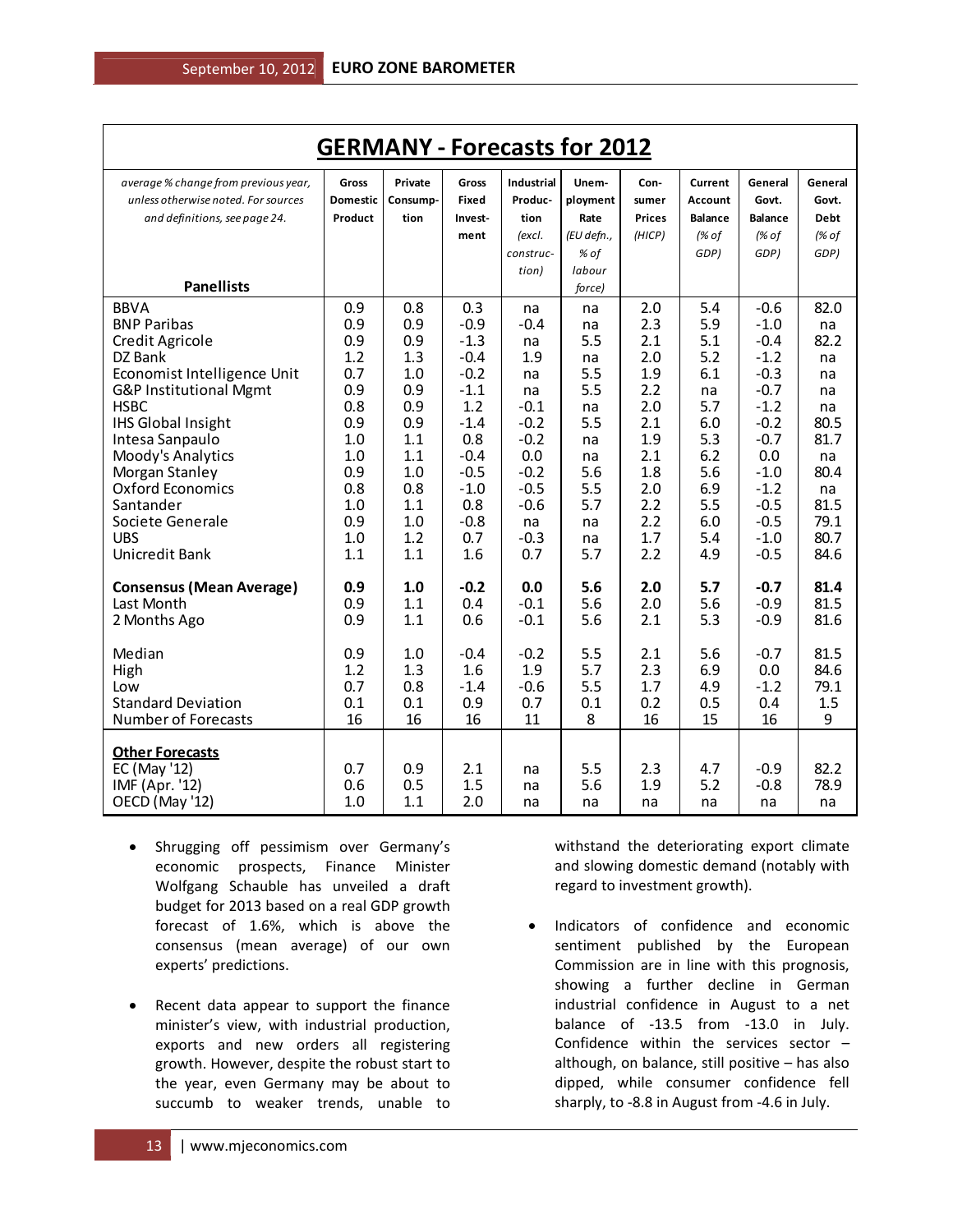| <b>GERMANY - Forecasts for 2013</b>      |              |            |              |                   |            |               |                |                  |             |
|------------------------------------------|--------------|------------|--------------|-------------------|------------|---------------|----------------|------------------|-------------|
| average % change from previous year,     | <b>Gross</b> | Private    | Gross        | <b>Industrial</b> | Unem-      | Con-          | Current        | General          | General     |
| unless otherwise noted. For sources      | Domestic     | Consump-   | <b>Fixed</b> | Produc-           | ployment   | sumer         | Account        | Govt.            | Govt.       |
| and definitions, see page 24.            | Product      | tion       | Invest-      | tion              | Rate       | <b>Prices</b> | <b>Balance</b> | <b>Balance</b>   | <b>Debt</b> |
|                                          |              |            | ment         | (excl.            | (EU defn., | (HICP)        | (% of          | (% of            | (% of       |
|                                          |              |            |              | construc-         | % of       |               | GDP)           | GDP)             | GDP)        |
|                                          |              |            |              | tion)             | labour     |               |                |                  |             |
| <b>Panellists</b>                        |              |            |              |                   | force)     |               |                |                  |             |
| <b>Allianz SE</b>                        | 1.4          | 1.2        | 3.3          | na                | na         | 1.4           | 5.5            | $-0.5$           | 79.3        |
| <b>BBVA</b>                              | 0.9          | 0.8        | 1.1          | 3.4               | na         | 1.9           | 5.4            | $-0.9$           | na          |
| <b>BNP Paribas</b>                       | 1.1          | 0.4        | 0.6          | na                | 5.4        | 2.1           | 5.0            | $-0.2$           | 80.7        |
| DZ Bank                                  | 0.8          | 1.1        | 1.6          | 3.1               | na         | 2.1           | 4.3            | 0.0              | na          |
| Economist Intelligence Unit              | 0.6          | 0.6        | 1.4          | na                | 5.7        | 1.6           | 5.8            | $-0.6$           | na          |
| G&P Institutional Mgmt                   | 0.5          | 0.3        | $-0.4$       | na                | 5.5        | 1.7           | na             | $-0.5$           | na          |
| <b>HSBC</b><br><b>IHS Global Insight</b> | 1.5<br>0.7   | 1.1<br>1.1 | 3.0<br>0.3   | 4.0<br>3.0        | na<br>5.5  | 1.6<br>1.7    | 4.4<br>5.6     | $-0.8$<br>$-0.4$ | na<br>79.3  |
| Intesa Sanpaulo                          | 1.4          | 1.3        | 4.3          | 1.7               | na         | 1.4           | 4.2            | $-0.6$           | 81.9        |
| Moody's Analytics                        | 1.5          | 0.9        | 1.7          | 1.5               | na         | 2.0           | 5.2            | 0.0              | na          |
| Morgan Stanley                           | 0.8          | 1.3        | 2.1          | $-0.4$            | 5.6        | 1.3           | 5.2            | $-0.9$           | 79.1        |
| <b>Oxford Economics</b>                  | 1.0          | 1.0        | 1.5          | 1.9               | 5.5        | 1.4           | 7.1            | $-1.0$           | na          |
| Santander                                | 1.0          | 0.8        | 2.1          | 1.0               | 5.6        | 1.8           | 4.4            | $-0.5$           | 80.0        |
| Societe Generale                         | 1.1          | 1.8        | 1.4          | na                | na         | 2.3           | 4.0            | $-1.5$           | 78.0        |
| <b>UBS</b>                               | 1.1          | 1.5        | 2.6          | 1.8               | na         | 1.5           | 4.5            | $-0.7$           | 79.8        |
| Unicredit Bank                           | 1.9          | 1.3        | 3.1          | 1.5               | 5.5        | 2.2           | 4.6            | $-0.4$           | 81.7        |
| <b>Consensus (Mean Average)</b>          | 1.1          | 1.0        | 1.9          | 2.0               | 5.5        | 1.8           | 5.0            | $-0.6$           | 80.0        |
| Last Month                               | 1.2          | 1.1        | 2.3          | 2.0               | 5.6        | 1.7           | 5.0            | $-0.7$           | 80.1        |
| 2 Months Ago                             | 1.4          | 1.2        | 2.6          | 2.4               | 5.6        | 1.7           | 4.8            | $-0.7$           | 79.6        |
| Median                                   | 1.1          | 1.1        | 1.7          | 1.8               | 5.5        | 1.7           | 5.0            | $-0.6$           | 79.8        |
| High                                     | 1.9          | 1.8        | 4.3          | 4.0               | 5.7        | 2.3           | 7.1            | 0.0              | 81.9        |
| Low                                      | 0.5          | 0.3        | $-0.4$       | $-0.4$            | 5.4        | 1.3           | 4.0            | $-1.5$           | 78.0        |
| <b>Standard Deviation</b>                | 0.4          | 0.4        | 1.2          | 1.2               | 0.1        | 0.3           | 0.8            | 0.4              | 1.3         |
| Number of Forecasts                      | 16           | 16         | 16           | 11                | 8          | 16            | 15             | 16               | 9           |
| <b>Other Forecasts</b>                   |              |            |              |                   |            |               |                |                  |             |
| EC (May '12)                             | 1.7          | 1.2        | 4.7          | na                | 5.3        | 1.8           | 4.5            | $-0.7$           | 80.7        |
| IMF (Apr. '12)                           | 1.5          | 0.8        | 1.7          | na                | 5.5        | 1.8           | 4.9            | $-0.6$           | 77.4        |
| OECD (May '12)                           | 1.9          | 1.7        | 3.7          | na                | na         | na            | na             | na               | na          |

| <b>Germany: Historical Data</b>                    |      |         |        |        |  |  |  |  |  |  |
|----------------------------------------------------|------|---------|--------|--------|--|--|--|--|--|--|
| % change, year-on-year                             | 2008 | 2009    | 2010   | 2011   |  |  |  |  |  |  |
| <b>Gross Domestic Product</b>                      | 0.8  | $-5.1$  | 4.0    | 3.1    |  |  |  |  |  |  |
| <b>Private Consumption</b>                         | 0.8  | 0.1     | 0.9    | 1.7    |  |  |  |  |  |  |
| <b>Gross Fixed Investment</b>                      | 1.3  | $-11.6$ | 5.9    | 6.2    |  |  |  |  |  |  |
| <b>Industrial Production</b>                       | 0.0  | $-16.3$ | 10.7   | 7.6    |  |  |  |  |  |  |
| Unemploy. Rate, % of L.F.                          | 7.6  | 7.8     | 7.1    | 6.0    |  |  |  |  |  |  |
| <b>Consumer Prices</b>                             | 2.8  | 0.2     | 1.2    | 2.5    |  |  |  |  |  |  |
| <b>Current Acc., % of GDP</b>                      | 6.3  | 5.6     | 6.1    | 5.7    |  |  |  |  |  |  |
| Budget Bal., % of GDP                              | -0.1 | $-3.2$  | $-4.3$ | $-1.0$ |  |  |  |  |  |  |
| <b>Public Debt, % of GDP</b>                       | 66.7 | 74.4    | 83.0   | 81.2   |  |  |  |  |  |  |
| Source: ECB; Eurostat; national statistical office |      |         |        |        |  |  |  |  |  |  |

| <b>Germany: Background Information</b>                                                                                                              |                                                                                                                                |  |  |  |  |  |  |
|-----------------------------------------------------------------------------------------------------------------------------------------------------|--------------------------------------------------------------------------------------------------------------------------------|--|--|--|--|--|--|
| <b>Prime Minister:</b><br>Government:<br><b>Next Election:</b><br><b>Capital City:</b>                                                              | Angela Merkel<br>Christian Democrat. Union led coalition<br>2013 (parliamentary)<br>Berlin                                     |  |  |  |  |  |  |
| <b>Economic Freedom:</b><br><b>Doing Business:</b><br>Competitiveness:<br>Corruption:                                                               | 26th out of 179 countries<br>19th out of 183 countries<br>6th out of 144 countries<br>14th out of 182 countries                |  |  |  |  |  |  |
| Corporate Tax Rate:                                                                                                                                 | 15.0% (national rate)<br>0.0% (local rate)<br>15.0% (branch rate)<br>Note: 5% solidarity rate and municipal rates also levied. |  |  |  |  |  |  |
| Sources : BIS, Deloitte, IFES Election Guide, IMF, FT,<br>Heritage Foundation, MJE, Transparency International,<br>World Bank, World Economic Forum |                                                                                                                                |  |  |  |  |  |  |

T.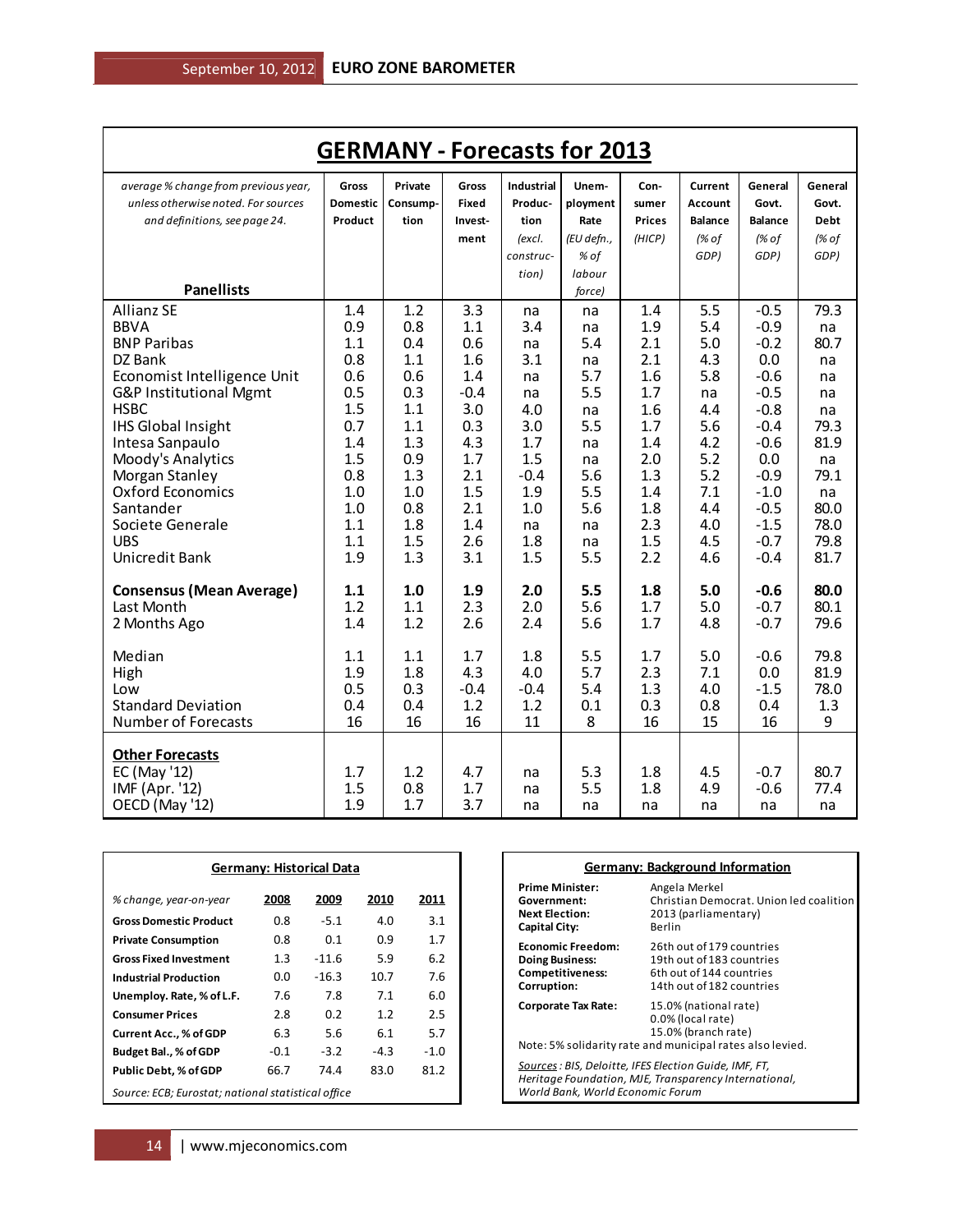| <b>FRANCE - Forecasts for 2012</b>   |                 |           |              |                   |            |               |                |                |         |
|--------------------------------------|-----------------|-----------|--------------|-------------------|------------|---------------|----------------|----------------|---------|
| average % change from previous year, | <b>Gross</b>    | Household | <b>Gross</b> | <b>Industrial</b> | Unem-      | Con-          | Current        | General        | General |
| unless otherwise noted. For sources  | <b>Domestic</b> | Consump-  | <b>Fixed</b> | Produc-           | ployment   | sumer         | Account        | Govt.          | Govt.   |
| and definitions, see page 24.        | Product         | tion      | Invest-      | tion              | Rate       | <b>Prices</b> | <b>Balance</b> | <b>Balance</b> | Debt    |
|                                      |                 |           | ment         | (excl.            | (EU defn., | (HICP)        | (% of          | (% of          | (% of   |
|                                      |                 |           |              | construc-         | % of       |               | GDP)           | GDP)           | GDP)    |
| <b>Panellists</b>                    |                 |           |              | tion)             | labour     |               |                |                |         |
|                                      |                 |           |              |                   | force)     |               |                |                |         |
| <b>BBVA</b>                          | 0.2             | 0.1       | 0.0          | na                | na         | 2.3           | $-1.9$         | $-4.6$         | 89.3    |
| <b>BNP Paribas</b>                   | 0.1             | 0.0       | 0.4          | $-2.3$            | 10.4       | 2.1           | $-2.4$         | $-4.5$         | na      |
| Credit Agricole                      | 0.2             | 0.1       | 0.2          | na                | 10.3       | 2.2           | $-1.8$         | $-4.5$         | 89.2    |
| DZ Bank                              | 0.2             | 0.4       | 0.1          | na                | 10.3       | 2.3           | $-2.3$         | $-4.6$         | na      |
| Economist Intelligence Unit          | 0.1             | $-0.1$    | 0.5          | na                | 10.0       | 2.2           | $-2.3$         | $-4.5$         | na      |
| G&P Institutional Mgmt               | 0.1             | 0.1       | 0.3          | na                | 10.1       | 2.4           | na             | $-4.6$         | na      |
| <b>HSBC</b>                          | 0.3             | 0.4       | 0.3          | na                | 10.2       | 2.3           | $-2.1$         | $-4.5$         | na      |
| <b>IHS Global Insight</b>            | 0.0             | $-0.1$    | 0.2          | $-2.6$            | 10.3       | 2.0           | $-2.0$         | $-4.6$         | 91.4    |
| Intesa Sanpaulo                      | 0.3             | 0.3       | 0.3          | $-0.2$            | 9.9        | 2.0           | $-3.0$         | $-6.5$         | 103.9   |
| Moody's Analytics                    | 0.1             | 0.0       | 0.8          | $-1.0$            | 9.9        | 2.1           | $-2.0$         | $-5.4$         | na      |
| Morgan Stanley                       | 0.3             | 0.3       | 0.4          | na                | 9.7        | 2.0           | $-1.9$         | $-4.5$         | 89.8    |
| <b>Oxford Economics</b>              | 0.0             | $-0.1$    | 0.6          | $-1.8$            | 10.2       | 2.2           | $-2.4$         | $-4.7$         | na      |
| Societe Generale                     | 0.2             | $-0.1$    | 0.6          | na                | na         | 2.5           | $-2.0$         | $-4.1$         | 88.5    |
| <b>UBS</b>                           | 0.2             | 0.1       | 0.6          | na                | 9.6        | 2.0           | $-1.1$         | $-4.4$         | 85.5    |
| Unicredit Bank                       | 0.1             | 0.4       | $-0.2$       | na                | 10.2       | 2.0           | $-2.3$         | $-4.5$         | 90.5    |
| <b>Consensus (Mean Average)</b>      | 0.2             | 0.1       | 0.3          | $-1.6$            | 10.1       | 2.2           | $-2.1$         | $-4.7$         | 91.0    |
| Last Month                           | 0.2             | 0.3       | 0.1          | $-0.9$            | 10.1       | 2.1           | $-2.1$         | $-4.7$         | 91.2    |
| 2 Months Ago                         | 0.2             | 0.4       | 0.2          | $-1.0$            | 10.1       | 2.2           | $-2.1$         | $-4.7$         | 89.9    |
|                                      |                 |           |              |                   |            |               |                |                |         |
| Median                               | 0.2             | 0.1       | 0.3          | $-1.8$            | 10.2       | 2.2           | $-2.1$         | $-4.5$         | 89.6    |
| High                                 | 0.3             | 0.4       | 0.8          | $-0.2$            | 10.4       | 2.5           | $-1.1$         | $-4.1$         | 103.9   |
| Low                                  | 0.0             | $-0.1$    | $-0.2$       | $-2.6$            | 9.6        | 2.0           | $-3.0$         | $-6.5$         | 85.5    |
| <b>Standard Deviation</b>            | 0.1             | 0.2       | 0.3          | 1.0               | 0.2        | 0.2           | 0.4            | 0.6            | 5.5     |
| <b>Number of Forecasts</b>           | 15              | 15        | 15           | 5                 | 13         | 15            | 14             | 15             | 8       |
| <b>Other Forecasts</b>               |                 |           |              |                   |            |               |                |                |         |
| EC (May '12)                         | 0.5             | 0.7       | 0.5          | na                | 10.2       | 2.1           | $-2.4$         | $-4.5$         | 90.5    |
| IMF (Apr. '12)                       | 0.5             | 0.1       | 0.6          | na                | 9.9        | 2.0           | $-1.9$         | $-4.6$         | 89.0    |
| OECD (May '12)                       | 0.6             | 0.6       | 0.6          | na                | na         | na            | na             | na             | na      |
|                                      |                 |           |              |                   |            |               |                |                |         |

- Embattled President Francois Hollande, only four months into the role, is facing an enormous task to rejuvenate an economy that is showing few signs of recovery. A labour market reform is promised for yearend, but taxes on companies and wealthy individuals are also due to go ahead.
- The Banque de France (central bank) is estimating a 0.1% q/q decline for Q3 2012, continuing the recent trend that has seen zero growth over the previous three quarters. The central bank's prediction is in line with the evidence of forward-looking

indicators, including the Markit Purchasing Managers' Index, which is below the significant 50-point mark signalling a watershed between economic expansion and contraction.

• The European Commission's latest indicators are also gloomy. According to the survey, industrial confidence remains weak, at a net balance of -17.5 in August. Services sector confidence has deteriorated for the fifth consecutive month, to -13.3 from -12.6 in July, and sentiment in the construction sector and among consumers is downbeat.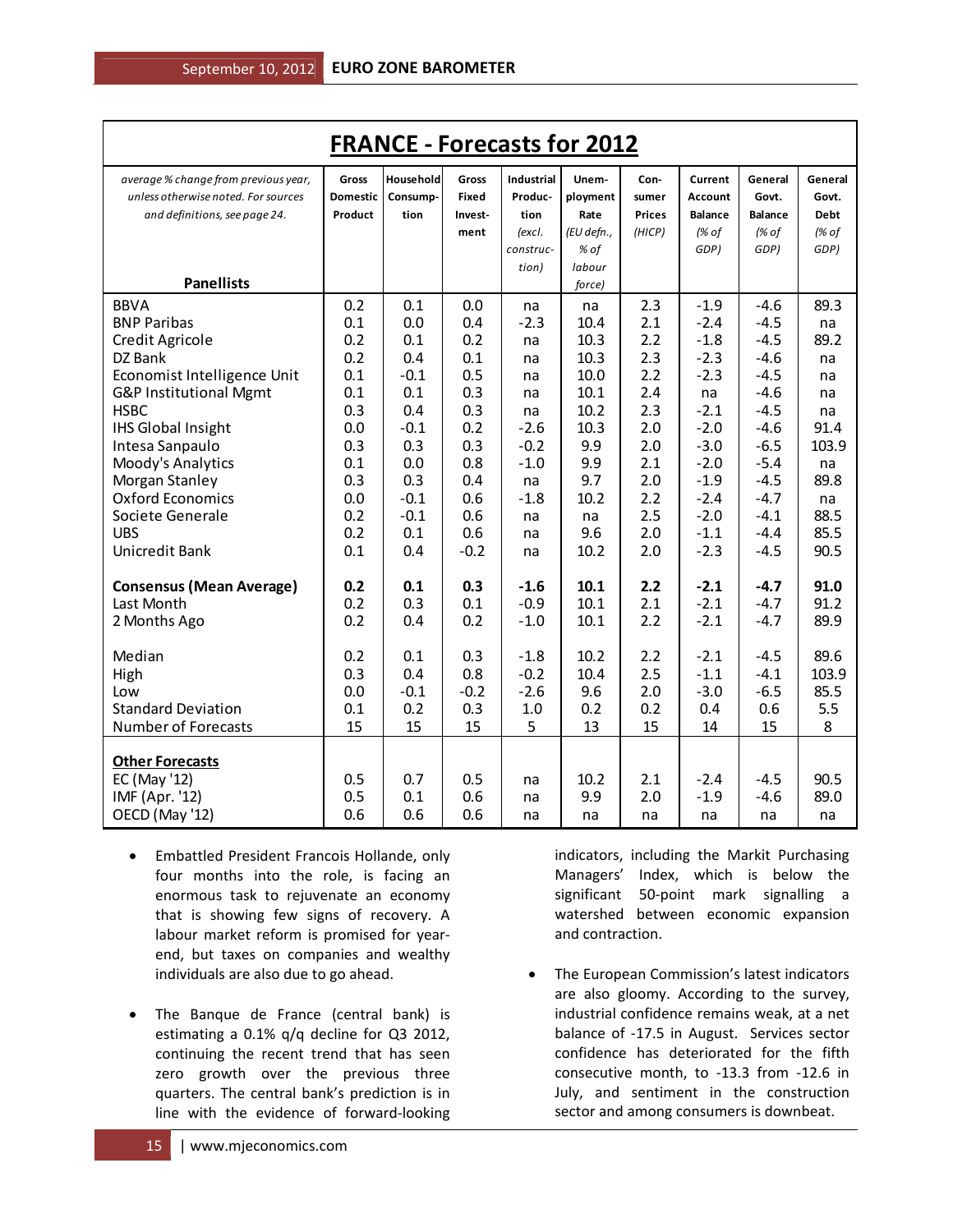| <b>FRANCE - Forecasts for 2013</b>   |              |           |              |                   |            |               |                |                |             |
|--------------------------------------|--------------|-----------|--------------|-------------------|------------|---------------|----------------|----------------|-------------|
| average % change from previous year, | <b>Gross</b> | Household | <b>Gross</b> | <b>Industrial</b> | Unem-      | Con-          | Current        | General        | General     |
| unless otherwise noted. For sources  | Domestic     | Consump-  | Fixed        | Produc-           | ployment   | sumer         | Account        | Govt.          | Govt.       |
| and definitions, see page 24.        | Product      | tion      | Invest-      | tion              | Rate       | <b>Prices</b> | <b>Balance</b> | <b>Balance</b> | <b>Debt</b> |
|                                      |              |           | ment         | (excl.            | (EU defn., | (HICP)        | (% of          | (% of          | (% of       |
|                                      |              |           |              | construc-         | % of       |               | GDP)           | GDP)           | GDP)        |
|                                      |              |           |              | tion)             | labour     |               |                |                |             |
| <b>Panellists</b>                    |              |           |              |                   | force)     |               |                |                |             |
| <b>BBVA</b>                          | 0.7          | 0.8       | 1.4          | na                | na         | 1.5           | $-1.7$         | $-3.3$         | 90.8        |
| <b>BNP Paribas</b>                   | 0.4          | 0.6       | 0.1          | 0.3               | 11.4       | 1.7           | $-2.4$         | $-3.3$         | na          |
| Credit Agricole                      | 0.7          | 0.6       | 0.4          | na                | 10.4       | 2.0           | $-2.3$         | $-3.0$         | 90.0        |
| DZ Bank                              | 0.4          | 0.5       | 0.8          | na                | 10.5       | 2.4           | $-2.2$         | $-3.7$         | na          |
| Economist Intelligence Unit          | 0.4          | 0.2       | 0.6          | na                | 10.5       | 2.1           | $-2.1$         | $-3.5$         | na          |
| G&P Institutional Mgmt               | 0.4          | 1.0       | $-0.2$       | na                | 10.3       | 1.9           | na             | $-4.0$         | na          |
| <b>HSBC</b>                          | 1.3          | 0.9       | 2.8          | na                | 10.0       | 1.7           | $-1.9$         | $-3.5$         | na          |
| <b>IHS Global Insight</b>            | $-0.2$       | 0.1       | $-1.1$       | $-2.2$            | 10.7       | 1.7           | $-1.7$         | $-3.9$         | 93.9        |
| Intesa Sanpaulo                      | 0.9          | 0.6       | 0.7          | 0.6               | 10.1       | 1.8           | $-2.7$         | $-6.3$         | 109.5       |
| Moody's Analytics                    | 0.6          | 0.4       | 0.5          | 1.3               | 9.9        | 2.0           | $-1.8$         | $-5.0$         | na          |
| Morgan Stanley                       | 0.5          | 0.6       | 1.1          | na                | 9.9        | 1.5           | $-1.7$         | $-3.8$         | 90.9        |
| <b>Oxford Economics</b>              | 0.5          | 0.6       | 0.8          | 0.7               | 10.5       | 1.6           | $-2.5$         | $-3.5$         | na          |
| Societe Generale                     | 0.0          | 0.3       | $-1.4$       | na                | na         | 2.1           | $-2.0$         | $-3.1$         | 90.6        |
| <b>UBS</b>                           | 0.4          | 0.4       | 1.0          | na                | 8.3        | 1.3           | $-0.8$         | $-3.0$         | 86.4        |
| Unicredit Bank                       | 0.8          | 1.0       | 1.5          | na                | 10.3       | 1.8           | $-2.1$         | $-4.0$         | 92.0        |
| <b>Consensus (Mean Average)</b>      | 0.5          | 0.6       | 0.6          | 0.1               | 10.2       | 1.8           | $-2.0$         | $-3.8$         | 93.0        |
| Last Month                           | 0.6          | 0.7       | 0.9          | 0.6               | 10.2       | 1.7           | $-2.0$         | $-3.8$         | 93.2        |
| 2 Months Ago                         | 0.8          | 0.9       | 1.3          | 0.9               | 10.3       | 1.8           | $-2.0$         | $-3.6$         | 91.3        |
|                                      |              |           |              |                   |            |               |                |                |             |
| Median                               | 0.5          | 0.6       | 0.7          | 0.6               | 10.3       | 1.8           | $-2.1$         | $-3.5$         | 90.9        |
| High                                 | 1.3          | 1.0       | 2.8          | 1.3               | 11.4       | 2.4           | $-0.8$         | $-3.0$         | 109.5       |
| Low                                  | $-0.2$       | 0.1       | $-1.4$       | $-2.2$            | 8.3        | 1.3           | $-2.7$         | $-6.3$         | 86.4        |
| <b>Standard Deviation</b>            | 0.4          | 0.3       | 1.0          | 1.4               | 0.7        | 0.3           | 0.5            | 0.9            | 7.0         |
| <b>Number of Forecasts</b>           | 15           | 15        | 15           | 5                 | 13         | 15            | 14             | 15             | 8           |
|                                      |              |           |              |                   |            |               |                |                |             |
| <b>Other Forecasts</b>               |              |           |              |                   |            |               |                |                |             |
| EC (May '12)                         | 1.3          | 1.5       | 1.8          | na                | 10.3       | 1.9           | $-2.1$         | $-4.2$         | 92.5        |
| IMF (Apr. '12)                       | 1.0          | 0.7       | 1.0          | na                | 10.1       | 1.6           | $-1.5$         | $-3.9$         | 90.8        |
| OECD (May '12)                       | 1.2          | 1.0       | 1.7          | na                | na         | na            | na             | na             | na          |

| <b>France: Historical Data</b>                     |        |         |        |        |  |  |  |  |  |  |
|----------------------------------------------------|--------|---------|--------|--------|--|--|--|--|--|--|
| % change, year-on-year                             | 2008   | 2009    | 2010   | 2011   |  |  |  |  |  |  |
| <b>Gross Domestic Product</b>                      | -0.1   | $-3.1$  | 1.7    | 1.7    |  |  |  |  |  |  |
| <b>Private Consumption</b>                         | 0.3    | 0.1     | 1.4    | 0.3    |  |  |  |  |  |  |
| <b>Gross Fixed Investment</b>                      | 0.3    | $-10.6$ | 1.2    | 3.5    |  |  |  |  |  |  |
| <b>Industrial Production</b>                       | $-2.9$ | $-12.8$ | 4.8    | 2.4    |  |  |  |  |  |  |
| Unemploy. Rate, % of L.F.                          | 7.9    | 9.5     | 9.8    | 9.7    |  |  |  |  |  |  |
| <b>Consumer Prices</b>                             | 3.2    | 0.1     | 1.7    | 2.3    |  |  |  |  |  |  |
| <b>Current Acc., % of GDP</b>                      | $-1.7$ | $-1.5$  | $-1.7$ | $-2.2$ |  |  |  |  |  |  |
| Budget Bal., % of GDP                              | $-3.3$ | $-7.5$  | $-7.1$ | $-5.2$ |  |  |  |  |  |  |
| Public Debt, % of GDP                              | 68.2   | 79.2    | 82.3   | 85.8   |  |  |  |  |  |  |
| Source: ECB; Eurostat; national statistical office |        |         |        |        |  |  |  |  |  |  |

|                                                                                                                                                     | <b>France: Background Information</b>                                                                                                  |  |  |  |  |  |  |  |
|-----------------------------------------------------------------------------------------------------------------------------------------------------|----------------------------------------------------------------------------------------------------------------------------------------|--|--|--|--|--|--|--|
| President:<br>Government:<br><b>Next Flection:</b><br><b>Capital City:</b>                                                                          | Francois Hollande<br>Socialist Party<br>2017 (presidential & parliamentary)<br>Paris                                                   |  |  |  |  |  |  |  |
| <b>Economic Freedom:</b><br><b>Doing Business:</b><br>Competitiveness:<br>Corruption:                                                               | 67th out of 179 countries<br>29th out of 183 countries<br>21st out of 144 countries<br>25th out of 182 countries                       |  |  |  |  |  |  |  |
| Corporate Tax Rate:                                                                                                                                 | 33.33% (national rate)<br>0.0% (local rate)<br>33.33% (branch rate)<br>Note: 3.3% social sec. surcharge levied over certain threshold. |  |  |  |  |  |  |  |
| Sources : BIS, Deloitte, IFES Election Guide, IMF, FT,<br>Heritage Foundation, MJE, Transparency International,<br>World Bank. World Economic Forum |                                                                                                                                        |  |  |  |  |  |  |  |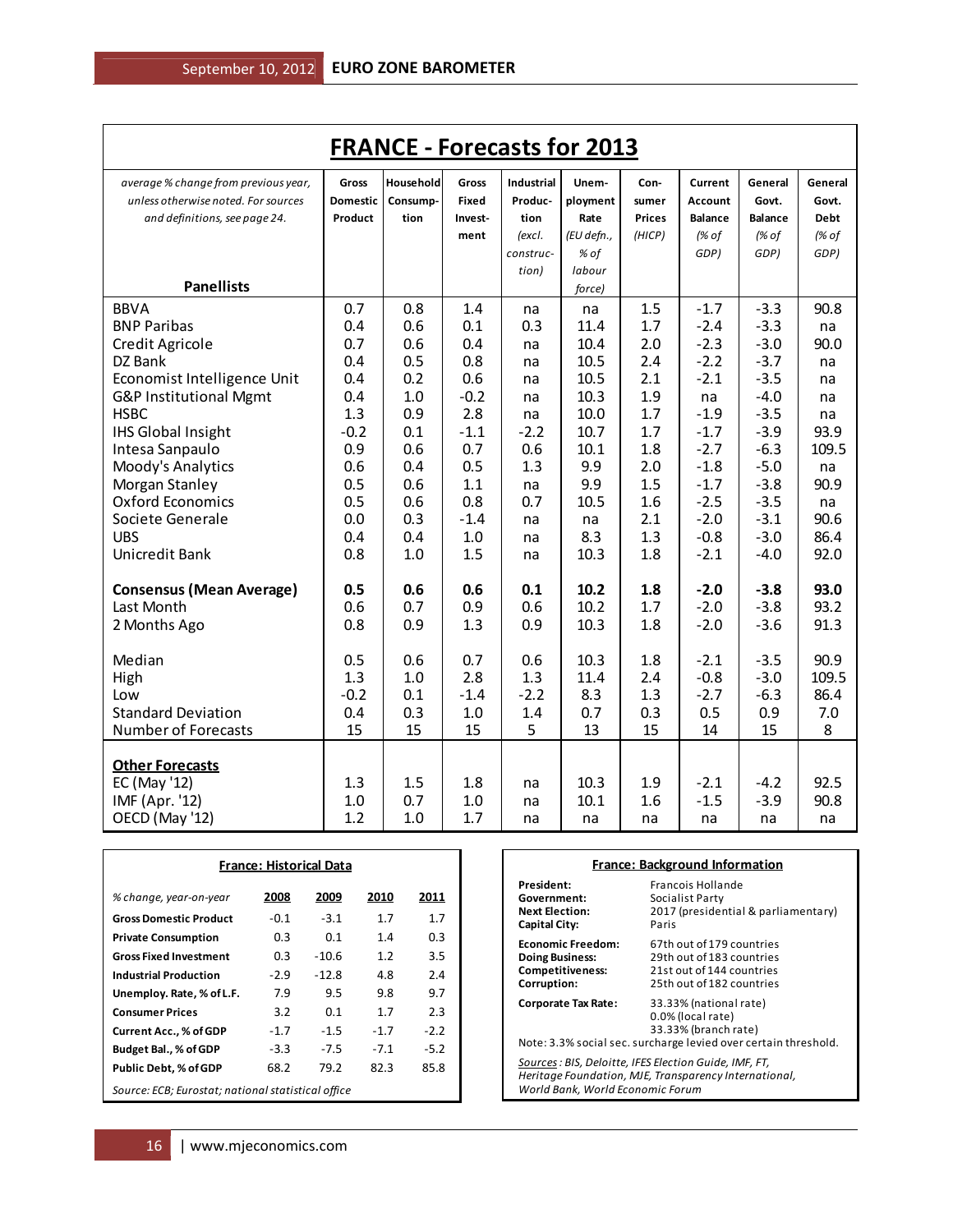| <b>ITALY - Forecasts for 2012</b>    |          |           |              |            |            |        |                |                |         |
|--------------------------------------|----------|-----------|--------------|------------|------------|--------|----------------|----------------|---------|
| average % change from previous year, | Gross    | Household | Gross        | Industrial | Unem-      | Con-   | Current        | General        | General |
| unless otherwise noted. For sources  | Domestic | Consump-  | <b>Fixed</b> | Produc-    | ployment   | sumer  | Account        | Govt.          | Govt.   |
| and definitions, see page 24.        | Product  | tion      | Invest-      | tion       | Rate       | Prices | <b>Balance</b> | <b>Balance</b> | Debt    |
|                                      |          |           | ment         | (excl.     | (EU defn., | (HICP) | (% of          | (% of          | (% of   |
|                                      |          |           |              | construc-  | % of       |        | GDP)           | GDP)           | GDP)    |
|                                      |          |           |              | tion)      | labour     |        |                |                |         |
| <b>Panellists</b>                    |          |           |              |            | force)     |        |                |                |         |
| <b>BBVA</b>                          | $-1.8$   | $-2.3$    | $-7.9$       | na         | na         | 3.3    | $-2.2$         | $-1.7$         | 125.3   |
| <b>BNP Paribas</b>                   | $-2.3$   | $-3.1$    | $-9.0$       | $-7.2$     | 10.7       | 3.4    | $-1.4$         | $-2.0$         | na      |
| Credit Agricole                      | $-2.4$   | $-3.0$    | $-8.6$       | na         | 10.6       | 3.3    | $-3.5$         | $-2.6$         | 124.3   |
| DZ Bank                              | $-2.5$   | $-3.0$    | $-8.1$       | na         | 10.4       | 2.9    | $-2.6$         | $-2.5$         | na      |
| Economist Intelligence Unit          | $-2.0$   | $-3.6$    | $-8.5$       | na         | 11.0       | 3.1    | $-1.9$         | $-2.8$         | na      |
| G&P Institutional Mgmt               | $-2.3$   | $-3.1$    | $-10.3$      | na         | 10.6       | 3.4    | na             | $-3.0$         | na      |
| <b>HSBC</b>                          | $-2.0$   | $-2.4$    | $-8.1$       | $-5.9$     | 10.0       | 3.2    | $-2.1$         | $-2.9$         | na      |
| <b>IHS Global Insight</b>            | $-2.2$   | $-2.8$    | $-9.0$       | $-6.4$     | 10.6       | 3.2    | $-1.2$         | $-2.8$         | 123.2   |
| Intesa Sanpaulo                      | $-2.4$   | $-3.1$    | $-8.8$       | $-6.4$     | 10.7       | 3.4    | $-2.1$         | $-2.2$         | 125.5   |
| Moody's Analytics                    | $-2.2$   | $-2.2$    | $-7.1$       | $-5.6$     | 10.7       | 3.2    | $-2.7$         | $-3.9$         | na      |
| Morgan Stanley                       | $-2.5$   | $-3.1$    | $-8.3$       | na         | 11.0       | 3.0    | $-2.8$         | $-2.8$         | 123.4   |
| <b>Oxford Economics</b>              | $-2.3$   | $-2.7$    | $-8.1$       | $-6.8$     | 10.7       | 3.4    | $-1.4$         | $-2.4$         | na      |
| Societe Generale                     | $-2.4$   | $-3.2$    | $-9.1$       | na         | 11.1       | 3.1    | $-2.6$         | $-3.0$         | 124.8   |
| <b>UBS</b>                           | $-1.9$   | $-2.6$    | $-8.2$       | $-6.2$     | 9.9        | 3.3    | na             | $-2.0$         | 121.7   |
| Unicredit Bank                       | $-1.9$   | $-2.9$    | $-7.7$       | na         | na         | 3.0    | $-2.3$         | $-2.2$         | 124.1   |
| <b>Consensus (Mean Average)</b>      | $-2.2$   | $-2.9$    | $-8.5$       | $-6.4$     | 10.6       | 3.2    | $-2.2$         | $-2.6$         | 124.0   |
| Last Month                           | $-2.1$   | $-2.8$    | $-8.1$       | $-6.4$     | 10.4       | 3.2    | $-2.4$         | $-2.5$         | 123.5   |
| 2 Months Ago                         | $-2.0$   | $-2.5$    | $-7.1$       | $-6.4$     | 10.1       | 3.1    | $-2.6$         | $-2.3$         | 122.1   |
| Median                               | $-2.3$   | $-3.0$    | $-8.3$       | $-6.4$     | 10.7       | 3.2    | $-2.2$         | $-2.6$         | 124.2   |
| High                                 | $-1.8$   | $-2.2$    | $-7.1$       | $-5.6$     | 11.1       | 3.4    | $-1.2$         | $-1.7$         | 125.5   |
| Low                                  | $-2.5$   | $-3.6$    | $-10.3$      | $-7.2$     | 9.9        | 2.9    | $-3.5$         | $-3.9$         | 121.7   |
| <b>Standard Deviation</b>            | 0.2      | 0.4       | 0.7          | 0.5        | 0.4        | 0.2    | 0.6            | 0.5            | 1.3     |
| Number of Forecasts                  | 15       | 15        | 15           | 7          | 13         | 15     | 13             | 15             | 8       |
|                                      |          |           |              |            |            |        |                |                |         |
| <b>Other Forecasts</b>               |          |           |              |            |            |        |                |                |         |
| EC (May '12)                         | $-1.4$   | $-2.3$    | $-3.8$       | na         | 9.5        | 3.2    | $-2.2$         | $-2.0$         | 123.5   |
| IMF (Apr. '12)                       | $-1.9$   | $-2.1$    | $-5.5$       | na         | 9.5        | 2.5    | $-2.2$         | $-2.4$         | 123.4   |
| OECD (May '12)                       | $-1.7$   | $-1.6$    | $-4.7$       | na         | na         | na     | na             | na             | na      |

- Italian government borrowing costs have slipped following the ECB's decision to provide an implicit guarantee through its bond-purchase programme. Prime Minister Mario Monti believes the fall in interest rates will spur economic growth. However, the economy remains very weak and there is uncertainty over policy implementation ahead of the elections due next spring. Hence, our forecasters are more suspicious about economic prospects.
- Revised data from ISTAT, the national Statistics institute, show a larger fall in real

GDP of 0.8% q/q and 2.6% y/y for Q2 2012. Fiscal austerity, rising unemployment and tight credit continue to undermine confidence and spending.

• Italy's sentiment indicators remain weak right across the board, according to the European Commission, and have worsened in recent months within the construction, services and retail trade sectors, signalling little improvement in the short term. Consumer confidence has also slipped, to - 38.0 in August, after showing some improvement in July.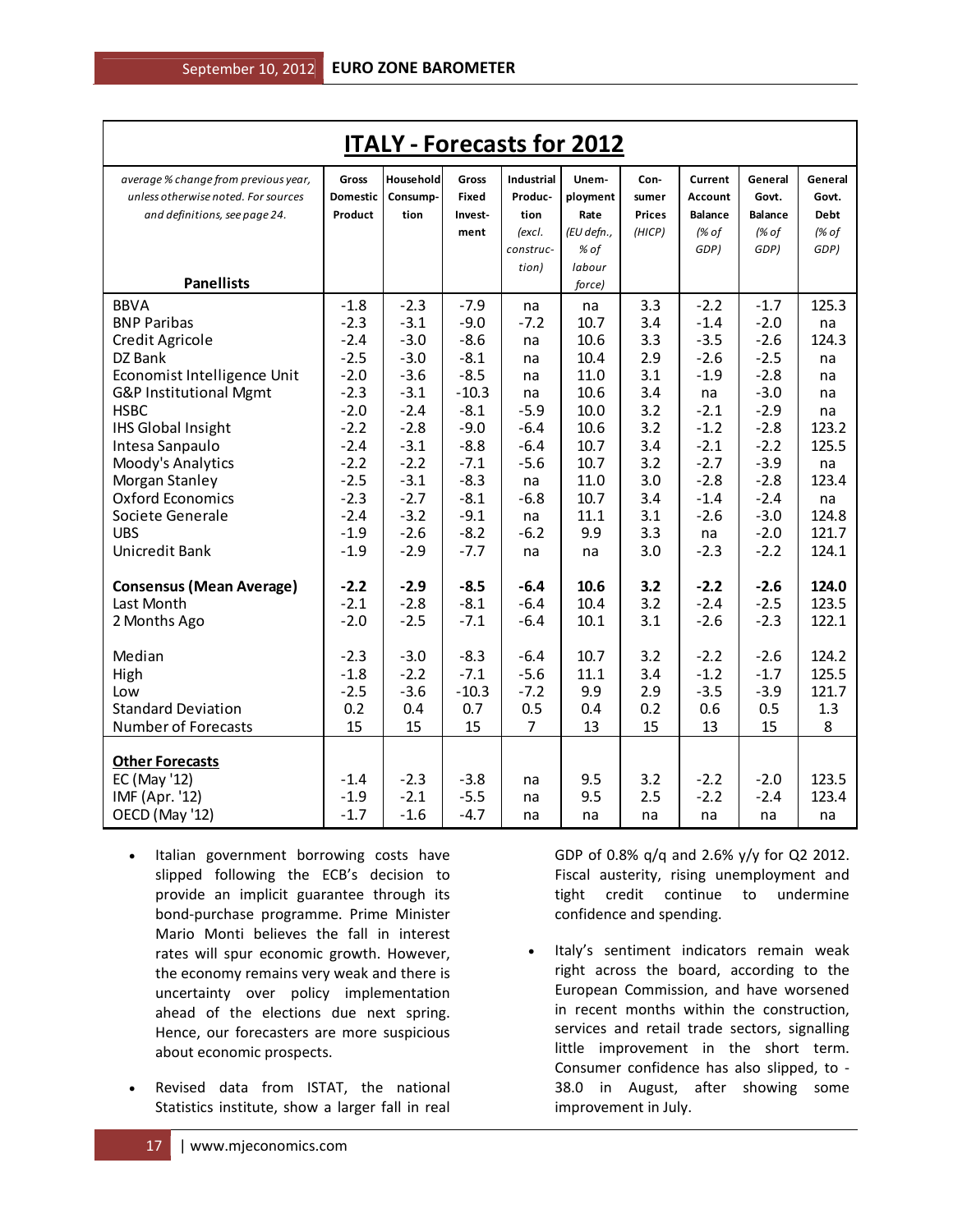| <b>ITALY - Forecasts for 2013</b>    |              |           |              |                   |            |               |                |                |         |
|--------------------------------------|--------------|-----------|--------------|-------------------|------------|---------------|----------------|----------------|---------|
| average % change from previous year, | <b>Gross</b> | Household | <b>Gross</b> | <b>Industrial</b> | Unem-      | Con-          | Current        | General        | General |
| unless otherwise noted. For sources  | Domestic     | Consump-  | Fixed        | Produc-           | ployment   | sumer         | Account        | Govt.          | Govt.   |
| and definitions, see page 24.        | Product      | tion      | Invest-      | tion              | Rate       | <b>Prices</b> | <b>Balance</b> | <b>Balance</b> | Debt    |
|                                      |              |           | ment         | (excl.            | (EU defn., | (HICP)        | (% of          | (% of          | (% of   |
|                                      |              |           |              | construc-         | % of       |               | GDP)           | GDP)           | GDP)    |
|                                      |              |           |              | tion)             | labour     |               |                |                |         |
| <b>Panellists</b>                    |              |           |              |                   | force)     |               |                |                |         |
| <b>BBVA</b>                          | $-0.1$       | $-0.6$    | 0.2          | na                | na         | 1.9           | $-1.7$         | $-0.5$         | 127.6   |
| <b>BNP Paribas</b>                   | $-0.8$       | $-1.9$    | $-3.4$       | $-2.3$            | 11.6       | 1.9           | $-0.9$         | $-0.9$         | na      |
| Credit Agricole                      | $-0.5$       | $-0.9$    | $-1.7$       | na                | 10.4       | 1.9           | $-2.5$         | $-1.8$         | 124.8   |
| DZ Bank                              | $-0.9$       | $-0.9$    | $-1.5$       | na                | 11.3       | 2.4           | $-2.2$         | $-1.5$         | na      |
| Economist Intelligence Unit          | $-0.5$       | $-1.0$    | $-2.0$       | na                | 11.4       | 1.2           | $-1.8$         | $-1.6$         | na      |
| G&P Institutional Mgmt               | $-0.7$       | $-1.3$    | $-6.0$       | na                | 11.6       | 1.7           | na             | $-2.0$         | na      |
| <b>HSBC</b>                          | $-0.3$       | $-0.6$    | $-1.9$       | $-0.1$            | 10.5       | 1.7           | $-1.5$         | $-2.2$         | na      |
| <b>IHS Global Insight</b>            | $-1.3$       | $-1.6$    | $-3.3$       | $-2.3$            | 11.4       | 1.8           | $-0.8$         | $-1.6$         | 122.5   |
| Intesa Sanpaulo                      | $-0.5$       | $-0.9$    | $-1.4$       | $-2.2$            | 11.6       | 2.7           | $-1.9$         | $-1.7$         | 125.6   |
| Moody's Analytics                    | $-0.4$       | $-0.3$    | 2.3          | 1.9               | 11.1       | 2.2           | $-2.4$         | $-3.2$         | na      |
| Morgan Stanley                       | $-1.0$       | $-1.4$    | $-1.0$       | na                | 12.0       | 1.5           | $-1.5$         | $-1.7$         | 125.1   |
| <b>Oxford Economics</b>              | $-0.5$       | $-0.9$    | $-0.2$       | $-0.8$            | 12.0       | 2.6           | $-1.1$         | $-1.3$         | na      |
| Societe Generale                     | $-1.4$       | $-2.0$    | $-3.6$       | na                | 13.4       | 2.6           | $-2.0$         | $-2.1$         | 124.4   |
| <b>UBS</b>                           | 0.2          | 0.4       | $-0.4$       | 0.6               | 9.8        | 2.7           | na             | 0.5            | 118.8   |
| Unicredit Bank                       | $-0.3$       | $-1.1$    | $-0.9$       | na                | na         | 1.7           | $-1.5$         | $-1.0$         | 123.3   |
| <b>Consensus (Mean Average)</b>      | $-0.6$       | $-1.0$    | $-1.7$       | $-0.7$            | 11.4       | 2.0           | $-1.7$         | $-1.5$         | 124.0   |
| Last Month                           | $-0.6$       | $-0.9$    | $-1.5$       | $-0.7$            | 11.0       | 2.1           | $-1.8$         | $-1.4$         | 123.2   |
| 2 Months Ago                         | $-0.3$       | $-0.7$    | $-1.1$       | $-0.5$            | 10.6       | 2.1           | $-2.0$         | $-1.3$         | 121.3   |
|                                      |              |           |              |                   |            |               |                |                |         |
| Median                               | $-0.5$       | $-0.9$    | $-1.5$       | $-0.8$            | 11.4       | 1.9           | $-1.7$         | $-1.6$         | 124.6   |
| High                                 | 0.2          | 0.4       | 2.3          | 1.9               | 13.4       | 2.7           | $-0.8$         | 0.5            | 127.6   |
| Low                                  | $-1.4$       | $-2.0$    | $-6.0$       | $-2.3$            | 9.8        | 1.2           | $-2.5$         | $-3.2$         | 118.8   |
| <b>Standard Deviation</b>            | 0.4          | 0.6       | 1.9          | 1.6               | 0.9        | 0.5           | 0.5            | 0.8            | 2.6     |
| Number of Forecasts                  | 15           | 15        | 15           | 7                 | 13         | 15            | 13             | 15             | 8       |
| <b>Other Forecasts</b>               |              |           |              |                   |            |               |                |                |         |
| EC (May '12)                         | 0.4          | $-0.4$    | 1.3          | na                | 9.7        | 2.3           | $-1.3$         | $-1.1$         | 121.8   |
| IMF (Apr. '12)                       | $-0.3$       | $-1.1$    | $-1.5$       | na                | 9.7        | 1.8           | $-1.5$         | $-1.5$         | 123.8   |
| OECD (May '12)                       | $-0.4$       | $-1.0$    | $-0.8$       | na                | na         | na            | na             | na             | na      |
|                                      |              |           |              |                   |            |               |                |                |         |

| Italy: Historical Data                             |        |         |        |        |  |  |  |  |  |
|----------------------------------------------------|--------|---------|--------|--------|--|--|--|--|--|
| % change, year-on-year                             | 2008   | 2009    | 2010   | 2011   |  |  |  |  |  |
| <b>Gross Domestic Product</b>                      | $-1.2$ | $-5.5$  | 1.8    | 0.4    |  |  |  |  |  |
| <b>Private Consumption</b>                         | -0.8   | $-1.6$  | 1.2    | 0.2    |  |  |  |  |  |
| <b>Gross Fixed Investment</b>                      | $-3.7$ | $-11.7$ | 2.1    | $-1.9$ |  |  |  |  |  |
| <b>Industrial Production</b>                       | -3.8   | $-18.7$ | 6.9    | 0.3    |  |  |  |  |  |
| Unemploy. Rate, % of L.F.                          | 6.8    | 7.8     | 8.4    | 8.5    |  |  |  |  |  |
| <b>Consumer Prices</b>                             | 3.5    | 0.8     | 1.6    | 2.9    |  |  |  |  |  |
| <b>Current Acc., % of GDP</b>                      | $-2.9$ | $-2.0$  | $-3.5$ | $-3.2$ |  |  |  |  |  |
| Budget Bal., % of GDP                              | $-2.7$ | $-5.4$  | $-4.6$ | $-3.9$ |  |  |  |  |  |
| Public Debt, % of GDP                              | 105.7  | 116.0   | 118.6  | 120.1  |  |  |  |  |  |
| Source: ECB; Eurostat; national statistical office |        |         |        |        |  |  |  |  |  |

| Italy: Background Information                                                                                                                      |                                                                                                                  |  |  |  |  |  |  |
|----------------------------------------------------------------------------------------------------------------------------------------------------|------------------------------------------------------------------------------------------------------------------|--|--|--|--|--|--|
| <b>Prime Minister:</b><br>Government:<br><b>Next Election:</b><br><b>Capital City:</b>                                                             | Mario Monti (appointed)<br>Appointed technocrats<br>April 2013 (parliamentary)<br>Rome                           |  |  |  |  |  |  |
| <b>Economic Freedom:</b><br><b>Doing Business:</b><br><b>Competitiveness:</b><br>Corruption:                                                       | 92nd out of 179 countries<br>87th out of 183 countries<br>42nd out of 144 countries<br>69th out of 182 countries |  |  |  |  |  |  |
| <b>Corporate Tax Rate:</b><br>Note: Regional tax also levied, generally at 3.9%.                                                                   | 27.5% (national rate)<br>3.9% (local rate)<br>27.5% (branch rate)                                                |  |  |  |  |  |  |
| Sources: BIS, Deloitte, IFES Election Guide, IMF, FT,<br>Heritage Foundation, MJE, Transparency International,<br>World Bank, World Economic Forum |                                                                                                                  |  |  |  |  |  |  |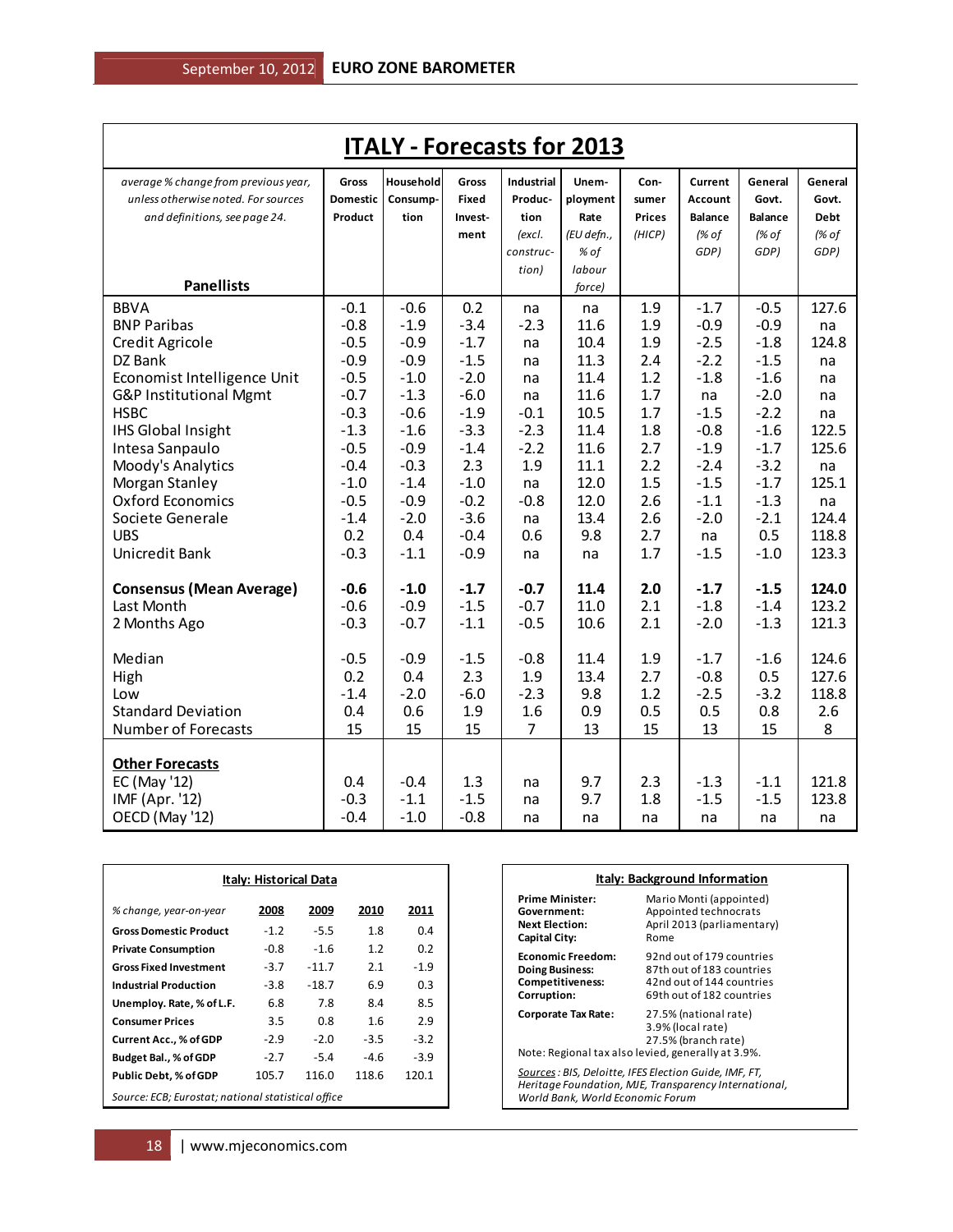| <b>NETHERLANDS - Forecasts for 2012</b>                                                                      |                              |                             |                                   |                                                                      |                                                           |                                          |                                                       |                                                     |                                                  |
|--------------------------------------------------------------------------------------------------------------|------------------------------|-----------------------------|-----------------------------------|----------------------------------------------------------------------|-----------------------------------------------------------|------------------------------------------|-------------------------------------------------------|-----------------------------------------------------|--------------------------------------------------|
| average % change from previous year,<br>unless otherwise noted. For sources<br>and definitions, see page 24. | Gross<br>Domestic<br>Product | Private<br>Consump-<br>tion | Gross<br>Fixed<br>Invest-<br>ment | <b>Industrial</b><br>Produc-<br>tion<br>(excl.<br>construc-<br>tion) | Unem-<br>ployment<br>Rate<br>(EU defn.,<br>% of<br>labour | Con-<br>sumer<br><b>Prices</b><br>(HICP) | Current<br>Account<br><b>Balance</b><br>(% of<br>GDP) | General<br>Govt.<br><b>Balance</b><br>(% of<br>GDP) | General<br>Govt.<br><b>Debt</b><br>(% of<br>GDP) |
| <b>Panellists</b>                                                                                            |                              |                             |                                   |                                                                      | force)                                                    |                                          |                                                       |                                                     |                                                  |
| Credit Agricole                                                                                              | $-0.8$                       | $-1.3$                      | $-3.6$                            | na                                                                   | 5.5                                                       | 2.6                                      | 9.8                                                   | $-4.1$                                              | 69.6                                             |
| DZ Bank                                                                                                      | $-0.7$                       | $-0.8$                      | $-3.9$                            | na                                                                   | 5.3                                                       | 2.5                                      | 7.9                                                   | $-4.5$                                              | na                                               |
| Economist Intelligence Unit                                                                                  | $-0.8$                       | $-1.0$                      | $-4.0$                            | na                                                                   | 5.1                                                       | 2.4                                      | 9.8                                                   | $-5.0$                                              | na                                               |
| <b>IHS Global Insight</b>                                                                                    | $-0.6$                       | $-0.9$                      | $-3.1$                            | $-0.4$                                                               | na                                                        | na                                       | 6.9                                                   | $-4.6$                                              | 65.5                                             |
| Intesa Sanpaulo                                                                                              | $-0.8$                       | na                          | $-2.2$                            | na                                                                   | na                                                        | 2.6                                      | na                                                    | na                                                  | na                                               |
| Moody's Analytics                                                                                            | $-0.7$                       | $-1.0$                      | $-2.6$                            | $-1.4$                                                               | na                                                        | 2.2                                      | 7.6                                                   | $-3.8$                                              | na                                               |
| Morgan Stanley                                                                                               | $-0.6$                       | $-1.1$                      | $-2.5$                            | $-2.7$                                                               | 5.1                                                       | 2.4                                      | 6.2                                                   | $-4.5$                                              | 69.5                                             |
| <b>Oxford Economics</b>                                                                                      | $-0.4$                       | $-1.1$                      | $-2.9$                            | 0.6                                                                  | 5.2                                                       | 2.7                                      | 8.8                                                   | $-4.5$                                              | na                                               |
| <b>UBS</b>                                                                                                   | $-1.0$                       | $-0.8$                      | $-2.5$                            | 1.1                                                                  | na                                                        | 2.8                                      | 5.3                                                   | $-3.1$                                              | 64.9                                             |
| <b>Consensus (Mean Average)</b>                                                                              | $-0.7$                       | $-1.0$                      | $-3.0$                            | $-0.6$                                                               | 5.2                                                       | 2.5                                      | 7.8                                                   | $-4.3$                                              | 67.4                                             |
| Last Month                                                                                                   | $-0.8$                       | $-0.9$                      | $-2.8$                            | $-0.3$                                                               | 5.2                                                       | 2.4                                      | 7.6                                                   | $-4.3$                                              | 66.6                                             |
| 2 Months Ago                                                                                                 | $-0.8$                       | $-0.9$                      | $-2.4$                            | $-0.5$                                                               | 5.3                                                       | 2.4                                      | 7.5                                                   | $-4.3$                                              | 67.8                                             |
| Median                                                                                                       | $-0.7$                       | $-1.0$                      | $-2.9$                            | $-0.4$                                                               | 5.2                                                       | 2.6                                      | 7.8                                                   | $-4.5$                                              | 67.5                                             |
| High                                                                                                         | $-0.4$                       | $-0.8$                      | $-2.2$                            | 1.1                                                                  | 5.5                                                       | 2.8                                      | 9.8                                                   | $-3.1$                                              | 69.6                                             |
| Low                                                                                                          | $-1.0$                       | $-1.3$                      | $-4.0$                            | $-2.7$                                                               | 5.1                                                       | 2.2                                      | 5.3                                                   | $-5.0$                                              | 64.9                                             |
| <b>Standard Deviation</b>                                                                                    | 0.2                          | 0.2                         | 0.7                               | 1.5                                                                  | 0.2                                                       | 0.2                                      | 1.6                                                   | 0.6                                                 | 2.5                                              |
| <b>Number of Forecasts</b>                                                                                   | 9                            | 8                           | 9                                 | 5                                                                    | 5                                                         | 8                                        | 8                                                     | 8                                                   | 4                                                |
|                                                                                                              |                              |                             |                                   |                                                                      |                                                           |                                          |                                                       |                                                     |                                                  |
| <b>Other Forecasts</b>                                                                                       |                              |                             |                                   |                                                                      |                                                           |                                          |                                                       |                                                     |                                                  |
| EC (May '12)                                                                                                 | $-0.9$                       | $-1.5$                      | $-3.9$                            | na                                                                   | 5.7                                                       | 2.5                                      | 8.0                                                   | $-4.4$                                              | 70.1                                             |
| IMF (Apr. '12)                                                                                               | $-0.5$                       | na                          | na                                | na                                                                   | 5.5                                                       | 1.8                                      | 8.2                                                   | na                                                  | na                                               |
| OECD (May '12)                                                                                               | $-0.6$                       | $-0.7$                      | $-1.9$                            | na                                                                   | 5.3                                                       | 2.4                                      | 9.0                                                   | $-4.3$                                              | 70.9                                             |

after this month's survey date (on September 12<sup>th</sup>) delivered a strong message of stability from Dutch voters, rejecting the extreme right-wing and left-wing views that may have seen the country exit from the euro zone.

The snap parliamentary election held just

- Prime Minister Mark Rutte was returned to power with his centre-right Liberals just pipping the centre-left Labour Party to victory, and will enter into negotiations to form a working coalition.
- Although the government may well comprise both of the centrist pro-euro parties, along with a couple of junior partners, they are unlikely to make perfect bedfellows. The election result thus raises some uncertainty over the direction of government policy, which could see some softening of the stance on austerity.
- Meanwhile, the government has a difficult job in restoring economic confidence and prosperity with high unemployment, a weak housing market and a lack of growth all stifling progress.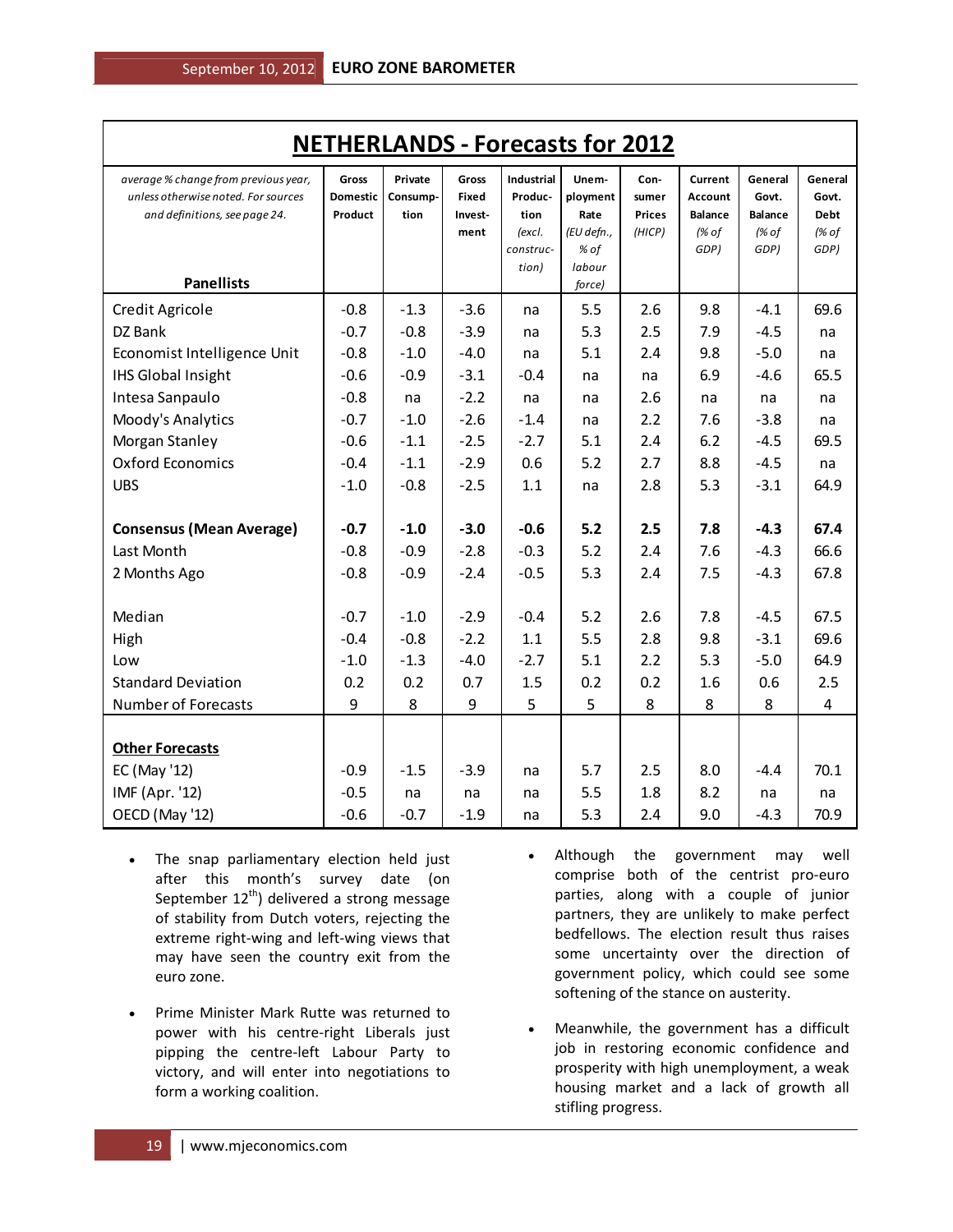| <b>NETHERLANDS - Forecasts for 2013</b>                                                                      |                                     |                             |                           |                               |                                        |                                |                                      |                                    |                                 |
|--------------------------------------------------------------------------------------------------------------|-------------------------------------|-----------------------------|---------------------------|-------------------------------|----------------------------------------|--------------------------------|--------------------------------------|------------------------------------|---------------------------------|
| average % change from previous year,<br>unless otherwise noted. For sources<br>and definitions, see page 24. | <b>Gross</b><br>Domestic<br>Product | Private<br>Consump-<br>tion | Gross<br>Fixed<br>Invest- | Industrial<br>Produc-<br>tion | Unem-<br>ployment<br>Rate              | Con-<br>sumer<br><b>Prices</b> | Current<br>Account<br><b>Balance</b> | General<br>Govt.<br><b>Balance</b> | General<br>Govt.<br><b>Debt</b> |
| <b>Panellists</b>                                                                                            |                                     |                             | ment                      | (excl.<br>construc-<br>tion)  | (EU defn.,<br>% of<br>labour<br>force) | (HICP)                         | (% of<br>GDP)                        | (% of<br>GDP)                      | (% of<br>GDP)                   |
| Credit Agricole                                                                                              | 1.3                                 | $-0.2$                      | $-0.3$                    | na                            | 5.9                                    | 2.2                            | 9.1                                  | $-2.8$                             | 70.0                            |
| DZ Bank                                                                                                      | 0.1                                 | $-0.2$                      | 0.1                       | na                            | 5.5                                    | 2.9                            | 6.5                                  | $-3.7$                             | na                              |
| Economist Intelligence Unit                                                                                  | 0.8                                 | $-0.4$                      | 1.0                       | na                            | 5.3                                    | 2.0                            | 9.3                                  | $-3.8$                             | na                              |
| <b>IHS Global Insight</b>                                                                                    | 0.3                                 | 1.0                         | 1.6                       | $-1.2$                        | na                                     | na                             | 6.4                                  | $-4.4$                             | 66.0                            |
| Intesa Sanpaulo                                                                                              | 1.2                                 | na                          | $-0.3$                    | na                            | na                                     | 1.7                            | na                                   | na                                 | na                              |
| Moody's Analytics                                                                                            | 0.8                                 | 0.7                         | 1.3                       | $-0.4$                        | na                                     | 1.7                            | 5.2                                  | $-3.9$                             | na                              |
| Morgan Stanley                                                                                               | 0.2                                 | 0.4                         | 3.9                       | 2.2                           | 5.4                                    | 1.4                            | 6.9                                  | $-3.9$                             | 71.4                            |
| <b>Oxford Economics</b>                                                                                      | 0.4                                 | 0.0                         | 1.8                       | 1.6                           | 5.5                                    | 2.3                            | 7.4                                  | $-2.9$                             | na                              |
| <b>UBS</b>                                                                                                   | 0.6                                 | 0.4                         | 3.1                       | 2.1                           | na                                     | 2.3                            | 5.2                                  | $-2.7$                             | 66.0                            |
| <b>Consensus (Mean Average)</b>                                                                              | 0.6                                 | 0.2                         | 1.4                       | 0.9                           | 5.5                                    | 2.1                            | 7.0                                  | $-3.5$                             | 68.4                            |
| Last Month                                                                                                   | 0.6                                 | 0.3                         | 1.8                       | 0.9                           | 5.5                                    | 1.9                            | 6.9                                  | $-3.6$                             | 67.5                            |
| 2 Months Ago                                                                                                 | 0.9                                 | 0.5                         | 2.0                       | 1.1                           | 5.4                                    | 2.0                            | 7.2                                  | $-3.5$                             | 68.9                            |
| Median                                                                                                       | 0.6                                 | 0.2                         | 1.3                       | 1.6                           | 5.5                                    | 2.1                            | 6.7                                  | $-3.8$                             | 68.0                            |
| High                                                                                                         | 1.3                                 | 1.0                         | 3.9                       | 2.2                           | 5.9                                    | 2.9                            | 9.3                                  | $-2.7$                             | 71.4                            |
| Low                                                                                                          | 0.1                                 | $-0.4$                      | $-0.3$                    | $-1.2$                        | 5.3                                    | 1.4                            | 5.2                                  | $-4.4$                             | 66.0                            |
| <b>Standard Deviation</b>                                                                                    | 0.4                                 | 0.5                         | 1.5                       | 1.6                           | 0.2                                    | 0.5                            | 1.6                                  | 0.6                                | 2.8                             |
| <b>Number of Forecasts</b>                                                                                   | 9                                   | 8                           | 9                         | 5                             | 5                                      | 8                              | 8                                    | 8                                  | 4                               |
| <b>Other Forecasts</b>                                                                                       |                                     |                             |                           |                               |                                        |                                |                                      |                                    |                                 |
| EC (May '12)                                                                                                 | 0.7                                 | 0.0                         | 0.2                       | na                            | 6.2                                    | 1.8                            | 8.4                                  | $-4.6$                             | 73.0                            |
| IMF (Apr. '12)                                                                                               | 0.8                                 | na                          | na                        | na                            | 5.5                                    | 1.8                            | 7.8                                  | na                                 | na                              |
| OECD (May '12)                                                                                               | 0.7                                 | $-0.2$                      | 2.5                       | na                            | 5.7                                    | 1.5                            | 9.7                                  | $-3.0$                             | 73.5                            |

| <b>Netherlands: Historical Data</b>                |         |         |        |        |
|----------------------------------------------------|---------|---------|--------|--------|
| % change, year-on-year                             | 2008    | 2009    | 2010   | 2011   |
| <b>Gross Domestic Product</b>                      | 1.8     | $-3.5$  | 1.7    | 1.2    |
| <b>Private Consumption</b>                         | $1.3\,$ | $-2.6$  | 0.4    | $-1.1$ |
| <b>Gross Fixed Investment</b>                      | 4.5     | $-10.2$ | $-4.4$ | 5.8    |
| <b>Industrial Production</b>                       | 0.7     | $-7.6$  | 7.8    | $-0.8$ |
| Unemploy. Rate, % of L.F.                          | 3.1     | 3.7     | 4.5    | 4.4    |
| <b>Consumer Prices</b>                             | 2.2     | 1.0     | 0.9    | 2.5    |
| <b>Current Acc., % of GDP</b>                      | 4.3     | 4.2     | 7.1    | 9.2    |
| Budget Bal., % of GDP                              | 0.5     | $-5.6$  | $-5.1$ | $-4.7$ |
| Public Debt, % of GDP                              | 58.5    | 60.8    | 62.9   | 65.2   |
| Source: ECB; Eurostat; national statistical office |         |         |        |        |

#### **Netherlands: Background Information**

| Prime Minister:                                                                            | Mark Rutte                                                                                                                       |
|--------------------------------------------------------------------------------------------|----------------------------------------------------------------------------------------------------------------------------------|
| Government:                                                                                | VVD led coalition                                                                                                                |
| Next Election:                                                                             | September 12th, 2012 (parliamentary)                                                                                             |
| Capital City:                                                                              | The Hague                                                                                                                        |
| Economic Freedom:                                                                          | 15th out of 179 countries                                                                                                        |
| <b>Doing Business:</b>                                                                     | 31st out of 183 countries                                                                                                        |
| <b>Competitiveness:</b>                                                                    | 5th out of 144 countries                                                                                                         |
| Corruption:                                                                                | 7th out of 182 countries                                                                                                         |
| Corporate Tax Rate:                                                                        | 25.0% (national rate)<br>0.0% (local rate)<br>25.0% (branch rate)<br>Note: Reduced tax of 20% on income below certain threshold. |
| Sources : BIS, Deloitte, IFES Election Guide, IMF, FT,<br>World Bank, World Economic Forum | Heritage Foundation, MJE, Transparency International,                                                                            |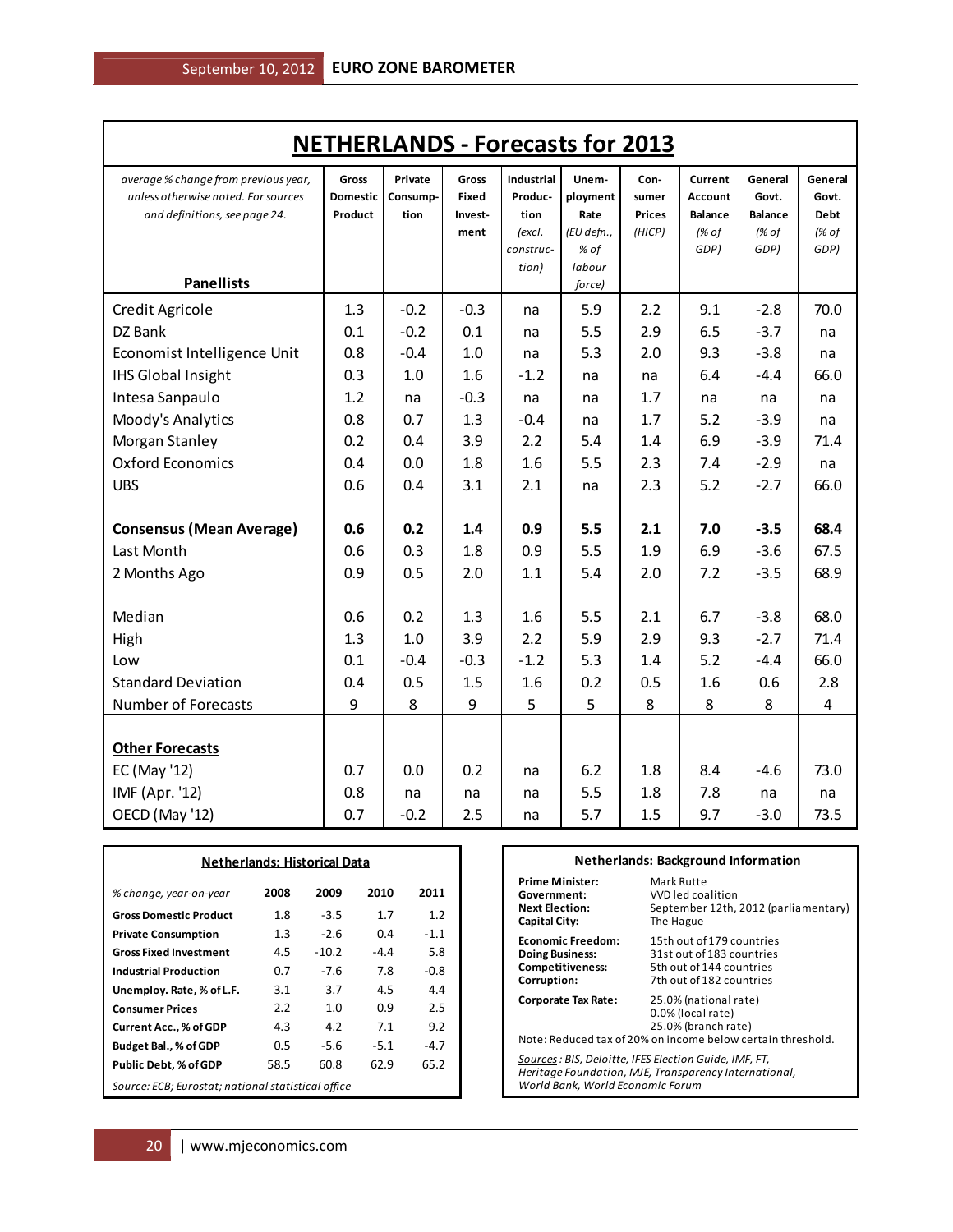| <b>SPAIN - Forecasts for 2012</b>                                           |                          |                        |                |                              |                   |               |                    |                  |                  |
|-----------------------------------------------------------------------------|--------------------------|------------------------|----------------|------------------------------|-------------------|---------------|--------------------|------------------|------------------|
| average % change from previous year,<br>unless otherwise noted. For sources | Gross<br><b>Domestic</b> | House hold<br>Consump- | Gross<br>Fixed | <b>Industrial</b><br>Produc- | Unem-<br>ployment | Con-<br>sumer | Current<br>Account | General<br>Govt. | General<br>Govt. |
| and definitions, see page 24.                                               | Product                  | tion                   | Invest-        | tion                         | Rate              | <b>Prices</b> | <b>Balance</b>     | <b>Balance</b>   | <b>Debt</b>      |
|                                                                             |                          |                        | ment           | (excl.                       | (EU defn.,        | (HICP)        | (% of              | (% of            | (% of            |
|                                                                             |                          |                        |                | construc-                    | % of              |               | GDP)               | GDP)             | GDP)             |
|                                                                             |                          |                        |                | tion)                        | labour            |               |                    |                  |                  |
| <b>Panellists</b>                                                           |                          |                        |                |                              | force)            |               |                    |                  |                  |
| <b>BBVA</b>                                                                 | $-1.4$                   | $-2.0$                 | $-9.4$         | na                           | na                | 1.9           | $-1.2$             | $-6.3$           | 81.7             |
| <b>BNP Paribas</b>                                                          | $-1.4$                   | $-3.1$                 | $-10.8$        | $-6.4$                       | 25.3              | 2.4           | $-2.2$             | $-6.3$           | na               |
| Credit Agricole                                                             | $-1.7$                   | $-1.8$                 | $-10.1$        | na                           | 24.8              | 1.9           | $-4.9$             | $-6.8$           | 83.7             |
| DZ Bank                                                                     | $-1.6$                   | $-1.5$                 | $-7.8$         | na                           | 24.6              | 2.5           | $-2.7$             | $-7.0$           | na               |
| Economist Intelligence Unit                                                 | $-2.1$                   | $-2.4$                 | $-4.2$         | na                           | 25.2              | 2.5           | $-2.5$             | $-6.8$           | na               |
| G&P Institutional Mgmt                                                      | $-1.4$                   | $-2.2$                 | $-10.6$        | na                           | 24.6              | 2.3           | na                 | $-6.5$           | na               |
| <b>HSBC</b>                                                                 | $-2.0$                   | $-1.2$                 | $-9.7$         | $-6.7$                       | 24.8              | 2.0           | $-3.4$             | $-7.0$           | na               |
| <b>IHS Global Insight</b>                                                   | $-1.4$                   | $-1.9$                 | $-9.2$         | $-5.3$                       | 24.6              | 2.4           | $-2.5$             | $-6.5$           | 80.1             |
| Intesa Sanpaulo                                                             | $-1.4$                   | $-3.4$                 | $-9.5$         | $-3.0$                       | 25.4              | 1.9           | $-2.1$             | $-6.8$           | 91.2             |
| Moody's Analytics                                                           | $-1.6$                   | $-1.2$                 | $-7.3$         | $-5.7$                       | 24.6              | 1.9           | $-1.4$             | $-6.0$           | na               |
| Morgan Stanley                                                              | $-2.2$                   | $-2.6$                 | $-7.1$         | na                           | 25.2              | 2.3           | $-1.1$             | $-7.0$           | 84.3             |
| <b>Oxford Economics</b>                                                     | $-1.5$                   | $-1.7$                 | $-9.6$         | $-6.3$                       | 24.9              | 1.8           | $-2.5$             | $-7.0$           | na               |
| Santander                                                                   | $-1.6$                   | $-1.5$                 | $-8.3$         | na                           | 24.4              | 2.1           | $-1.7$             | na               | na               |
| Societe Generale                                                            | $-1.4$                   | $-1.4$                 | $-9.8$         | na                           | 25.1              | 2.4           | $-3.2$             | $-7.0$           | 88.6             |
| <b>UBS</b>                                                                  | $-1.6$                   | $-2.1$                 | $-9.7$         | $-6.4$                       | 24.1              | 2.5           | $-2.9$             | $-6.3$           | 90.5             |
| Unicredit Bank                                                              | $-1.5$                   | $-1.3$                 | $-7.7$         | na                           | 24.7              | 2.4           | $-1.8$             | $-6.4$           | 80.9             |
| <b>Consensus (Mean Average)</b>                                             | $-1.6$                   | $-2.0$                 | $-8.8$         | $-5.7$                       | 24.8              | 2.2           | $-2.4$             | $-6.6$           | 85.1             |
| Last Month                                                                  | $-1.6$                   | $-1.7$                 | $-8.6$         | $-4.9$                       | 24.6              | 2.1           | $-2.3$             | $-6.7$           | 82.5             |
| 2 Months Ago                                                                | $-1.7$                   | $-1.6$                 | $-8.0$         | $-4.9$                       | 24.6              | 1.8           | $-2.5$             | $-6.2$           | 79.4             |
| Median                                                                      | $-1.6$                   | $-1.9$                 | $-9.5$         | $-6.3$                       | 24.8              | 2.3           | $-2.5$             | $-6.8$           | 84.0             |
| High                                                                        | $-1.4$                   | $-1.2$                 | $-4.2$         | $-3.0$                       | 25.4              | 2.5           | $-1.1$             | $-6.0$           | 91.2             |
| Low                                                                         | $-2.2$                   | $-3.4$                 | $-10.8$        | $-6.7$                       | 24.1              | 1.8           | $-4.9$             | $-7.0$           | 80.1             |
| <b>Standard Deviation</b>                                                   | 0.3                      | 0.7                    | 1.7            | 1.3                          | 0.4               | 0.3           | 1.0                | 0.3              | 4.4              |
| <b>Number of Forecasts</b>                                                  | 16                       | 16                     | 16             | $\overline{7}$               | 15                | 16            | 15                 | 15               | 8                |
| <b>Other Forecasts</b>                                                      |                          |                        |                |                              |                   |               |                    |                  |                  |
| EC (May '12)                                                                | $-1.8$                   | $-2.2$                 | $-7.9$         | na                           | 24.4              | 1.9           | $-2.0$             | $-6.4$           | 80.9             |
| IMF (Apr. '12)                                                              | $-1.8$                   | $-0.9$                 | $-7.5$         | na                           | 24.2              | 1.9           | $-2.1$             | na               | na               |
| OECD (May '12)                                                              | $-1.6$                   | $-2.9$                 | $-9.3$         | na                           | 24.5              | 1.6           | $-0.9$             | $-5.4$           | 81.1             |

- According to revised annual data from the Spanish statistical institute, INE, real GDP grew by just 0.4% in 2011, not the 0.7% pace previously suggested (and declined by 0.3% in 2010). Private consumption, which had been thought to have declined by 0.1% last year, in fact contracted by 1%.
- Although the figures indicate that the economy was much weaker than imagined the situation is even worse now as the economy contracts in the face of severe austerity, low confidence, a crumbling property market, bankrupt financial institutions and rising unemployment. Street

demonstrations – this month in Catalonia among separatists urging regional independence – highlight the social unease caused by the crisis in Spain.

• The European Commission's latest confidence indicators illustrate the situation. Industrial sentiment has worsened, to a net balance of -22.2 in August from 18.6 in July. Confidence in the services sector and in retail trade has also worsened. Construction sentiment – which was already very weak – plunged to -64.5 from -45.4, and consumer confidence is languishing at -38.0.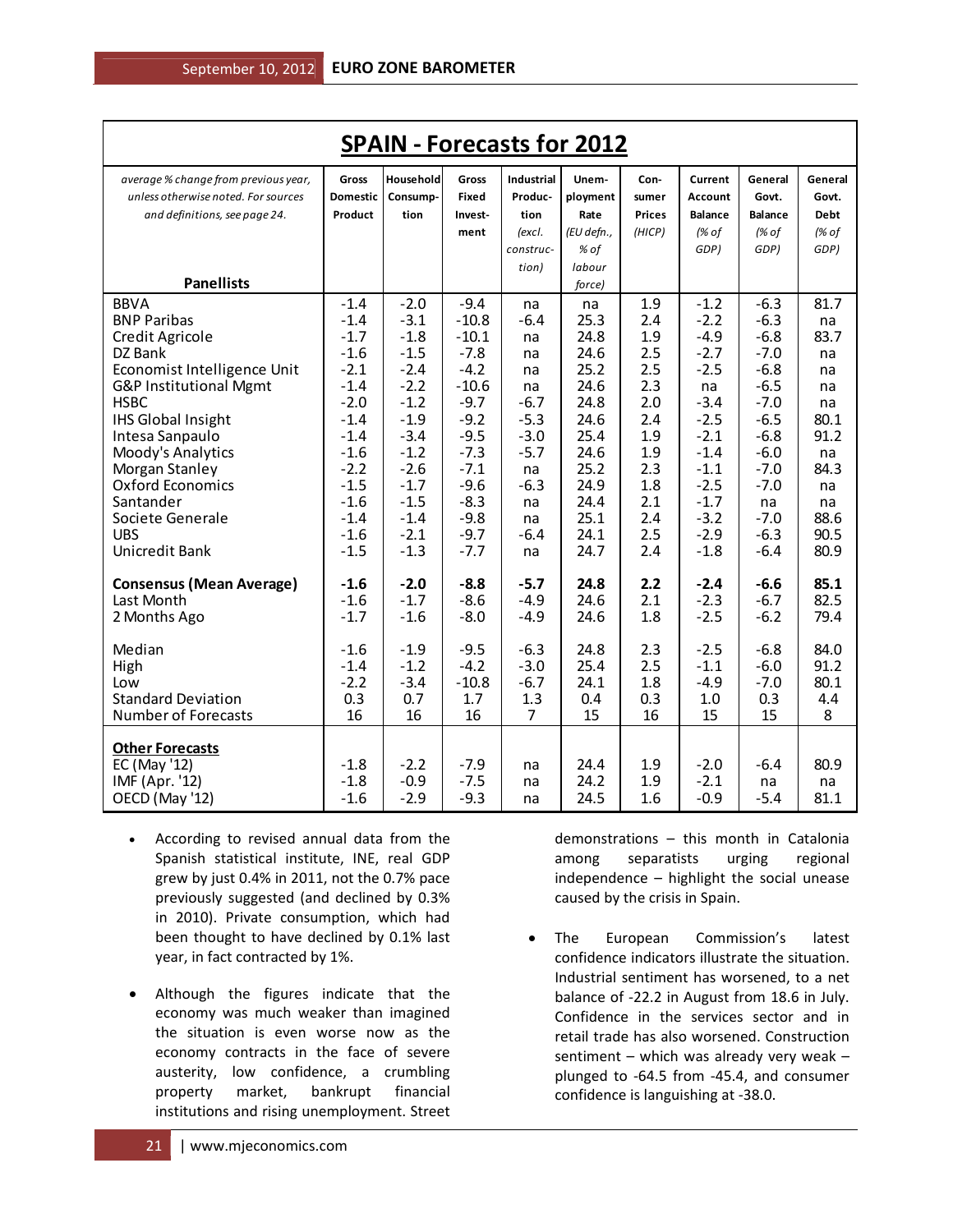| <b>SPAIN - Forecasts for 2013</b>         |                  |                  |                  |                   |              |               |                  |                |             |
|-------------------------------------------|------------------|------------------|------------------|-------------------|--------------|---------------|------------------|----------------|-------------|
| average % change from previous year,      | <b>Gross</b>     | Household        | <b>Gross</b>     | <b>Industrial</b> | Unem-        | Con-          | Current          | General        | General     |
| unless otherwise noted. For sources       | Domestic         | Consump-         | <b>Fixed</b>     | Produc-           | ployment     | sumer         | Account          | Govt.          | Govt.       |
| and definitions, see page 24.             | Product          | tion             | Invest-          | tion              | Rate         | <b>Prices</b> | <b>Balance</b>   | <b>Balance</b> | <b>Debt</b> |
|                                           |                  |                  | ment             | (excl.            | (EU defn.,   | (HICP)        | (% of            | (% of          | (% of       |
|                                           |                  |                  |                  | construc-         | % of         |               | GDP)             | GDP)           | GDP)        |
|                                           |                  |                  |                  | tion)             | labour       |               |                  |                |             |
| <b>Panellists</b>                         |                  |                  |                  |                   | force)       |               |                  |                |             |
| <b>BBVA</b>                               | $-1.4$           | $-2.8$           | $-5.6$           | na                | na           | 1.3           | 0.7              | $-5.0$         | 87.9        |
| <b>BNP Paribas</b>                        | $-1.3$           | $-6.6$           | $-7.5$           | $-0.9$            | 26.9         | 1.9           | $-1.4$           | $-4.5$         | na          |
| Credit Agricole                           | 0.2              | $-1.5$           | $-9.1$           | na                | 25.8         | 1.3           | $-1.9$           | $-5.7$         | 86.8        |
| DZ Bank                                   | $-2.2$           | $-2.0$           | $-3.2$           | na                | 25.2         | 3.6           | $-2.0$           | $-5.0$         | na          |
| Economist Intelligence Unit               | $-1.2$           | $-1.3$           | $-1.7$           | na                | 25.7         | 2.9           | $-2.0$           | $-6.3$         | na          |
| G&P Institutional Mgmt                    | $-1.4$           | $-2.7$           | $-9.8$           | na                | 25.4         | 2.2           | na               | $-5.5$         | na          |
| <b>HSBC</b>                               | $-1.3$           | $-0.4$           | $-4.0$           | $-1.8$            | 26.2         | 1.9           | $-3.1$           | $-5.0$         | na          |
| <b>IHS Global Insight</b>                 | $-1.9$           | $-1.8$           | $-4.2$           | $-2.5$            | 25.3         | 1.8           | $-2.3$           | $-6.0$         | 90.2        |
| Intesa Sanpaulo                           | $-0.9$           | $-2.4$           | $-5.1$           | $-2.4$            | 25.6         | 1.7           | $-1.1$           | $-7.2$         | 99.1        |
| Moody's Analytics                         | $-0.8$           | $-0.4$           | $-1.0$           | $-1.2$            | 25.5         | 1.5           | $-1.0$           | $-4.5$         | na          |
| Morgan Stanley<br><b>Oxford Economics</b> | $-1.3$           | $-3.4$           | $-6.0$           | na                | 25.4         | 2.6           | 0.9              | $-5.8$         | 92.7        |
| Santander                                 | $-2.0$<br>$-1.4$ | $-2.7$<br>$-1.7$ | $-6.1$<br>$-6.3$ | $-3.3$            | 26.4<br>25.3 | 1.3<br>2.4    | $-1.4$<br>$-0.5$ | $-4.3$         | na          |
| Societe Generale                          | $-2.2$           | $-2.3$           | $-6.1$           | na<br>na          | 27.1         | 2.7           | $-1.7$           | na<br>$-5.1$   | na<br>94.5  |
| <b>UBS</b>                                | $-1.3$           | $-2.0$           | $-8.2$           | $-3.5$            | 24.9         | 2.9           | $-2.4$           | $-4.0$         | 94.0        |
| Unicredit Bank                            | $-0.8$           | $-0.3$           | $-1.8$           | na                | 24.4         | 2.5           | $-1.2$           | $-5.2$         | 86.1        |
|                                           |                  |                  |                  |                   |              |               |                  |                |             |
| <b>Consensus (Mean Average)</b>           | $-1.3$           | $-2.1$           | $-5.4$           | $-2.2$            | 25.7         | 2.2           | $-1.4$           | $-5.3$         | 91.4        |
| Last Month                                | $-1.3$           | $-1.8$           | $-4.6$           | $-1.9$            | 25.4         | 2.0           | $-1.4$           | $-5.3$         | 91.1        |
| 2 Months Ago                              | $-1.0$           | $-1.2$           | $-3.4$           | $-1.3$            | 25.5         | 1.5           | $-1.6$           | $-4.6$         | 84.7        |
| Median                                    | $-1.3$           | $-2.0$           | $-5.8$           | $-2.4$            | 25.5         | 2.1           | $-1.4$           | $-5.1$         | 91.5        |
| High                                      | 0.2              | $-0.3$           | $-1.0$           | $-0.9$            | 27.1         | 3.6           | 0.9              | $-4.0$         | 99.1        |
| Low                                       | $-2.2$           | $-6.6$           | $-9.8$           | $-3.5$            | 24.4         | 1.3           | $-3.1$           | $-7.2$         | 86.1        |
| <b>Standard Deviation</b>                 | 0.6              | 1.5              | 2.6              | 1.0               | 0.7          | 0.7           | 1.1              | 0.8            | 4.5         |
| Number of Forecasts                       | 16               | 16               | 16               | 7                 | 15           | 16            | 15               | 15             | 8           |
|                                           |                  |                  |                  |                   |              |               |                  |                |             |
| <b>Other Forecasts</b>                    |                  |                  |                  |                   |              |               |                  |                |             |
| EC (May '12)<br>IMF (Apr. '12)            | $-0.3$<br>0.1    | $-1.3$<br>0.6    | $-3.2$<br>$-1.0$ | na                | 25.1<br>23.9 | 1.1           | $-1.0$<br>$-1.7$ | $-6.3$         | 87.0        |
|                                           | $-0.8$           | $-1.8$           | $-2.4$           | na                | 25.3         | 1.6<br>2.1    | 0.1              | na<br>$-3.3$   | na<br>84.1  |
| OECD (May '12)                            |                  |                  |                  | na                |              |               |                  |                |             |

| <b>Spain: Historical Data</b> |        |                                                    |        |        |  |  |  |  |  |
|-------------------------------|--------|----------------------------------------------------|--------|--------|--|--|--|--|--|
| % change, year-on-year        | 2008   | 2009                                               | 2010   | 2011   |  |  |  |  |  |
| <b>Gross Domestic Product</b> | 0.9    | $-3.7$                                             | -0.3   | 0.4    |  |  |  |  |  |
| <b>Private Consumption</b>    | -0.6   | $-4.4$                                             | 0.7    | $-1.0$ |  |  |  |  |  |
| <b>Gross Fixed Investment</b> | $-4.7$ | $-16.6$                                            | -6.3   | $-5.5$ |  |  |  |  |  |
| <b>Industrial Production</b>  | $-7.3$ | $-15.7$                                            | 0.9    | $-1.4$ |  |  |  |  |  |
| Unemploy. Rate, % of L.F.     | 11.4   | 18.0                                               | 20.1   | 21.7   |  |  |  |  |  |
| <b>Consumer Prices</b>        | 4.1    | $-0.2$                                             | 2.0    | 3.1    |  |  |  |  |  |
| Current Acc., % of GDP        | -9.6   | $-5.2$                                             | $-4.5$ | $-3.5$ |  |  |  |  |  |
| Budget Bal., % of GDP         | -4.5   | $-11.2$                                            | -9.3   | $-8.5$ |  |  |  |  |  |
| <b>Public Debt, % of GDP</b>  | 40.2   | 53.9                                               | 61.2   | 68.5   |  |  |  |  |  |
|                               |        | Source: ECB; Eurostat; national statistical office |        |        |  |  |  |  |  |

| <b>Spain: Background Information</b>                                                                                                                |                                                                                                                  |  |  |  |  |  |
|-----------------------------------------------------------------------------------------------------------------------------------------------------|------------------------------------------------------------------------------------------------------------------|--|--|--|--|--|
| <b>Prime Minister:</b><br>Government:<br><b>Next Election:</b><br><b>Capital City:</b>                                                              | Mariano Rajoy<br>Popular Party<br>2015 (parliamentary)<br>Madrid                                                 |  |  |  |  |  |
| <b>Economic Freedom:</b><br><b>Doing Business:</b><br>Competitiveness:<br>Corruption:                                                               | 36th out of 179 countries<br>44th out of 183 countries<br>36th out of 144 countries<br>31st out of 182 countries |  |  |  |  |  |
| Corporate Tax Rate:<br>Note: Reduced rate for SMEs.                                                                                                 | 30.0% (national rate)<br>variable (local rate)<br>30.0% (branch rate)                                            |  |  |  |  |  |
| Sources : BIS, Deloitte, IFES Election Guide, IMF, FT,<br>Heritage Foundation, MJE, Transparency International,<br>World Bank, World Economic Forum |                                                                                                                  |  |  |  |  |  |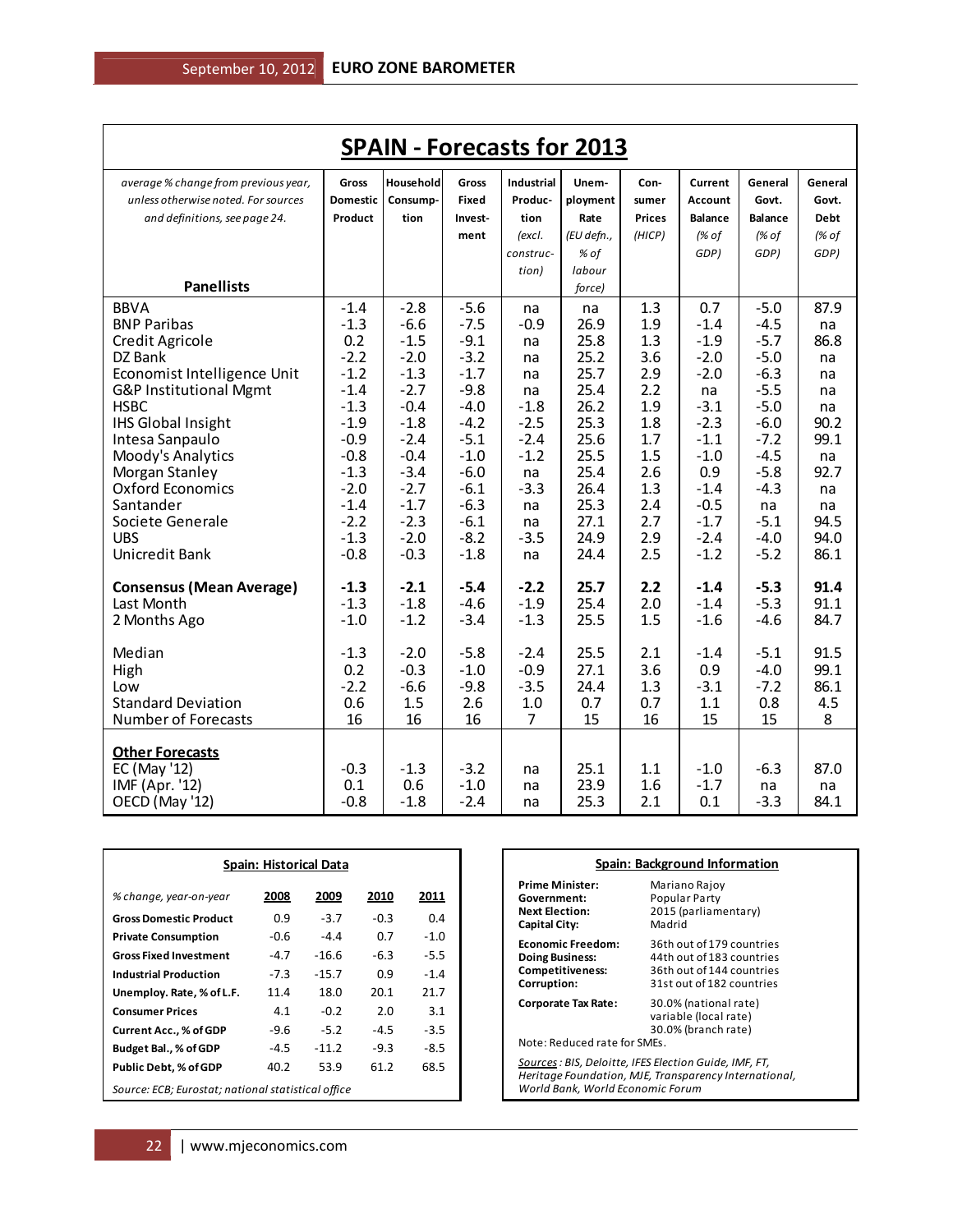# **Notes, Sources and Definitions**

<sup>1</sup> Contribution to overall GDP growth, calculated as the change in stockbuilding as a % of the previous year's GDP.<br><sup>2</sup> Contribution to overall GDP growth, calculated as the change in net exports (real goods and services minus real goods and services imports) as a % of the previous year's GDP.

OECD = Organisation for Economic Cooperation and Development; IMF = International Monetary Fund; EC = European Commission; ECB = European Central Bank.

| bp – basis points ( $1/100^{\text{th}}$ of a percentage point)<br>sa - seasonally adjusted<br>$q/q$ – quarter on quarter | $m/m$ – month-on-month<br>wda - working day adjusted<br>$y/y - year$ on year                                        |                           |
|--------------------------------------------------------------------------------------------------------------------------|---------------------------------------------------------------------------------------------------------------------|---------------------------|
| <b>Variable</b><br><b>Gross Domestic Product</b>                                                                         | <b>Definition</b><br>Seasonally and working day adj., 2005 prices (chain-linked)                                    | <b>Source</b><br>Eurostat |
| <b>Private Consumption</b>                                                                                               | Seasonally and working day adj., 2005 prices (chain-linked)                                                         | Eurostat                  |
| Government Consumption                                                                                                   | Seasonally and working day adj., 2005 prices (chain-linked)                                                         | Eurostat                  |
| <b>Gross Fixed Capital Formation</b>                                                                                     | Seasonally and working day adj., 2005 prices (chain-linked)                                                         | Eurostat                  |
| Change in Stocks (Inventories)                                                                                           | Seasonally and working day adj., 2005 prices (chain-linked)                                                         | Eurostat                  |
| Exports, Imports & Net Exports                                                                                           | Seasonally and working day adj., 2005 prices (chain-linked)                                                         | Eurostat                  |
| <b>Industrial Production</b>                                                                                             | Seasonally adjusted, 2005 = 100 index, excluding construction                                                       | Eurostat                  |
| <b>Retail Sales</b>                                                                                                      | Seasonally adjusted, 2005 = 100 index, total sales volume                                                           | Eurostat                  |
| <b>Unemployment Rate</b>                                                                                                 | Seasonally adjusted, total, % of labour force, ILO definition                                                       | Eurostat                  |
| Money Supply                                                                                                             | M3 monetary aggregate (ECB target measure), seas. adj.,<br>€bn, end period                                          | ECB                       |
| <b>Consumer Prices</b>                                                                                                   | Harmonised index of consumer prices (HICP), total, 2005 = 100                                                       | Eurostat                  |
| <b>Producer Prices</b>                                                                                                   | Industrial producer prices, domestic market, total industry<br>excluding construction, 2005 = 100                   | Eurostat                  |
| Wages/Earnings                                                                                                           | Labour cost index, business economy (excluding public<br>administration, education and social services), 2008 = 100 | Eurostat                  |
| <b>Current Account</b>                                                                                                   | Balance of payments current account, total net flows, €bn                                                           | Eurostat                  |
| <b>Budget Balance</b>                                                                                                    | General govt fiscal position, total balance as a % of GDP                                                           | Eurostat                  |
| Short Term Interest Rate                                                                                                 | 3 month euro interest rate (EURIBOR - interbank offered<br>Rate), % p.a., end period                                | ECB/FT                    |
| Long Term Interest Rate                                                                                                  | Yield on 10 year German govt bond, % p.a., end period                                                               | ECB/FT                    |
| <b>Exchange Rate</b>                                                                                                     | Foreign currency per euro, market rate, end period                                                                  | FT                        |